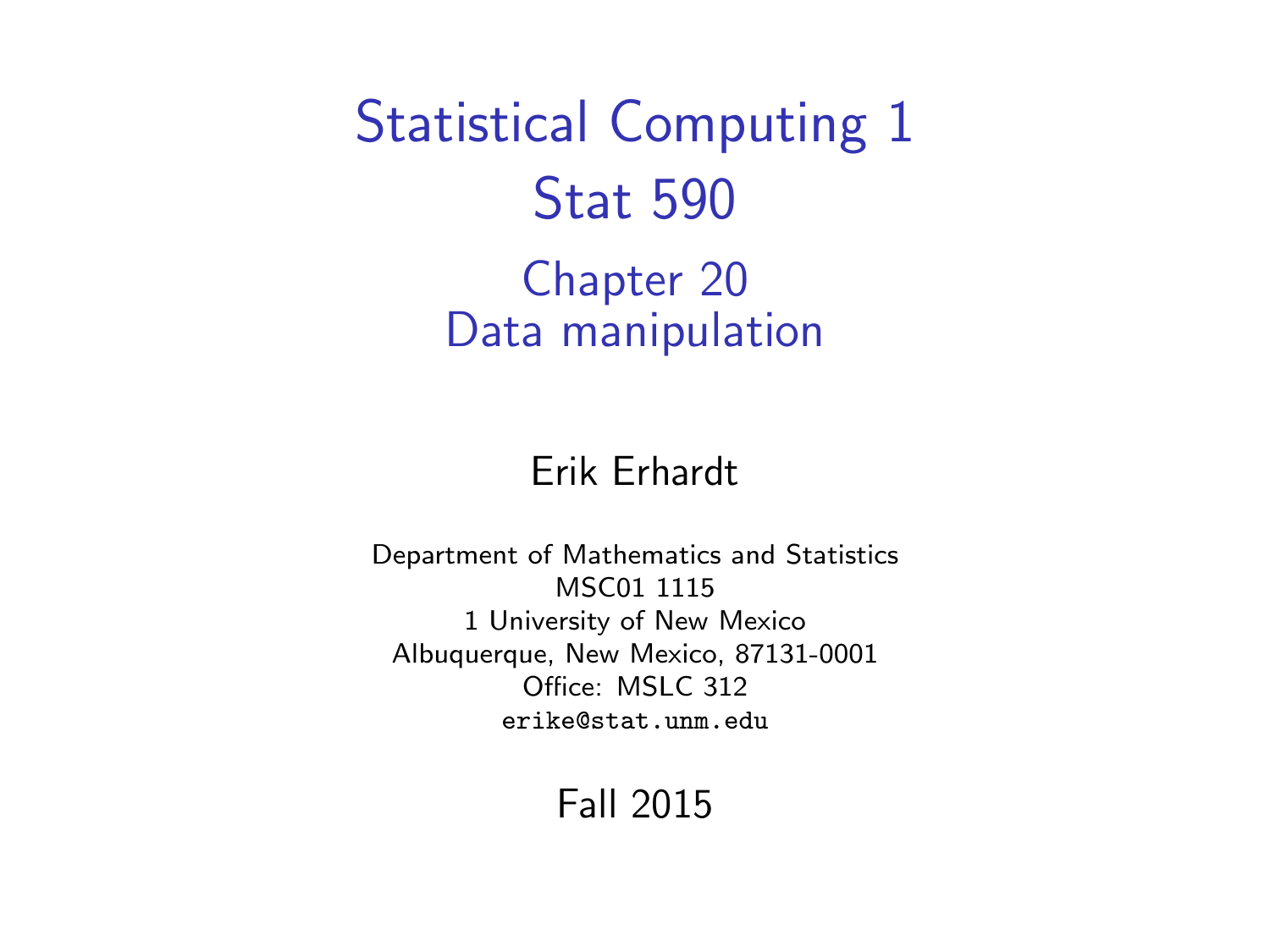# **Outline**

- 1. Read data
- 2. Factors
- 3. Save data
- 4. Subset, summarise, and arrange
- 5. Join data
- 6. Split, Apply, Combine via plyr

Adapted from Hadley Wickam's <http://stat405.had.co.nz/lectures/07-data.pdf> and <http://stat405.had.co.nz/lectures/11-adv-data-manip.pdf>.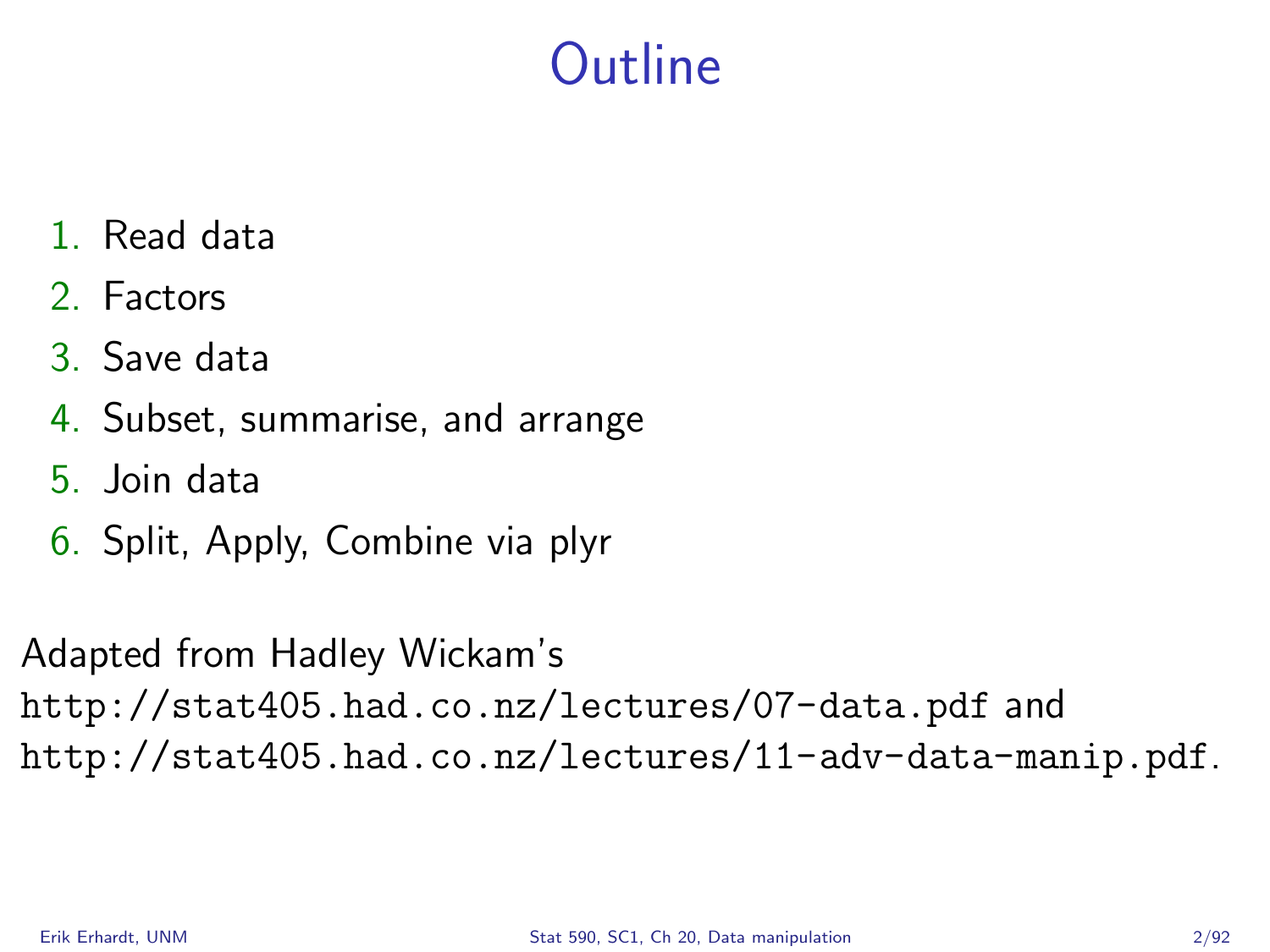# Read data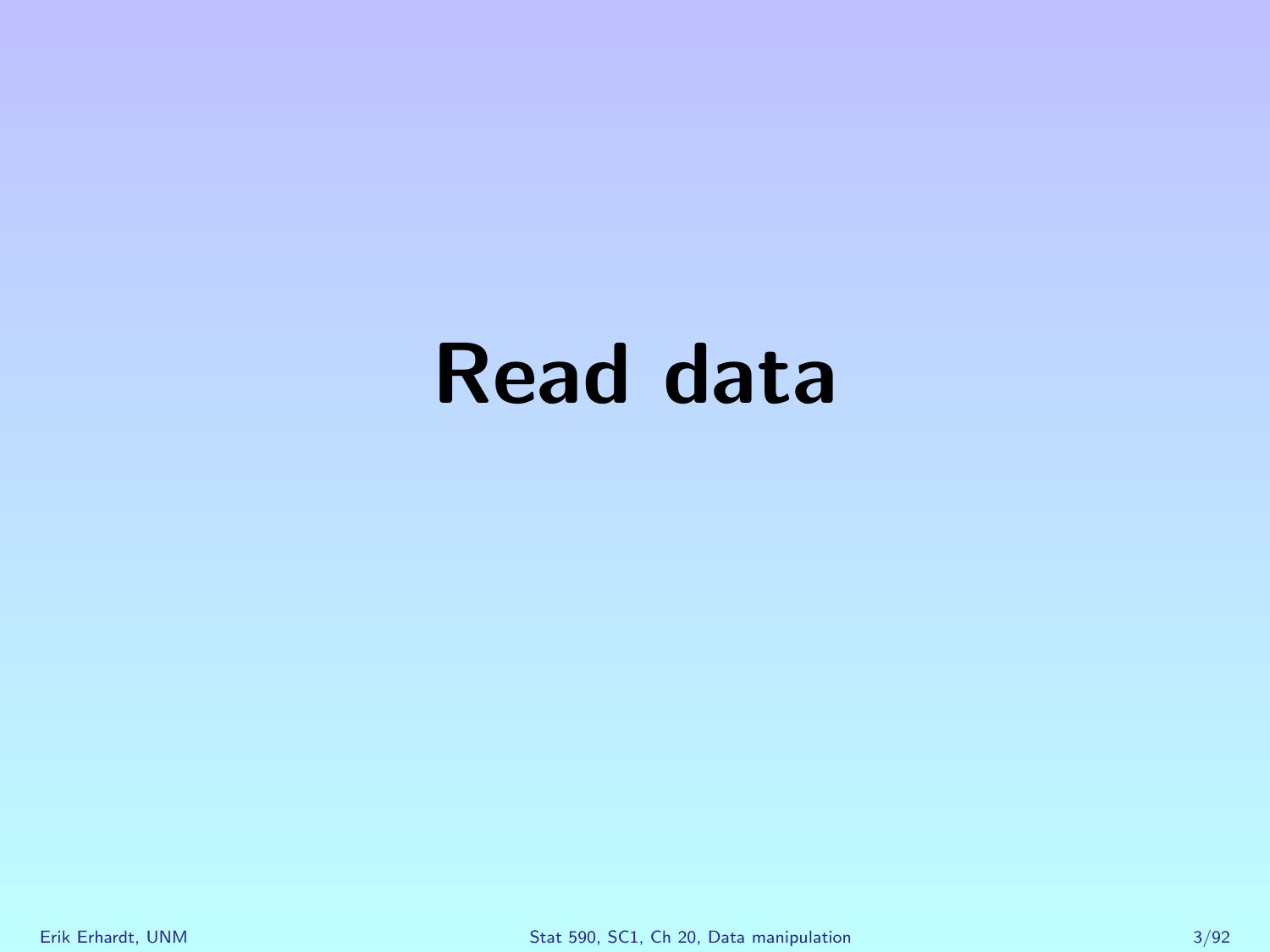## Read data

- $\blacktriangleright$  plain text
- $\triangleright$  csv (comma separated values)
- $\blacktriangleright$  Excel
- $\blacktriangleright$  Proprietary formats from other software (stat packages)
- $\blacktriangleright$  Databases

<https://cran.r-project.org/doc/manuals/R-data.html>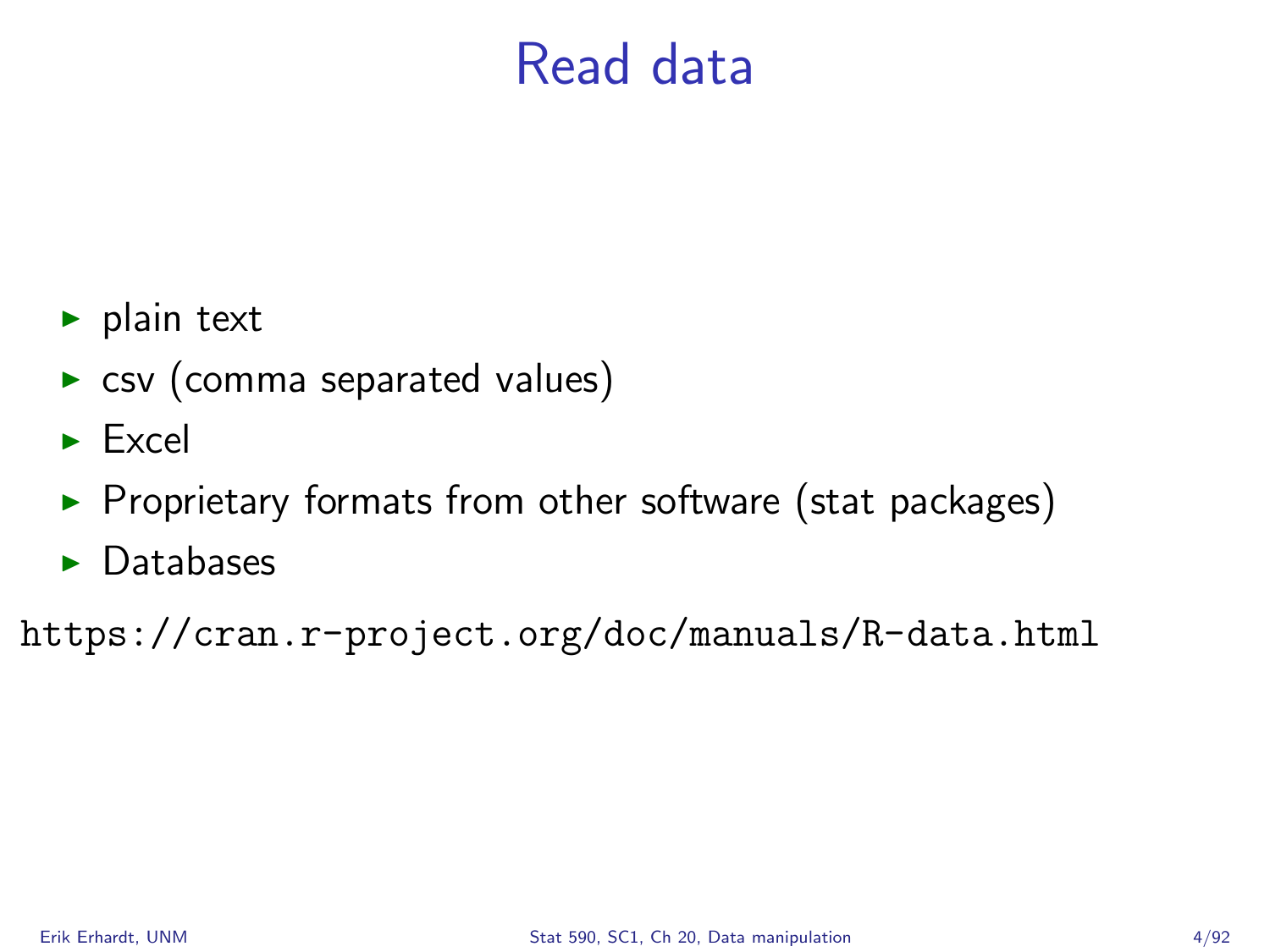## Plain text

| read.delim()            | # tab separated   |
|-------------------------|-------------------|
| $read.delim(sep = " ")$ | # Separated       |
| read.csv()              | # comma separated |
| read.fwf()              | # fixed width     |

Each of these are versions of read.table() with certain options prespecified.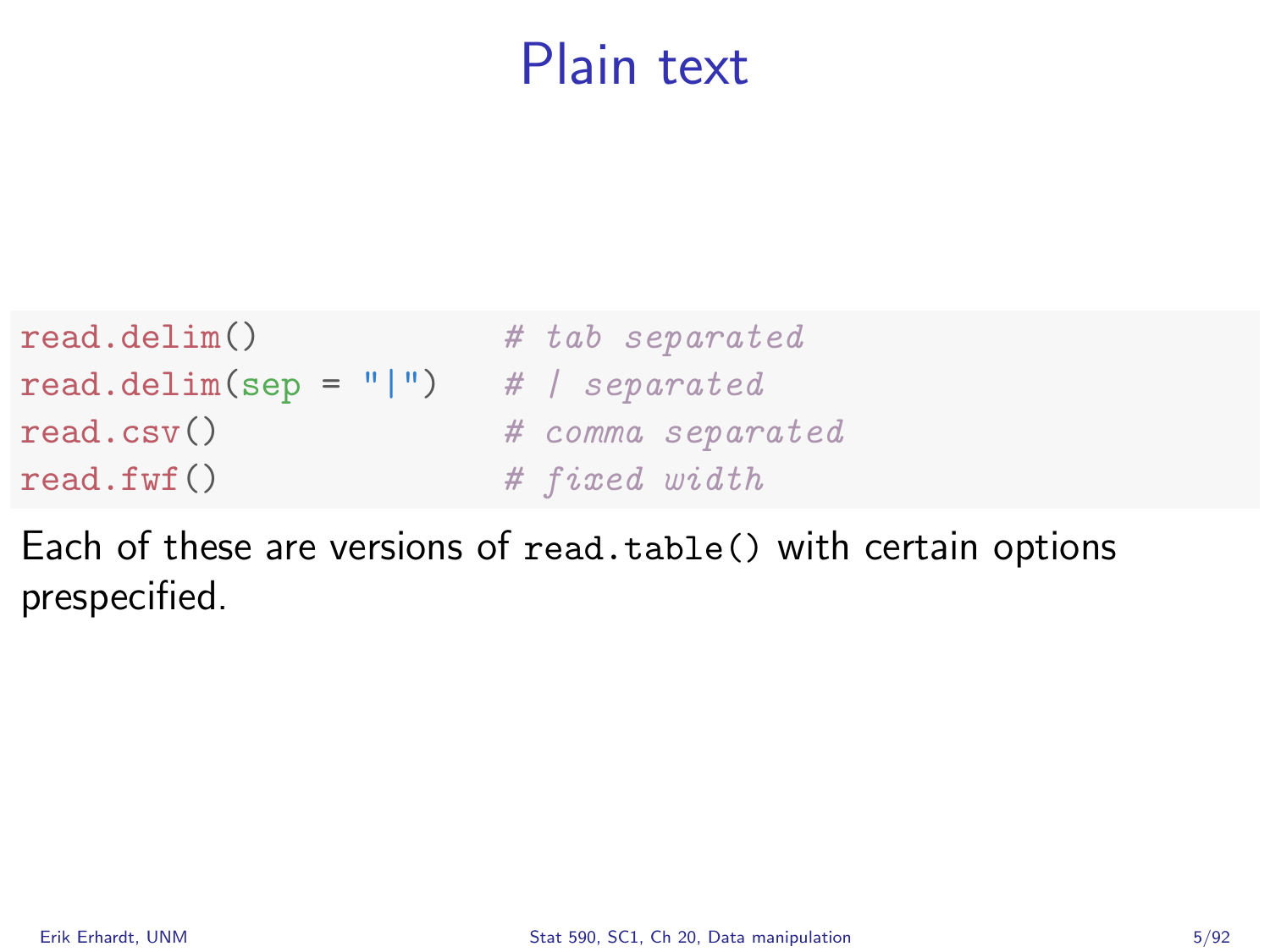# Tips

# If you know what the missing (NA) code is, use it read.csv(file, na.string = ".") read.csv(file, na.string = "-99")

# Use count.fields to check the number of columns in each row. # The following call uses the same default as read.csv  $count.fields(file, sep = ", ", quote = "", comment(char = "")$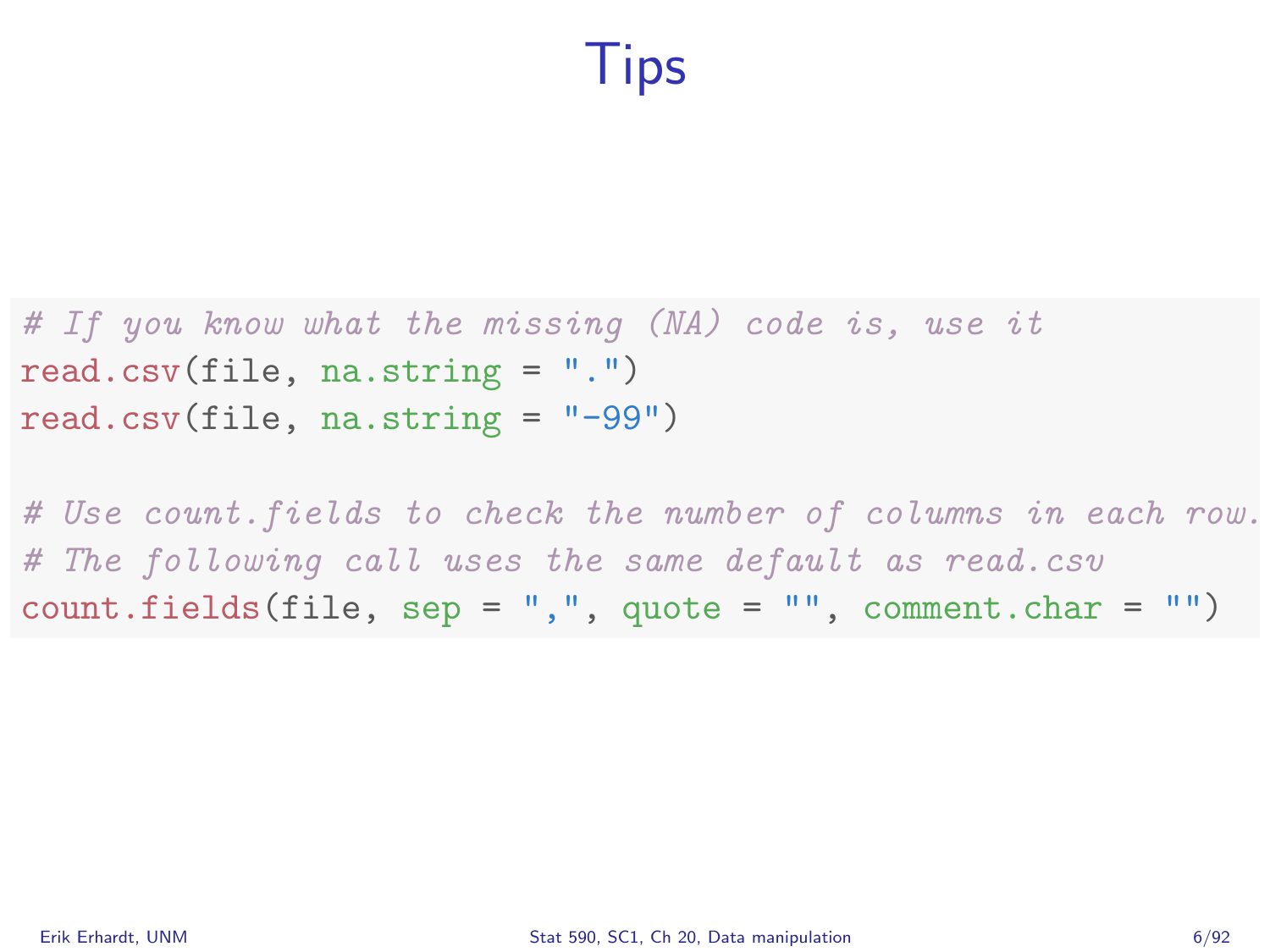# Your turn

Tricky files

Download the tricky files from the website.

- $\blacktriangleright$  tricky-1.csv
- $\blacktriangleright$  tricky-2.csv
- $\blacktriangleright$  tricky-3.csv
- $\blacktriangleright$  tricky-4.csv

Practice using these tools to load them in.

(Remember to specify the full path or change your working directory!)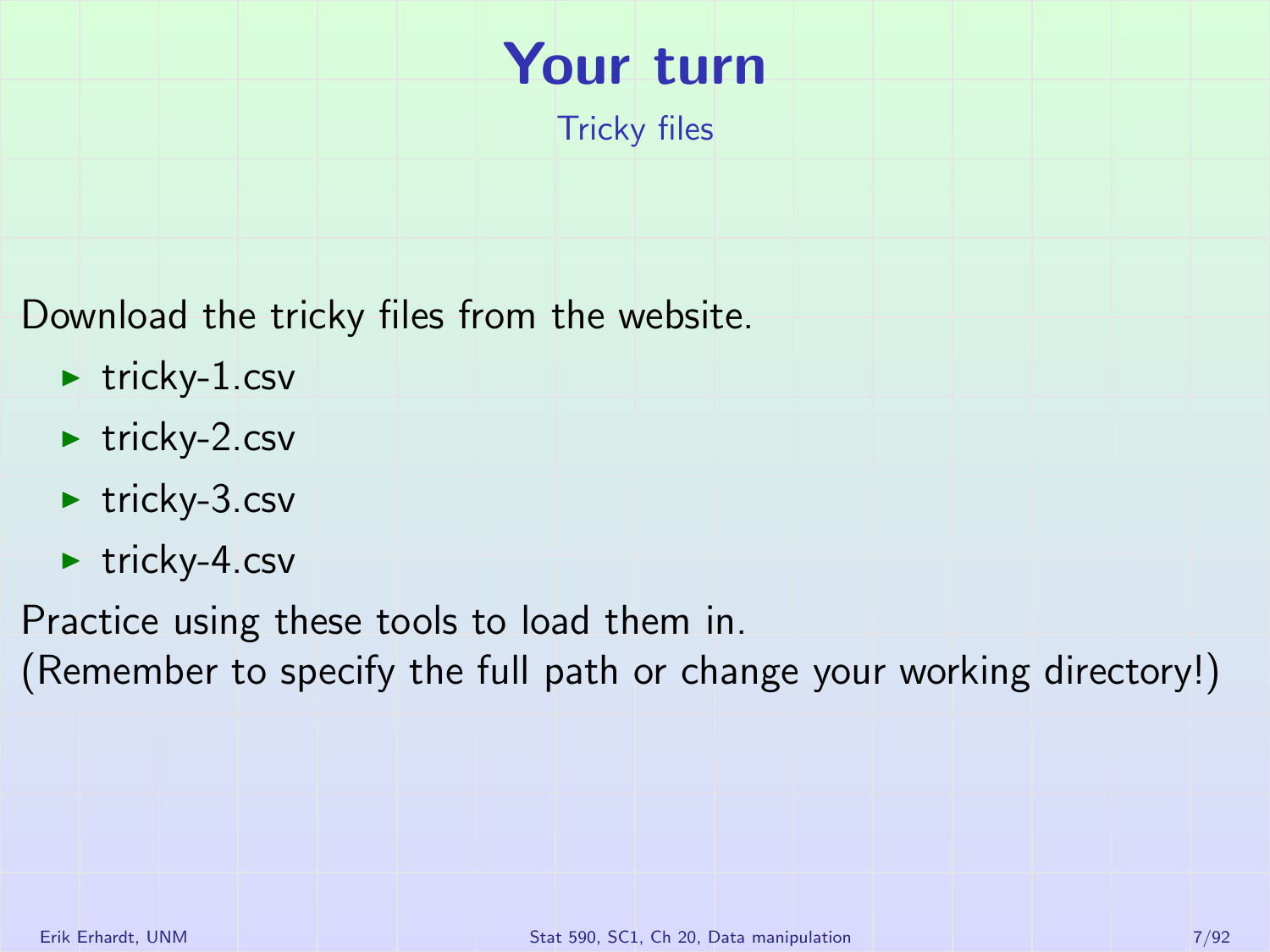# How'd you do?

- t1 <- read.csv("tricky-1.csv")
- t2 <- read.csv("tricky-2.csv", header = FALSE)
- t3 <- read.delim("tricky-3.csv", sep = "|")

all.equal( $t1$ ,  $t2$ ) # headers do not match all.equal(t1, t3) all.equal( $t2$ ,  $t3$ ) # headers do not match

t4 <- count.fields("tricky-4.csv", sep = ",") t4 # different number of fields over all rows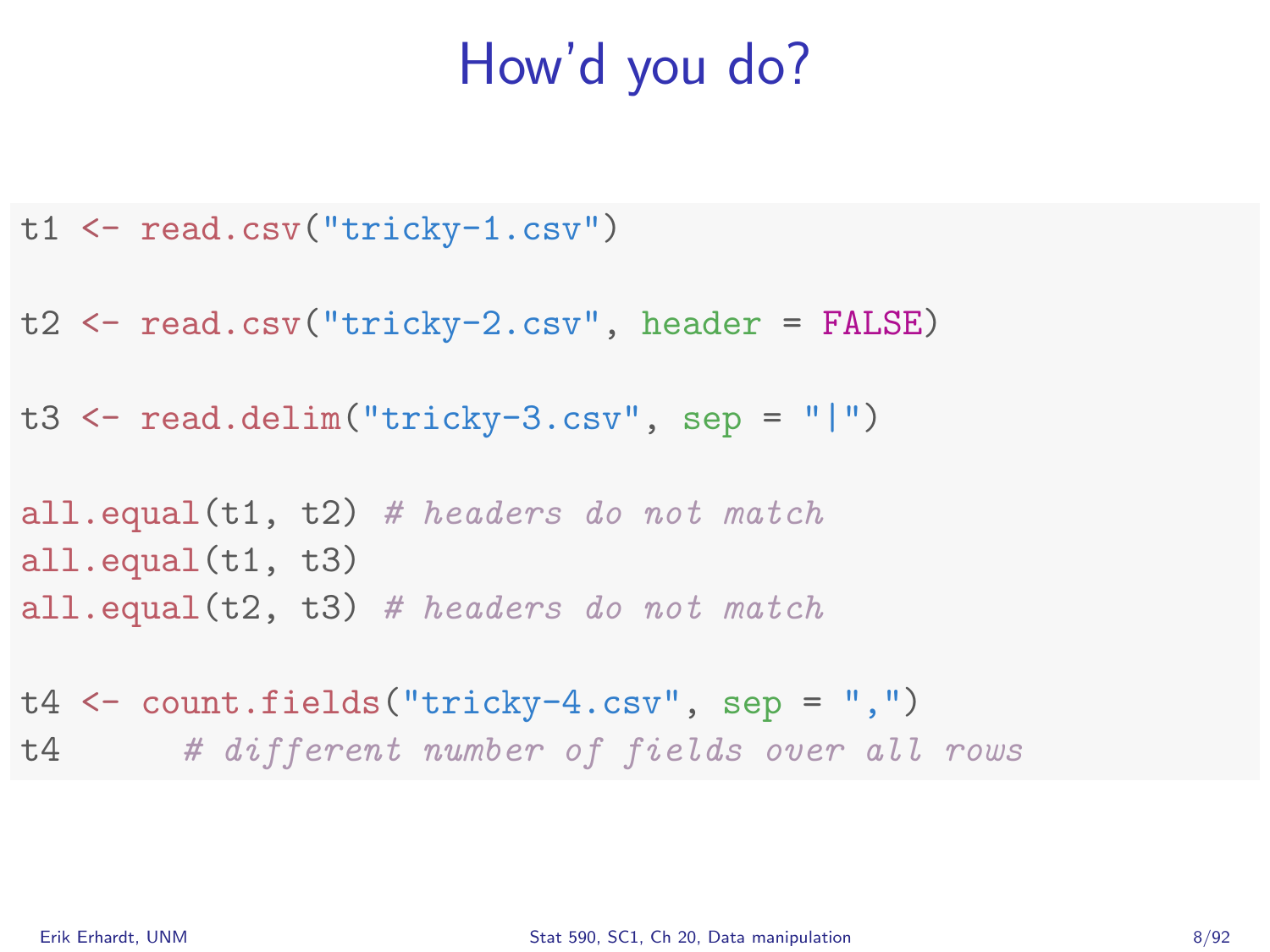#### Excel

#### Save as csv (cleanest way).

or

library(gdata) ?read.xls # (uses perl)

Can specify sheet number.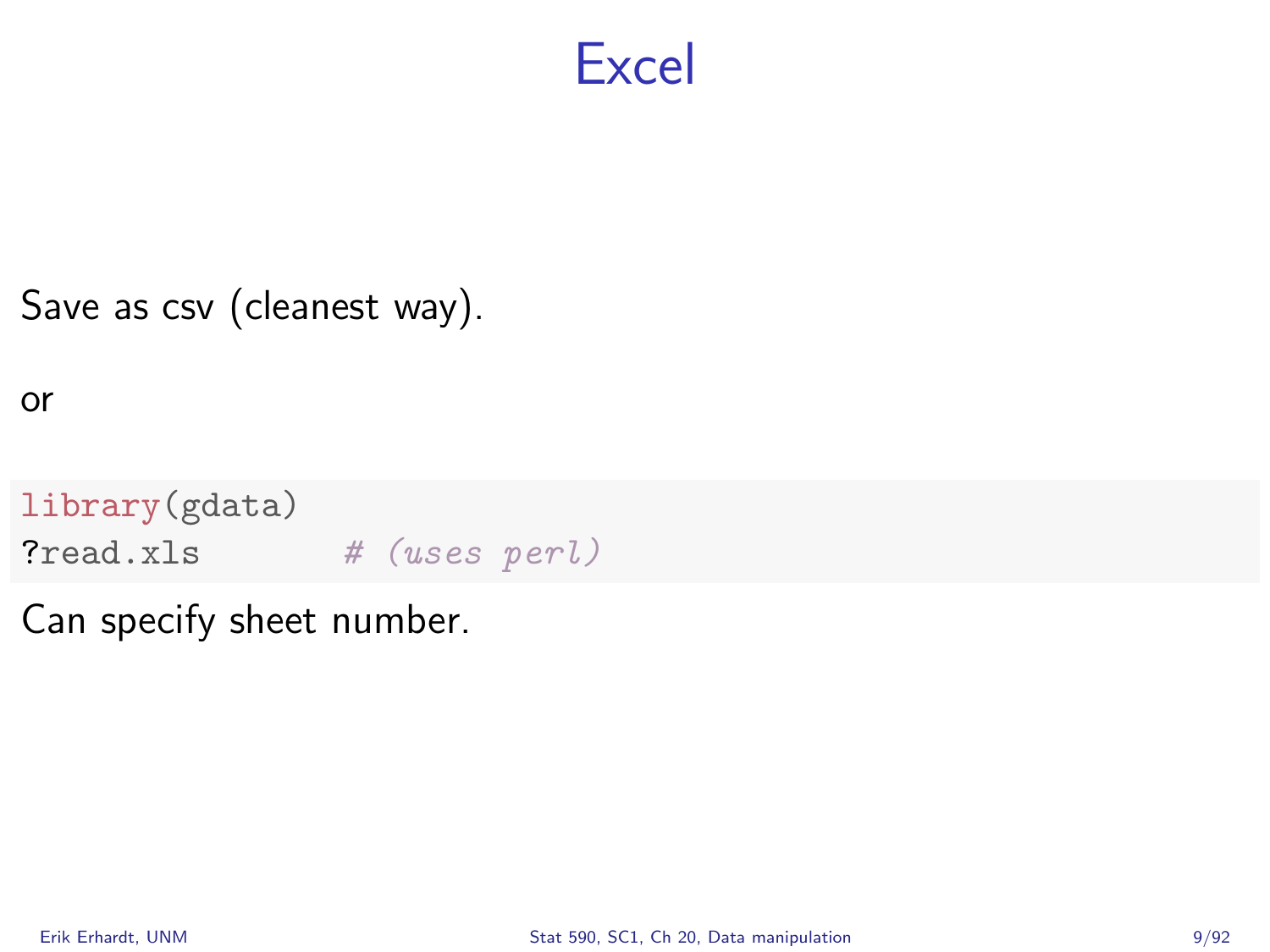# Cleaning data, basic

slots.csv is a cleaned version of slots.txt.

The challenge today is to perform the cleaning yourself. This should always be the first step in an analysis: ensure that your data is available as a clean csv file.

Write a short script to clean the slots.txt file.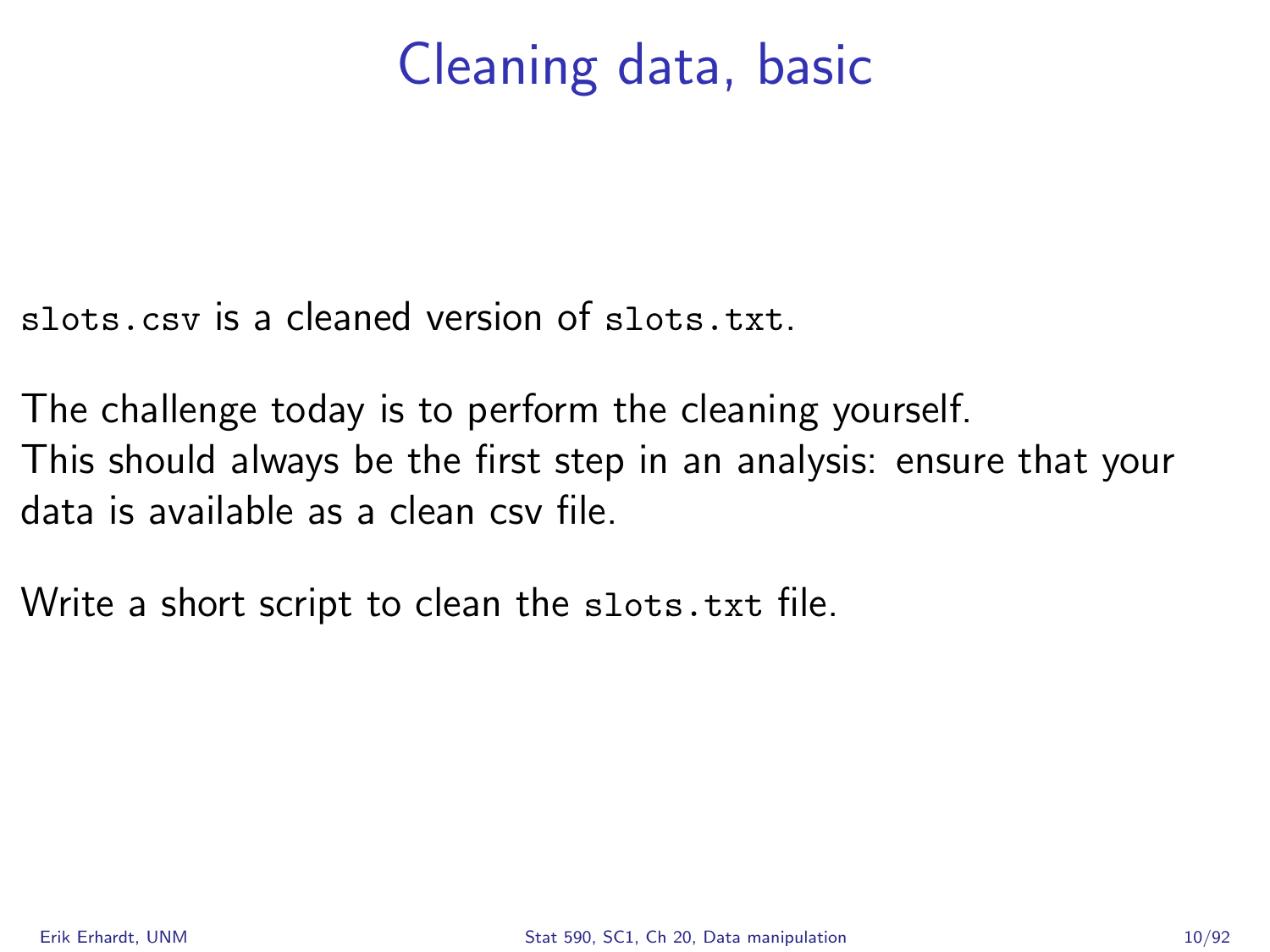# Your turn

slots.txt cleaning

Take two minutes to find as many differences as possible between slots.txt and slots.csv. Hint: use File / Open in Rstudio to open a plain text version. Don't use

word or excel; they autoformat or hide details!

What was done to clean the file?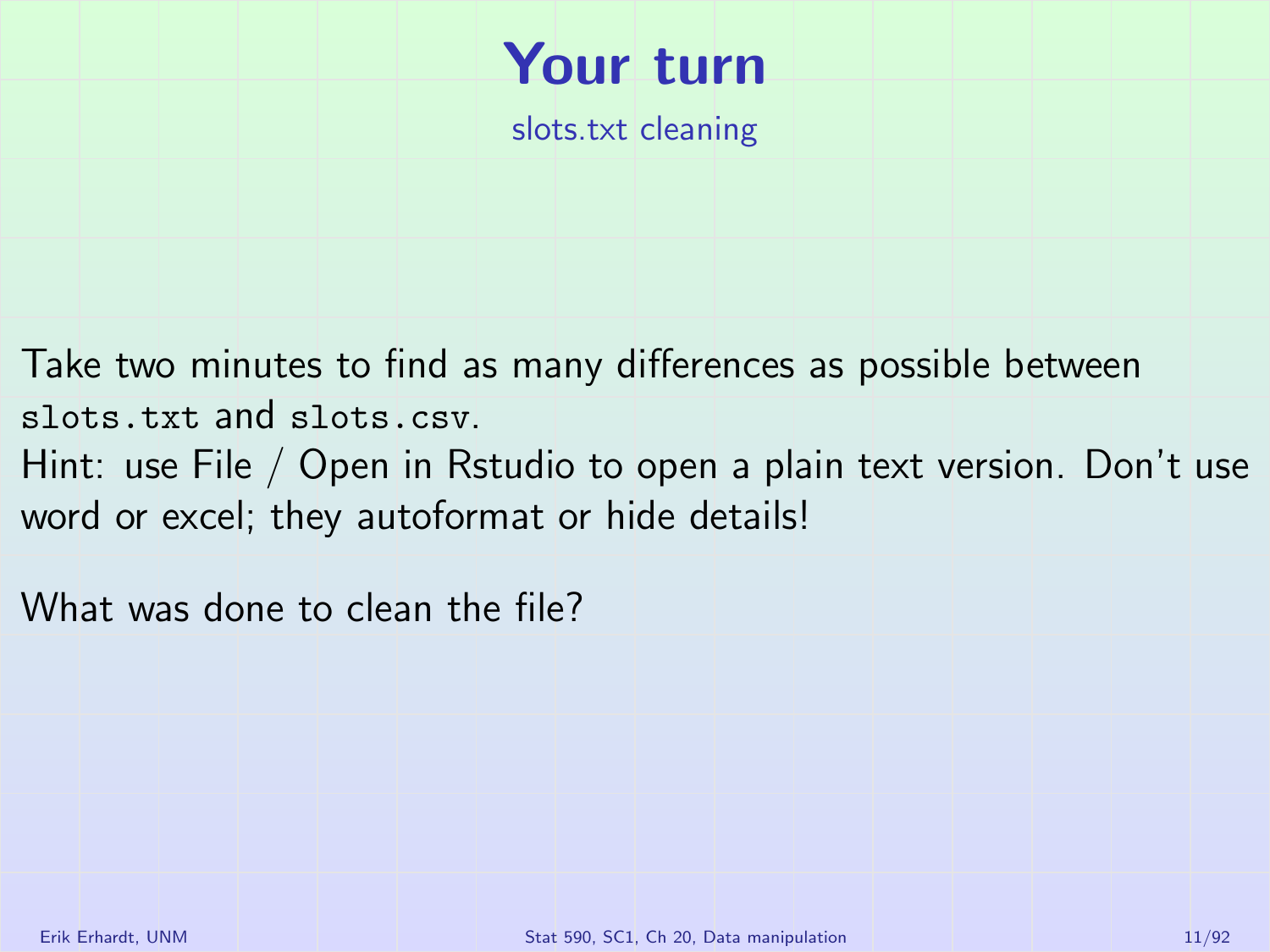# Cleaning steps

- $\triangleright$  Convert from space delimited to csv
- $\blacktriangleright$  Add variable names
- $\triangleright$  Convert uninformative numbers to informative labels

#### Variable names

```
colnames(slots)
colnames(slots) \leq c ("w1", "w2", "w3", "prize", "night")
```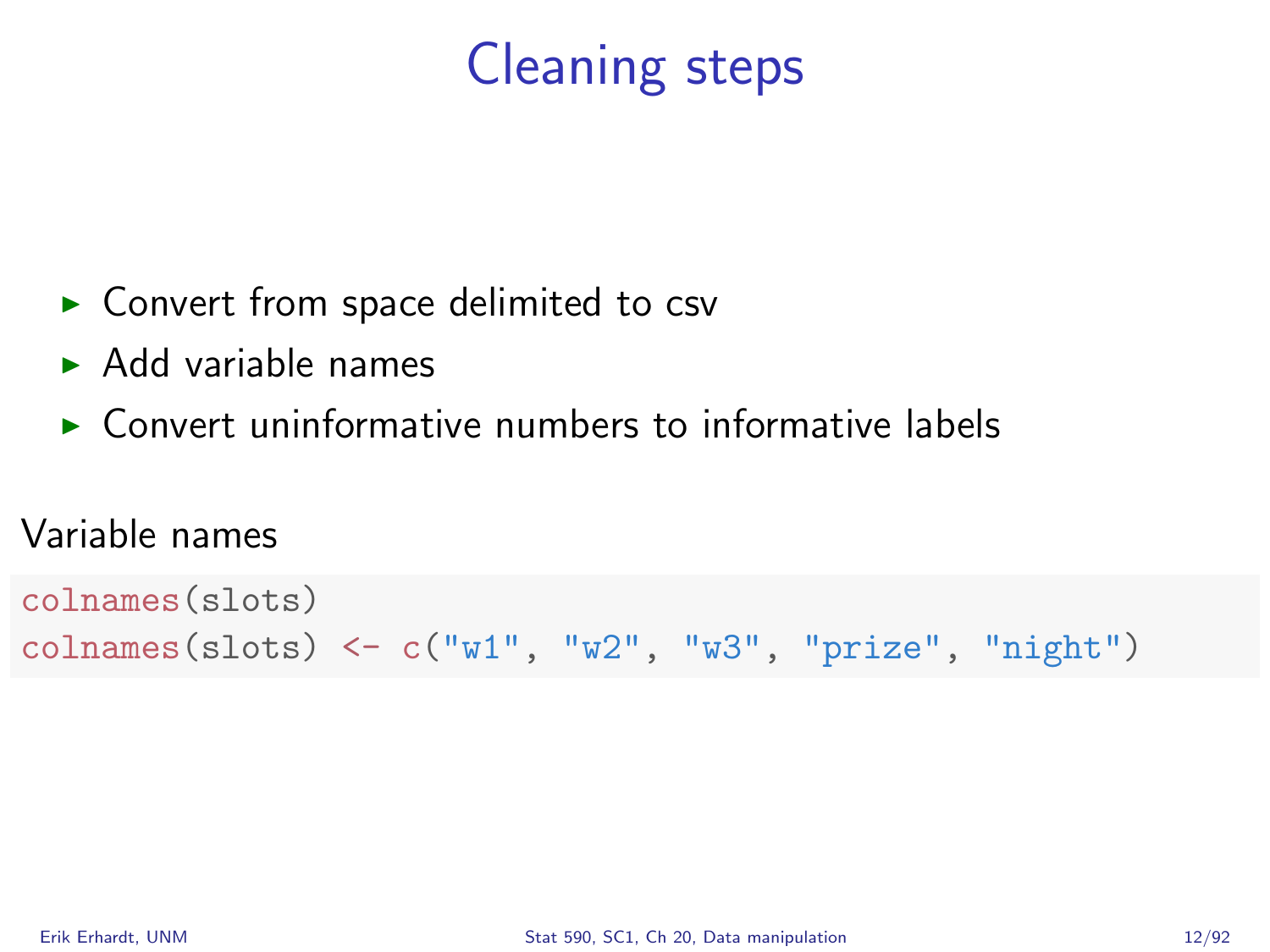# Strings and Factors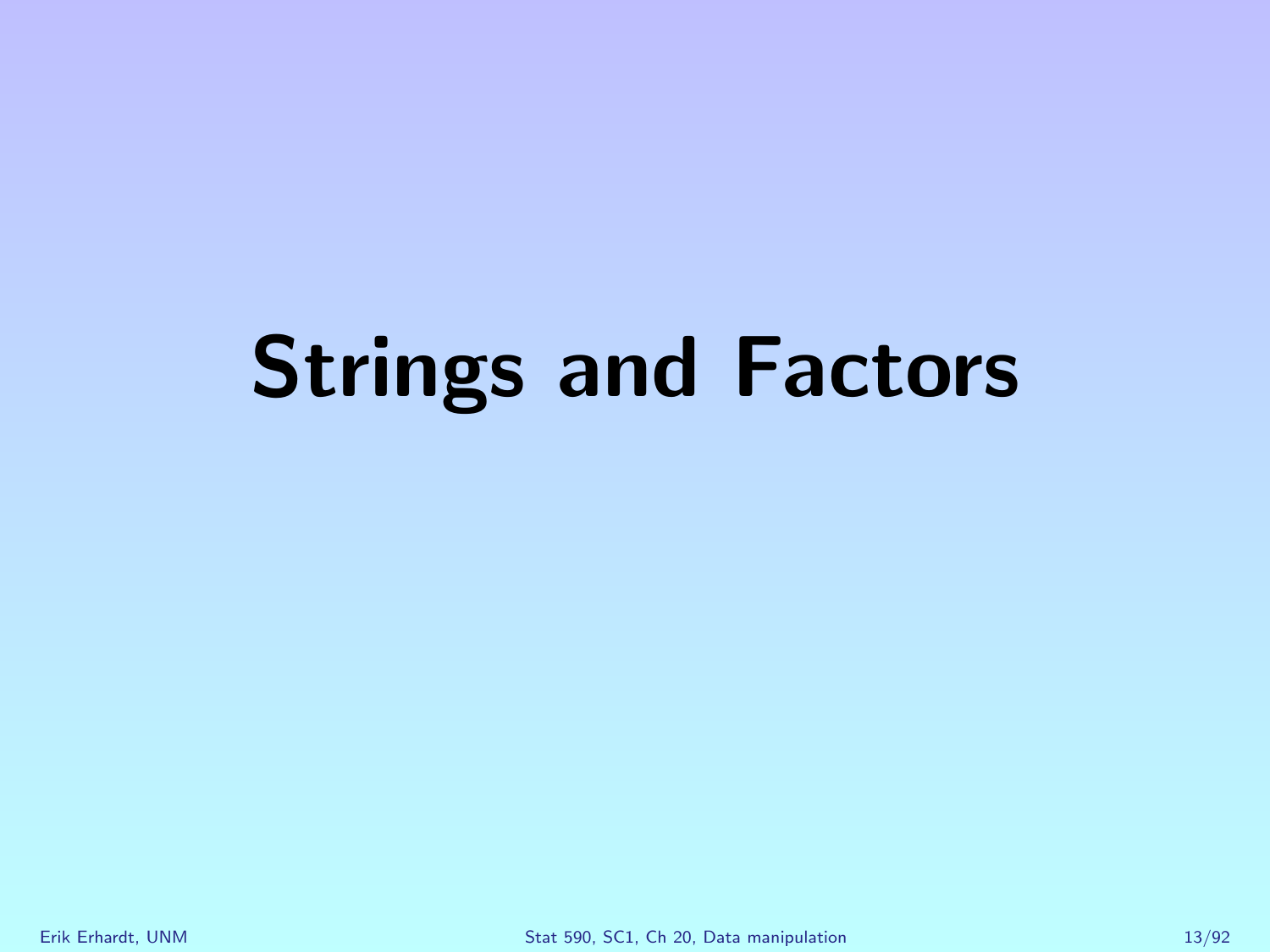# Strings and Factors

|           | Possible values Order |                                                       |
|-----------|-----------------------|-------------------------------------------------------|
| Character | Anything              | Alphabetical                                          |
| Factor    |                       | Fixed and finite Fixed, but arbitrary (default alpha) |
|           |                       | Ordered factor Fixed and finite Fixed and meaningful  |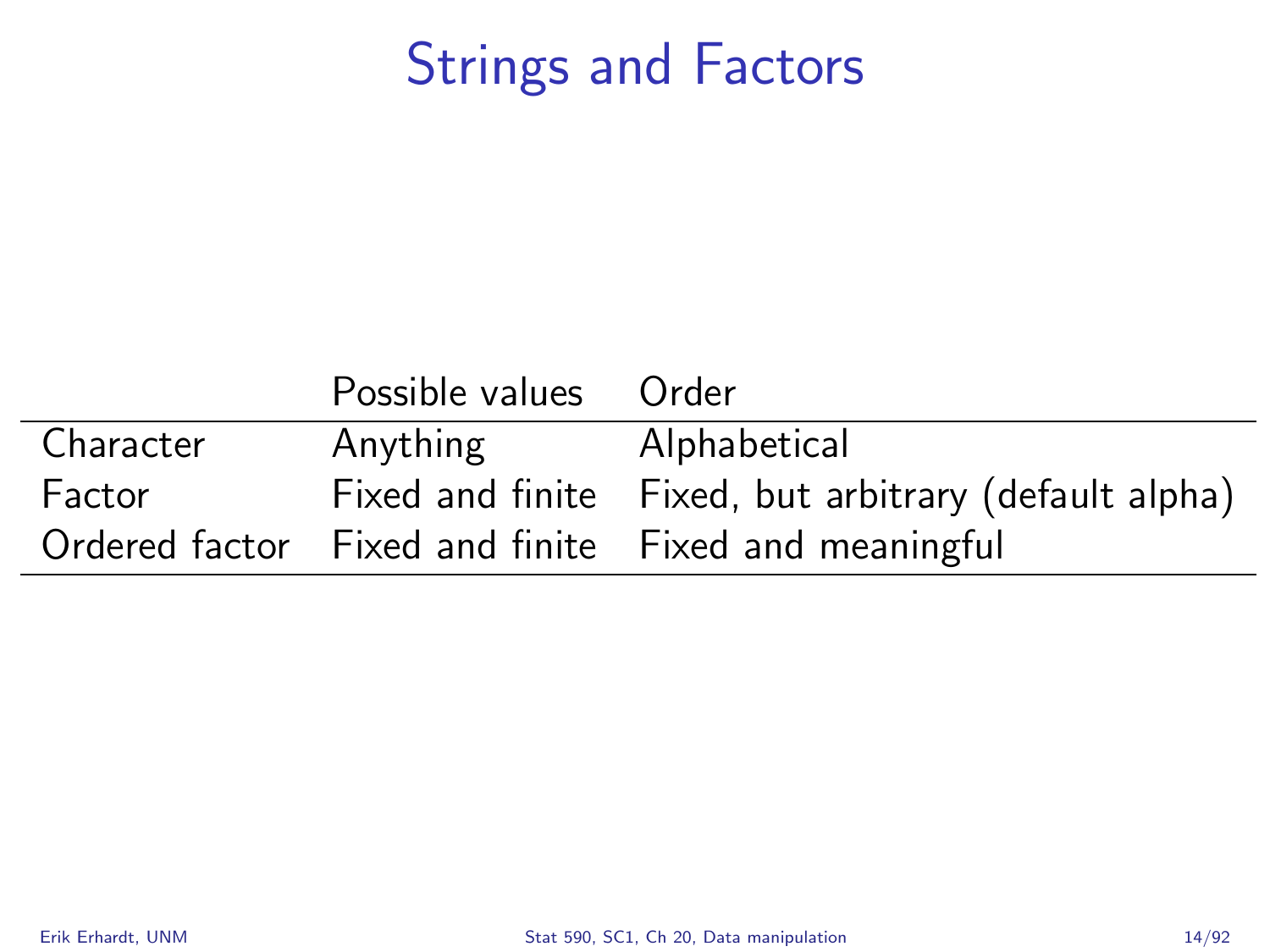# Your turn

#### Quiz

Take one minute to decide which data type is most appropriate for each of the following variables collected in a medical experiment:

- $\blacktriangleright$  Subject ID
- $\blacktriangleright$  name
- $\blacktriangleright$  treatment
- $\blacktriangleright$  sex
- $\blacktriangleright$  number of siblings
- $\blacktriangleright$  address
- $\blacktriangleright$  race
- $\blacktriangleright$  eye
- $\blacktriangleright$  colour
- $\blacktriangleright$  birth city
- $\blacktriangleright$  birth state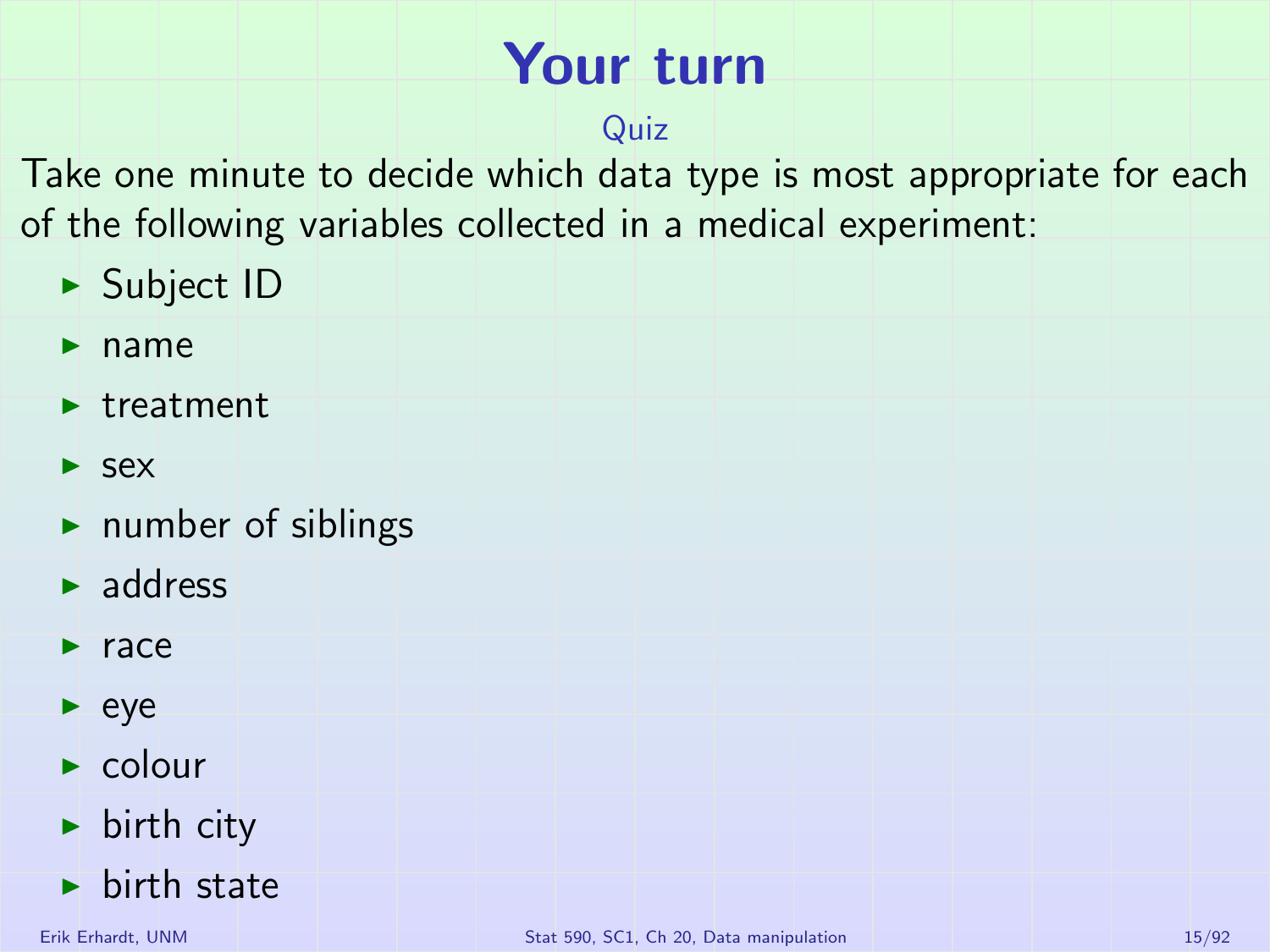### Factors

- $\triangleright$  R's way of storing categorical data
- $\blacktriangleright$  Have ordered levels() which:
	- $\triangleright$  Control order on plots and in table()
	- $\triangleright$  Are preserved across subsets
	- $\triangleright$  Affect contrasts in linear models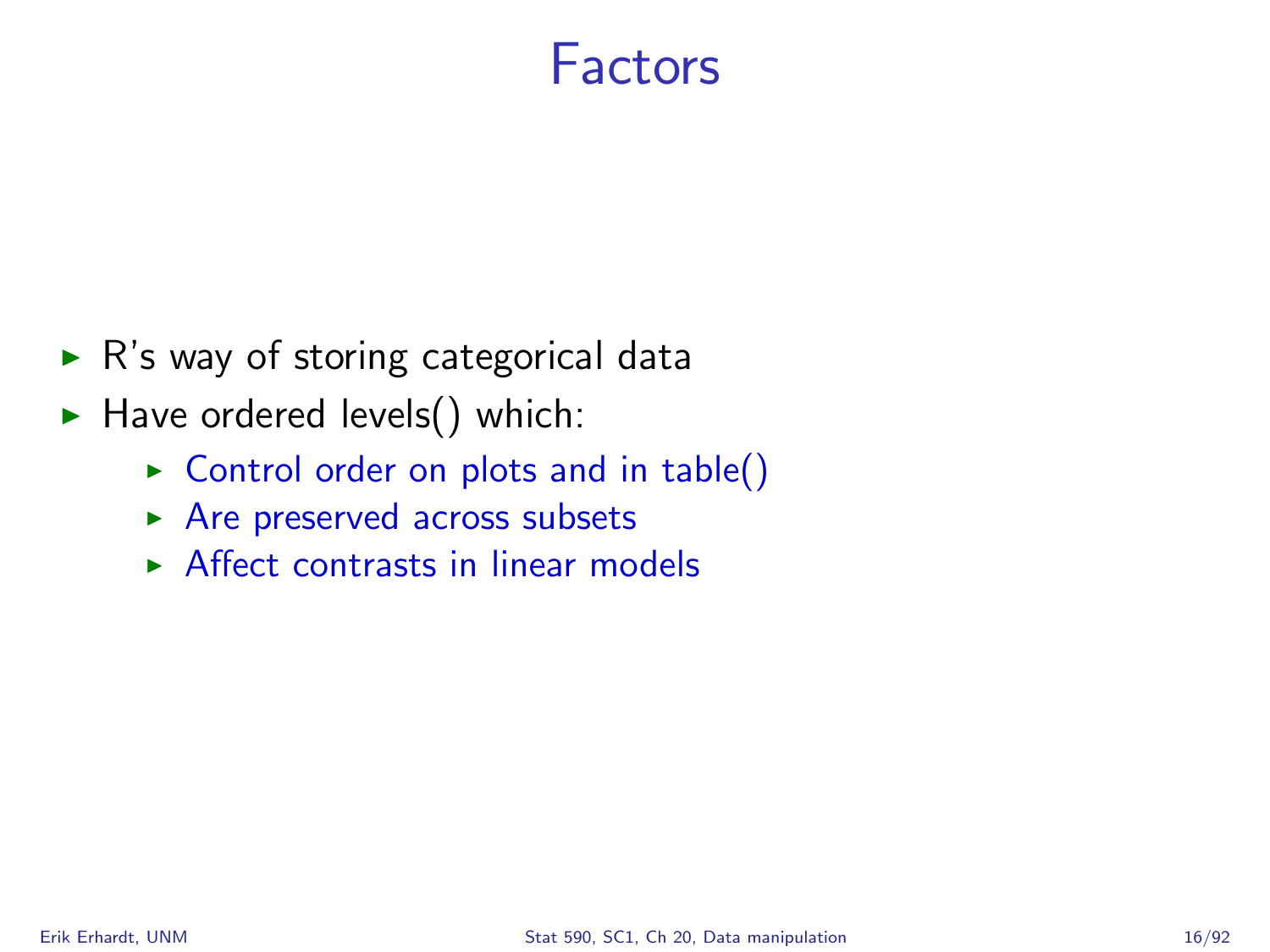# Ordered factors

- $\blacktriangleright$  Imply that there is an intrinsic ordering the levels.
- $\triangleright$  Ordering doesn't affect anything we're interested in, so don't use unless needed.
- $\triangleright$  Ordering factors will use that ordering in plots and summaries.

```
factor(df, ordered = TRUE)
```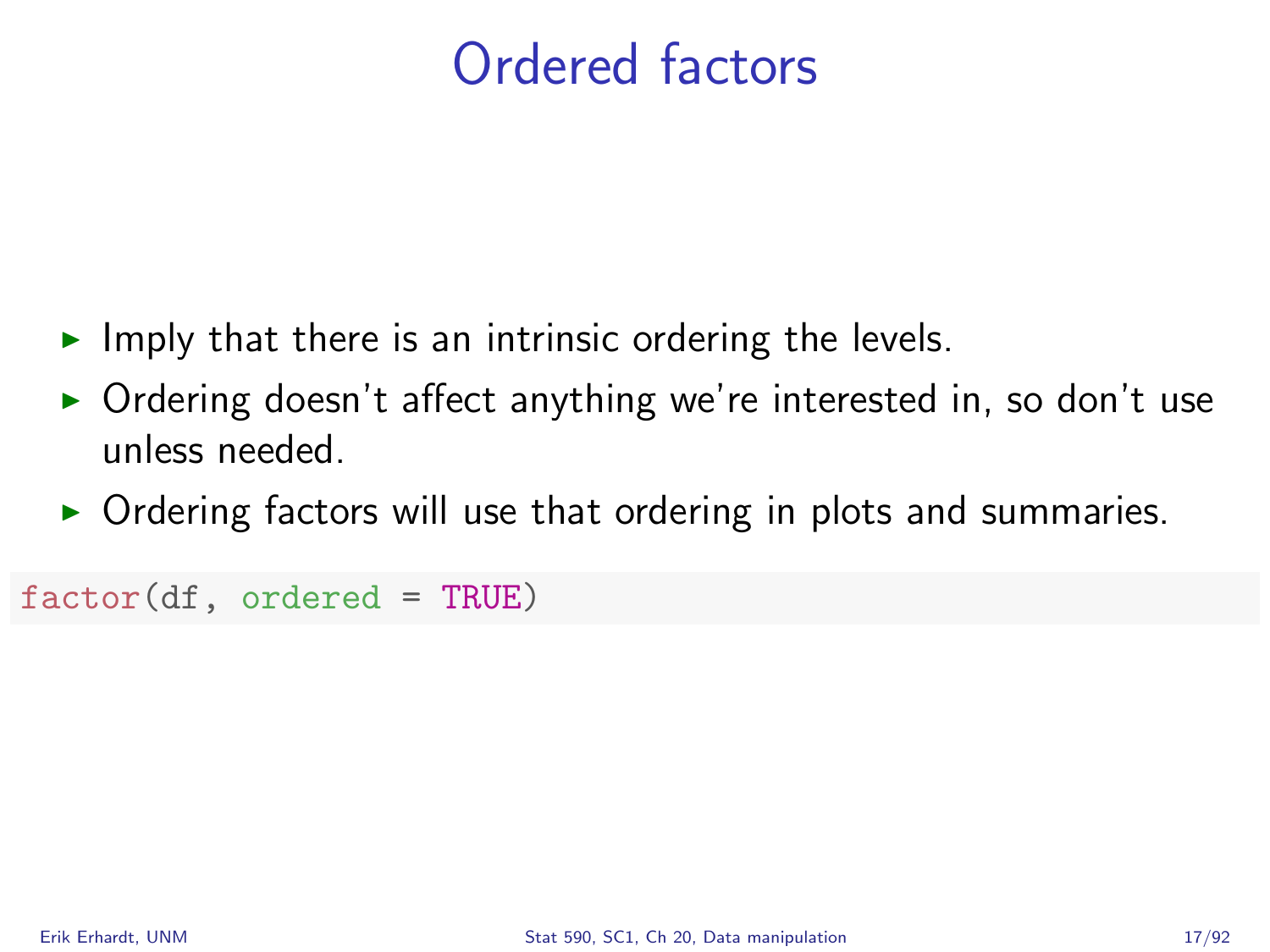## Strings as factors — nope

# By default, strings converted to factors when loading # data frames.

# Wrong default - explicitly convert strings to factors.

# Use stringsAsFactors = FALSE to avoid this.

# For one data frame: read.csv("filename.csv", stringsAsFactors = FALSE)

# For entire session: options(stringsAsFactors = FALSE)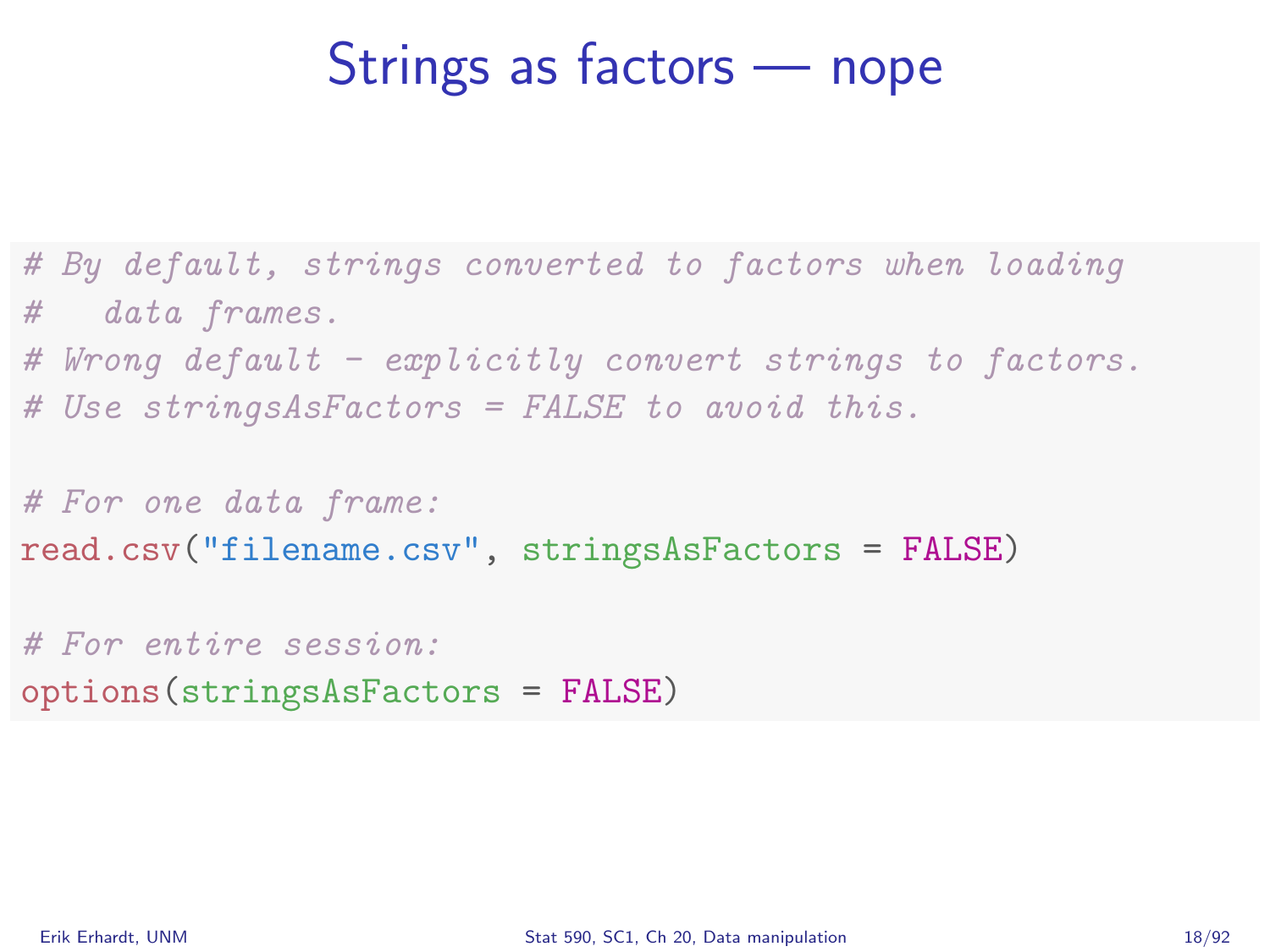## Creating a factor 1

```
# Creating a factor
x \leftarrow sample(5, 20, rep = TRUE)
a \leftarrow factor(x)b \le factor(x, levels = 1:10)
d \leftarrow factor(x, labels = letters[1:5])x
## [1] 1 2 2 3 5 1 4 2 2 5 1 5 1 5 1 5 2 1 2 5
a
## [1] 1 2 2 3 5 1 4 2 2 5 1 5 1 5 1 5 2 1 2 5
## Levels: 1 2 3 4 5
b
## [1] 1 2 2 3 5 1 4 2 2 5 1 5 1 5 1 5 2 1 2 5
## Levels: 1 2 3 4 5 6 7 8 9 10
d
## [1] a b b c e a d b b e a e a e a e b a b e
\#\ddot{\mathbf{F}}_{\mathbf{K}} Levels \ddot{\mathbf{F}}_{\mathbf{K}} and \ddot{\mathbf{F}} c d e \ddot{\mathbf{F}}_{\text{Stat}} sequences of \ddot{\mathbf{F}}_{\text{Stat}} and \ddot{\mathbf{F}}_{\text{Stat}} and \ddot{\mathbf{F}}_{\text{Stat}} and \ddot{\mathbf{F}}_{\text{test}} and \ddot{\mathbf{F}}_{\text{test}} and \ddot{\mathbf{F}}_{\
```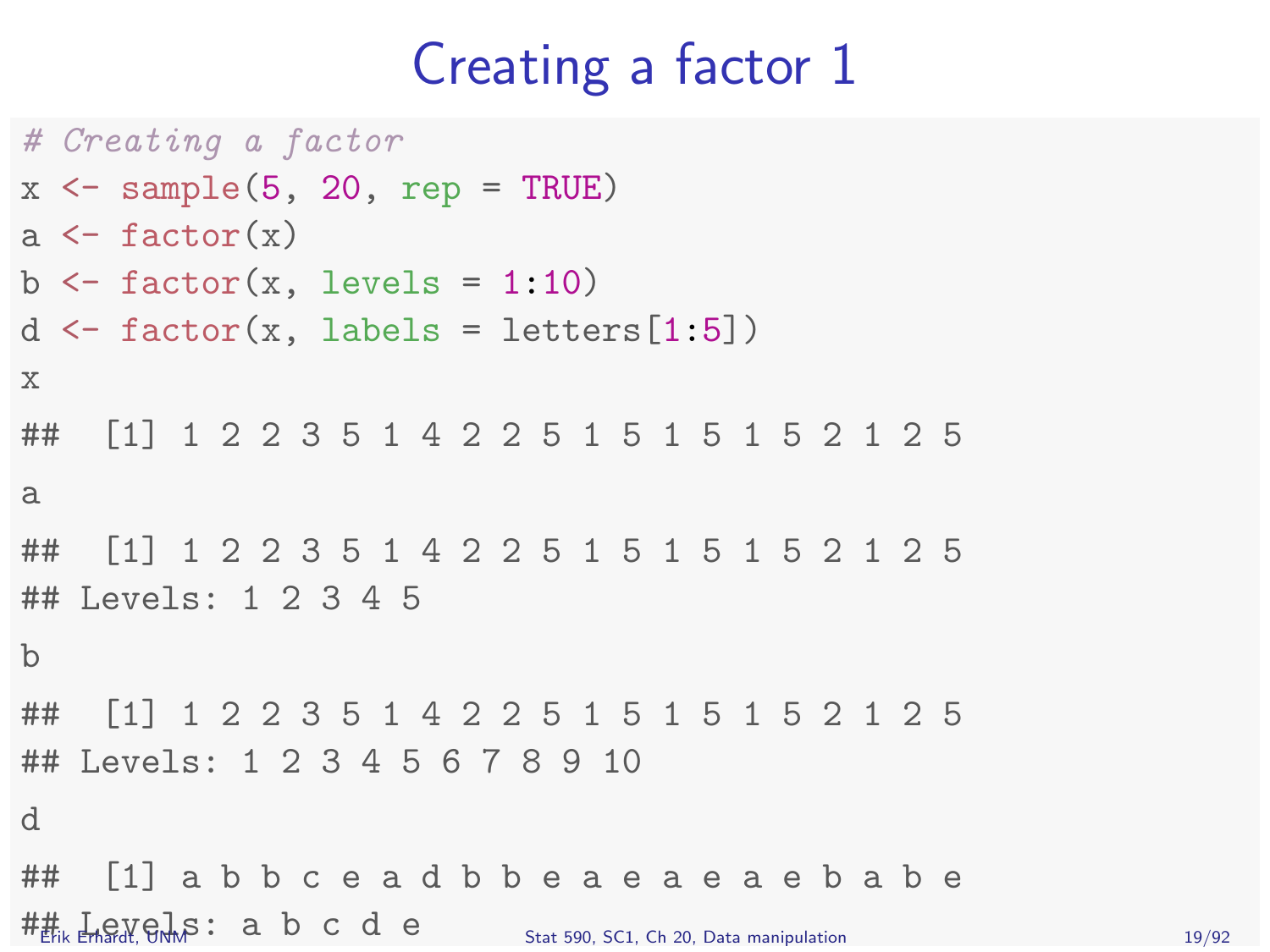# Creating a factor 2

Explain this behavior:

```
levels(a); levels(b); levels(d)
## [1] "1" "2" "3" "4" "5"
## [1] "1" "2" "3" "4" "5" "6" "7" "8" "9" "10"
## [1] "a" "b" "c" "d" "e"
table(a); table(b); table(d)
## a
## 1 2 3 4 5
## 6 6 1 1 6
## b
## 1 2 3 4 5 6 7 8 9 10
## 6 6 1 1 6 0 0 0 0 0
## d
## a b c d e
## 6 6 1 1 6
```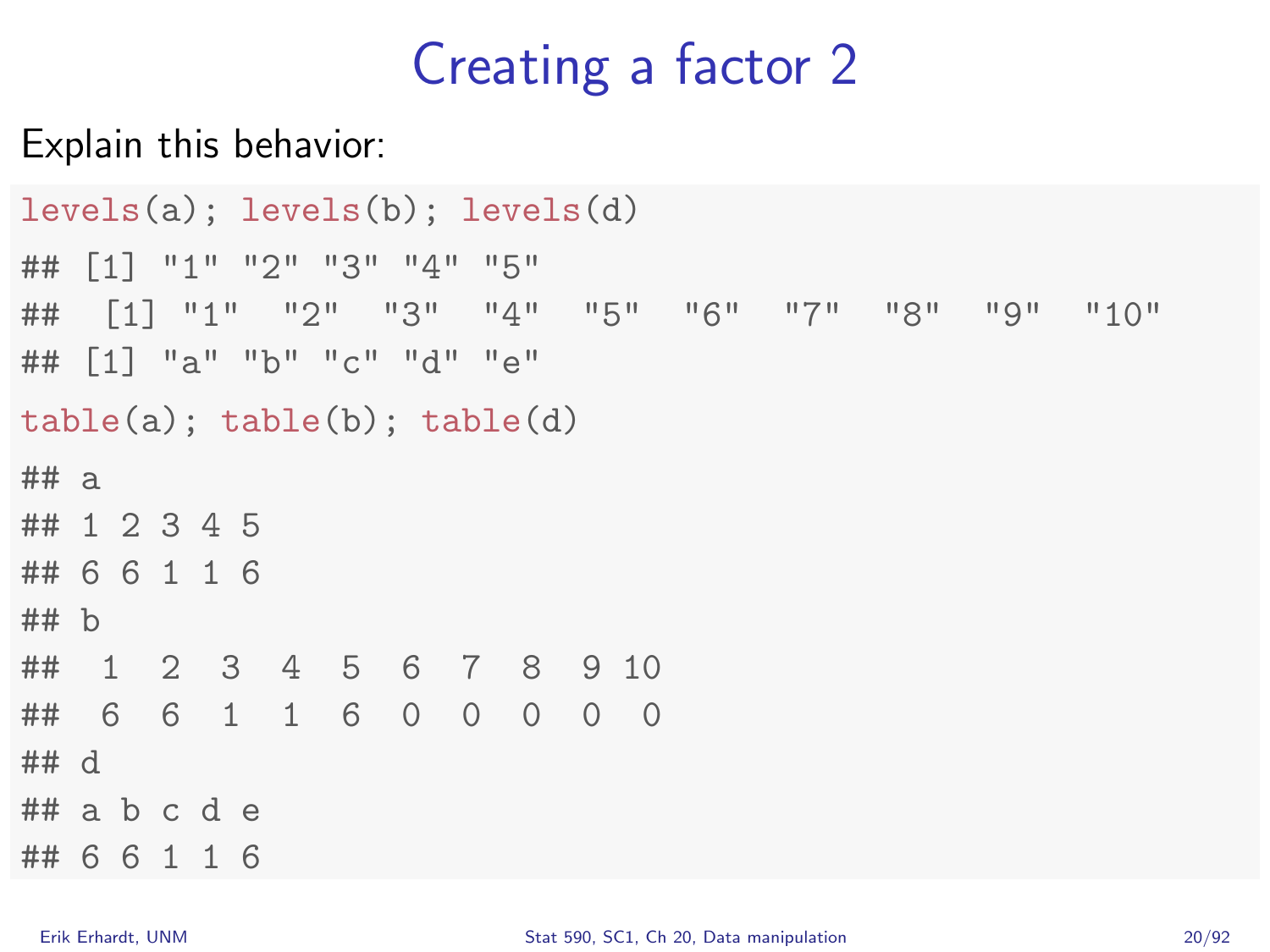# Your turn

Applying Factors

- 1. Convert w1, w2, and w3 to factors with labels from the table.
- 2. Rearrange levels in terms of value: DD, 7, BBB, BB, B, C, 0.

| Value          | Label               |
|----------------|---------------------|
| 0              | Blank (0)           |
| 1              | Single Bar (B)      |
| $\overline{2}$ | Double Bar (BB)     |
| 3              | Triple Bar (BBB)    |
| 5              | Double Diamond (DD) |
| 6              | Cherries (C)        |
| 7              | Seven (7)           |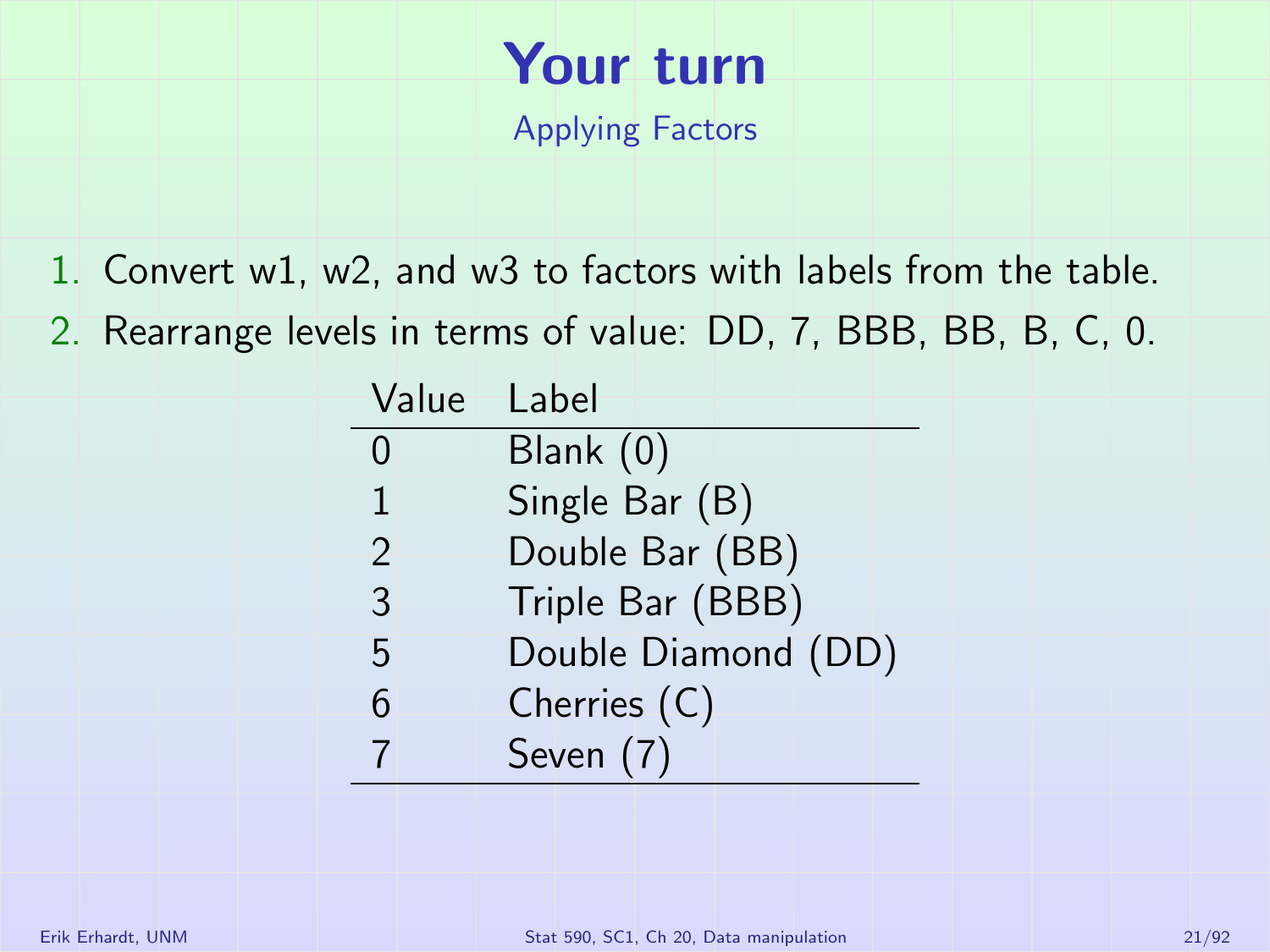# Applying Factors

```
slots <- read.delim("http://statacumen.com/teach/SC1/slots.txt">
                  , sep = " "header = FALSE, stringsAsFactors = FALSE)
names(slots) <- c("w1", "w2", "w3", "prize", "night")
levels <- c(0, 6, 1, 2, 3, 7, 5)
labels <- c("0", "C", "B", "BB", "BBB", "7", "DD")
slotsW1 <- factor(slotsW1, levels = levels, labels = labels
                 , ordered = TRUE)
slotsW2 <- factor(slotsW2, levels = levels, labels = labels
                 , ordered = TRUE)
slots$w3 <- factor(slots$w3, levels = levels, labels = labels
                 , ordered = TRUE)
```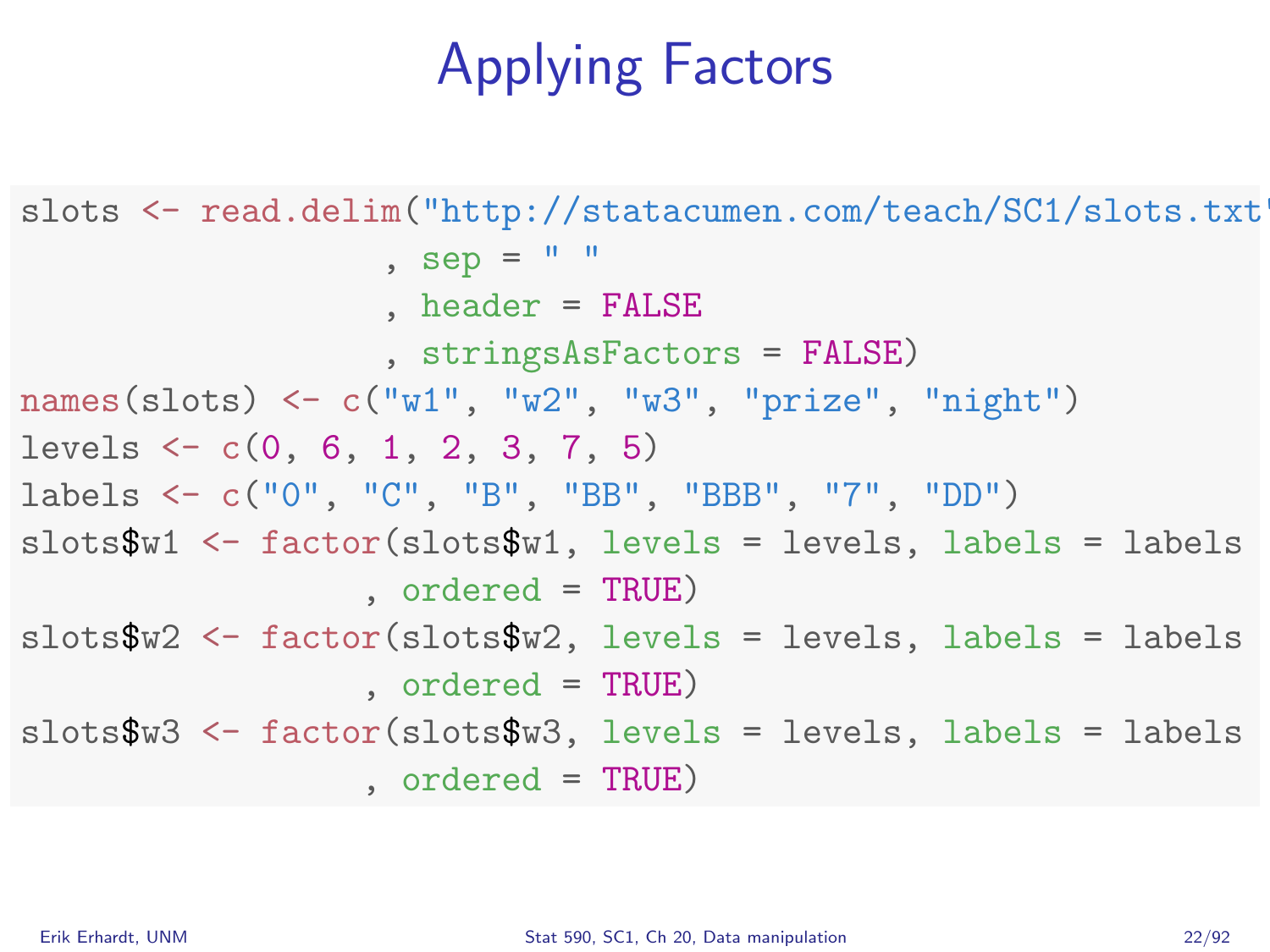# Applying Factors

str(slots) ## 'data.frame': 345 obs. of 5 variables: ## \$ w1 : Ord.factor w/ 7 levels "0"<"C"<"B"<"BB"<..: 4 1 1 ## \$ w2 : Ord.factor w/ 7 levels "0"<"C"<"B"<"BB"<..: 1 7 1 ## \$ w3 : Ord.factor w/ 7 levels "0"<"C"<"B"<"BB"<..: 1 3 1 ## \$ prize: int 0 0 0 0 0 0 0 0 5 0 ... ## \$ night: int 1 1 1 1 1 1 1 1 1 1 ... levels(slots\$w1) ## [1] "0" "C" "B" "BB" "BBB" "7" "DD" summary(slots\$w1) ## 0 C B BB BBB 7 DD ## 141 6 132 30 14 15 7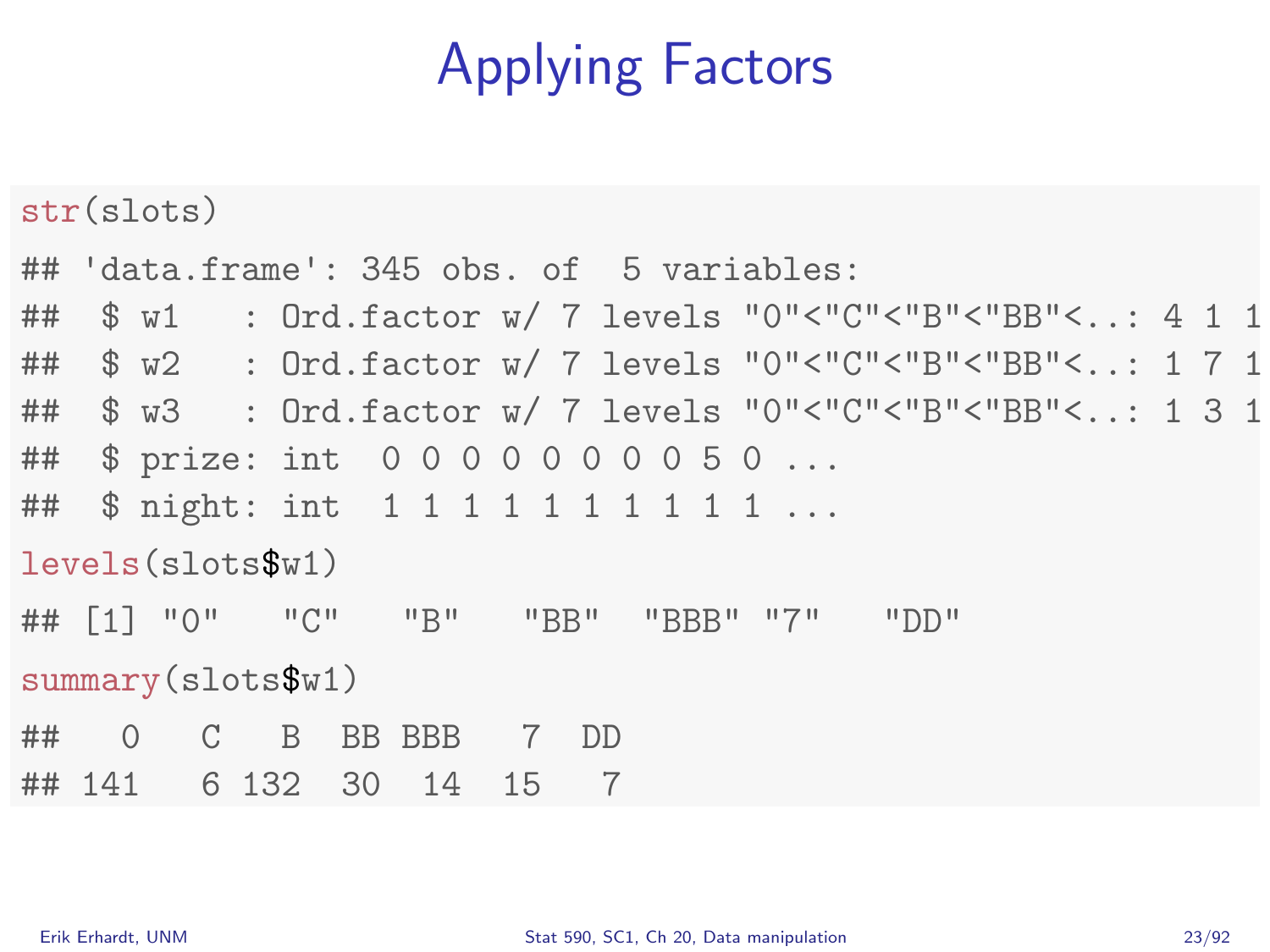## Factor facts 1-1

```
b
## [1] 1 2 2 3 5 1 4 2 2 5 1 5 1 5 1 5 2 1 2 5
## Levels: 1 2 3 4 5 6 7 8 9 10
# Subsets: by default levels are preserved
b2 \le b[1:5]b2
## [1] 1 2 2 3 5
## Levels: 1 2 3 4 5 6 7 8 9 10
levels(b2)
## [1] "1" "2" "3" "4" "5" "6" "7" "8" "9" "10"
table(b2)
## b2
## 1 2 3 4 5 6 7 8 9 10
## 1 2 1 0 1 0 0 0 0 0
```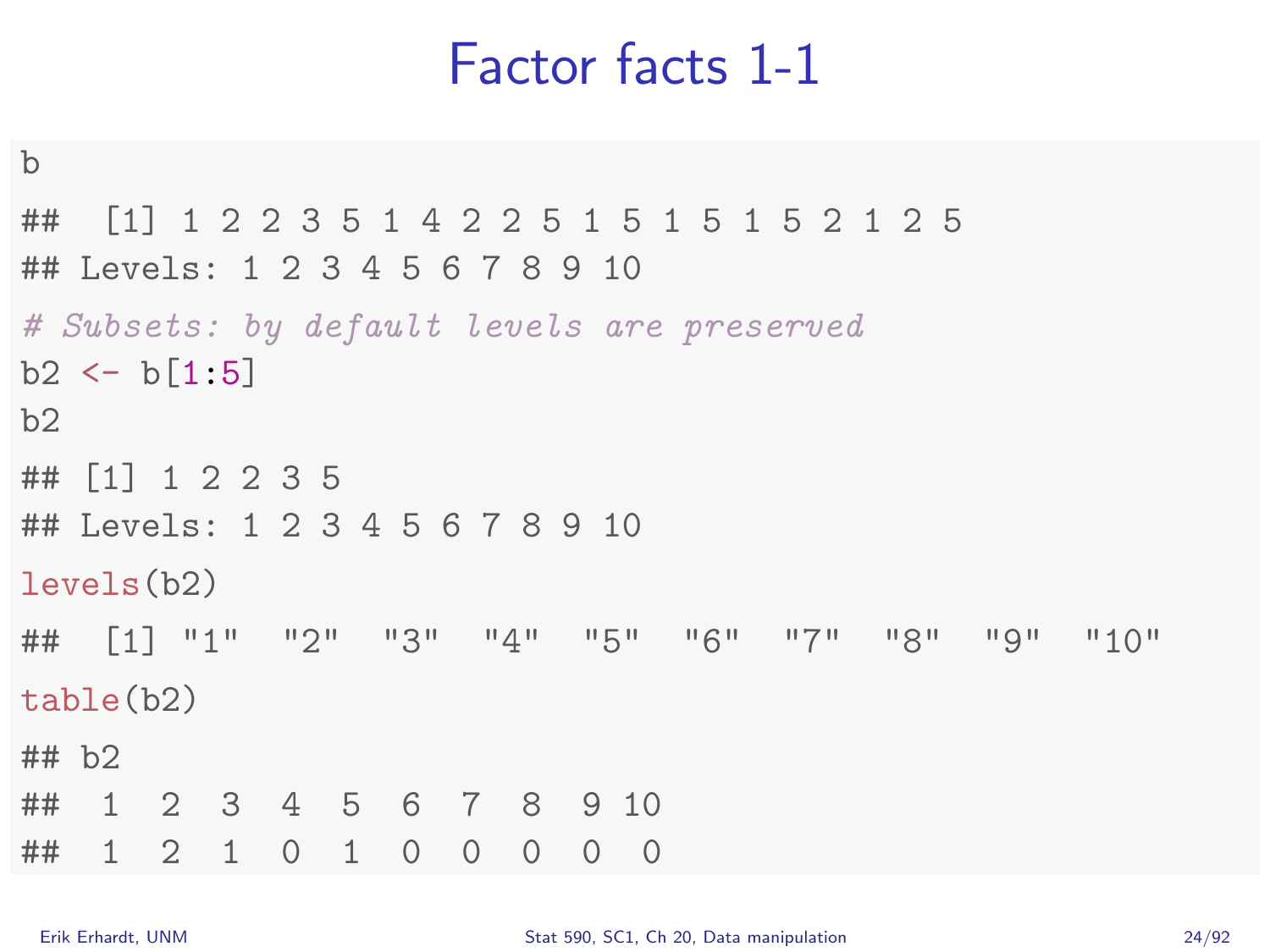#### Factor facts 1-2

```
# Remove extra levels
b2[, drop = TRUE]
## [1] 1 2 2 3 5
## Levels: 1 2 3 5
b2
## [1] 1 2 2 3 5
## Levels: 1 2 3 4 5 6 7 8 9 10
factor(b2)
## [1] 1 2 2 3 5
## Levels: 1 2 3 5
```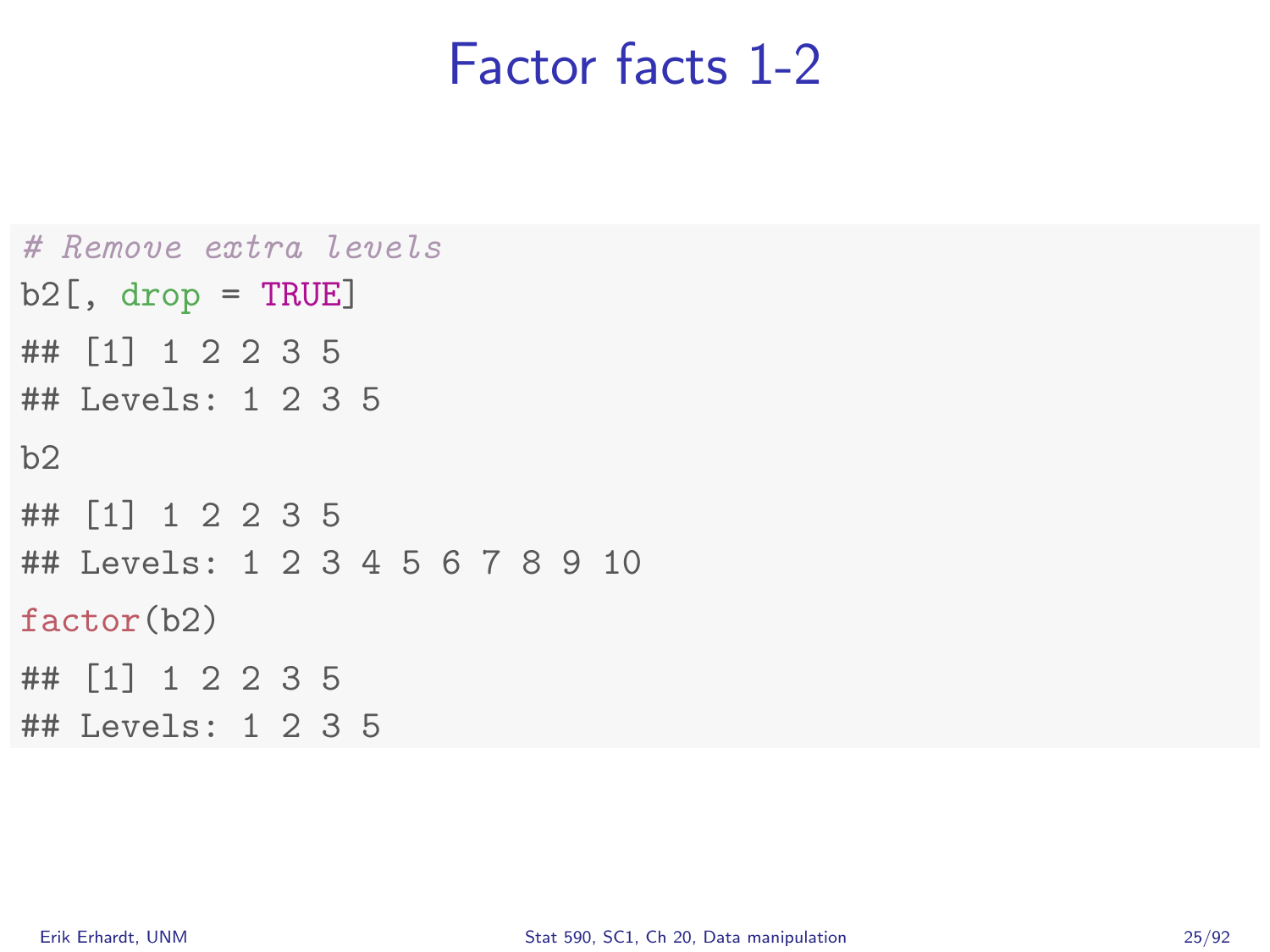#### Factor facts 1-3

```
# But usually better to convert to character
b3 \leftarrow as.d.character(b)
b<sub>3</sub>## [1] "1" "2" "2" "3" "5" "1" "4" "2" "2" "5" "1" "5" "1" "5" "1" "5"
## [17] "2" "1" "2" "5"
table(b3)
## b3
## 1 2 3 4 5
## 6 6 1 1 6
table(b3[1:5])
##
## 1 2 3 5
## 1 2 1 1
```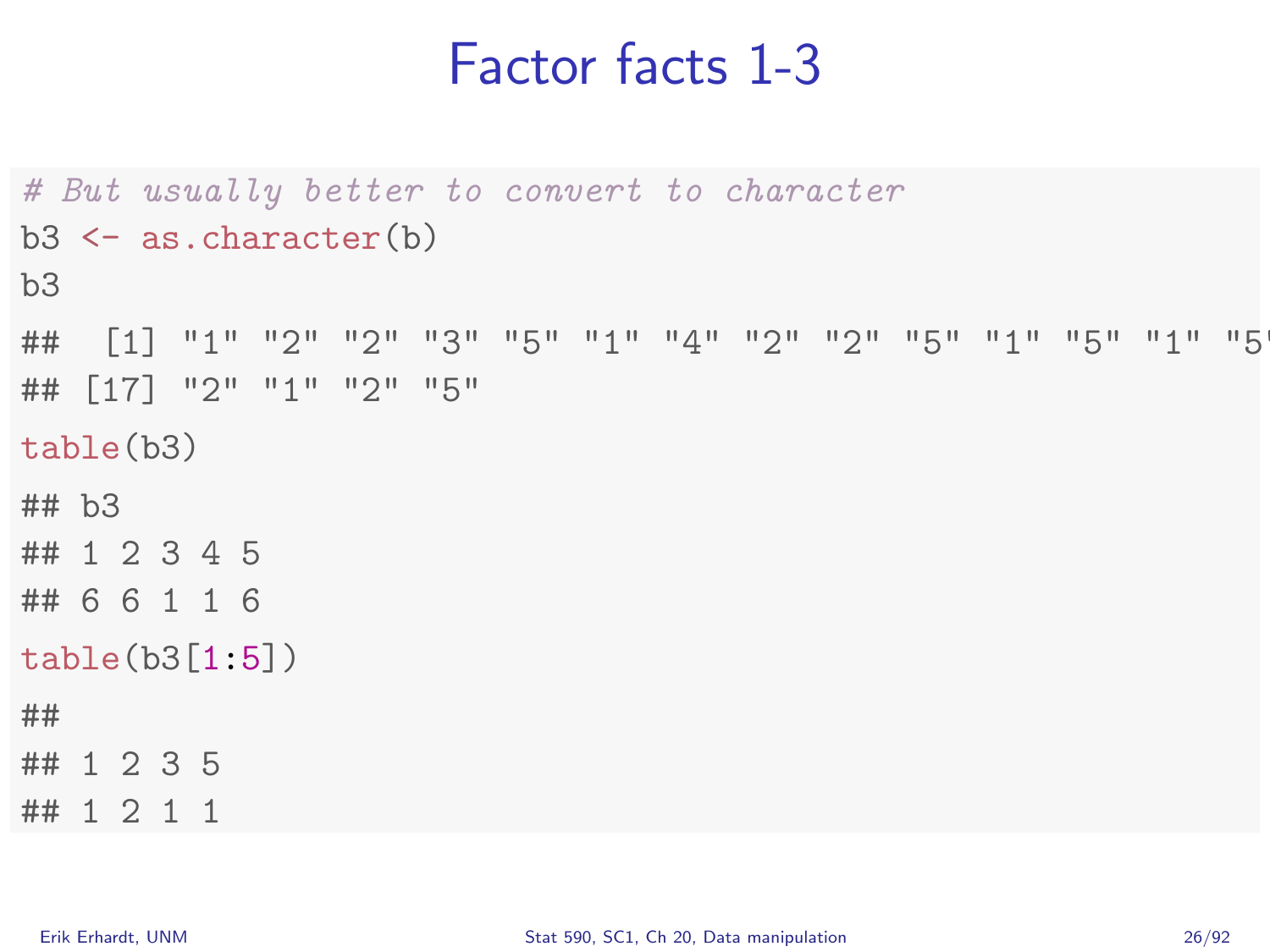#### Factor facts 2-1

```
# Factors behave as integers when subsetting, not characters!
x \leq -c(a = "1", b = "2", c = "3")x
## a b c
## "1" "2" "3"
y \leq factor(c("c", "b", "a"), levels = c("c","b","a"))
y
## [1] c b a
## Levels: c b a
as.numeric(y)## [1] 1 2 3
```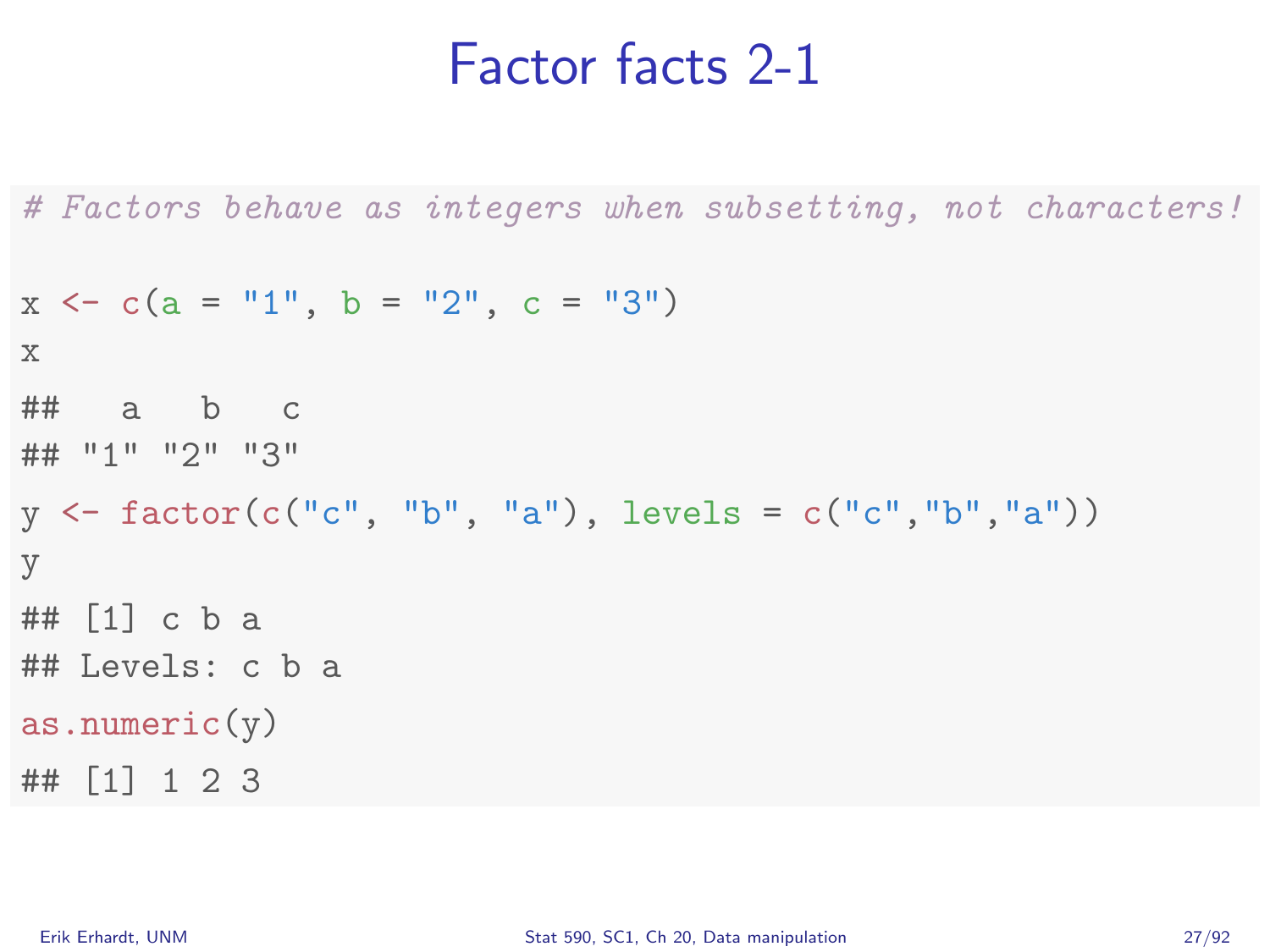#### Factor facts 2-2

# Factors behave as integers when subsetting, not characters!

```
x[y]
\# a b c
## "1" "2" "3"
x[as.character(y)]
## c b a
## "3" "2" "1"
x[as.integer(y)]\# a b c
## "1" "2" "3"
```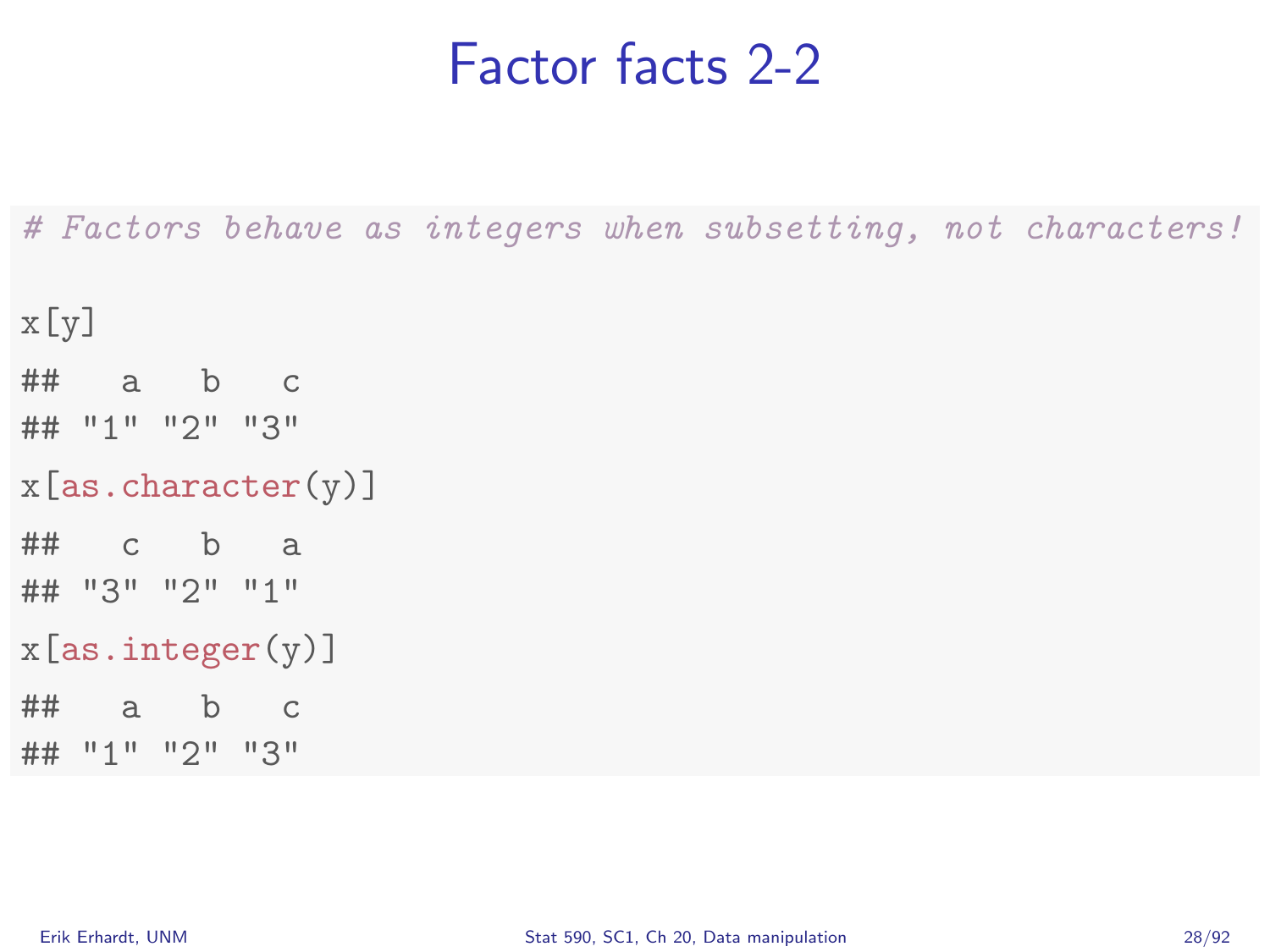#### Factor facts 3-1

```
# Be careful when converting factors to numbers!
x \leftarrow sample(5, 20, rep = TRUE)
x
## [1] 2 2 4 4 4 2 2 2 4 1 5 5 4 3 1 5 1 4 4 2
d \leftarrow factor(x, labels = 2^{(1:5)})d
## [1] 4 4 16 16 16 4 4 4 16 2 32 32 16 8 2 32 2 16
## Levels: 2 4 8 16 32
```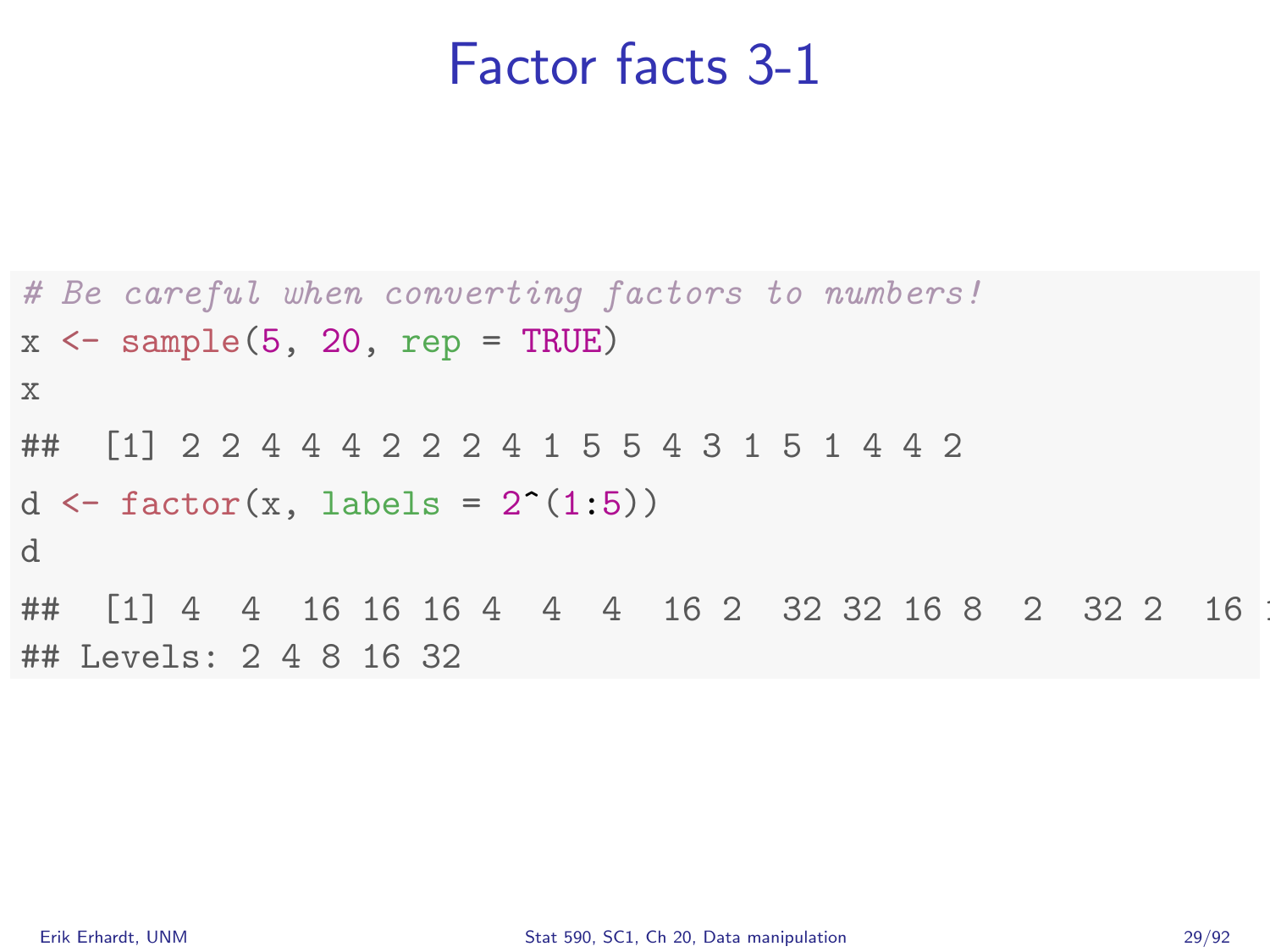#### Factor facts 3-2

# Be careful when converting factors to numbers! as.numeric(d) ## [1] 2 2 4 4 4 2 2 2 4 1 5 5 4 3 1 5 1 4 4 2 as.character(d) ## [1] "4" "4" "16" "16" "16" "4" "4" "4" "16" "2" "32" "32" "16" ## [14] "8" "2" "32" "2" "16" "16" "4" as.numeric(as.character(d)) ## [1] 4 4 16 16 16 4 4 4 16 2 32 32 16 8 2 32 2 16 16 4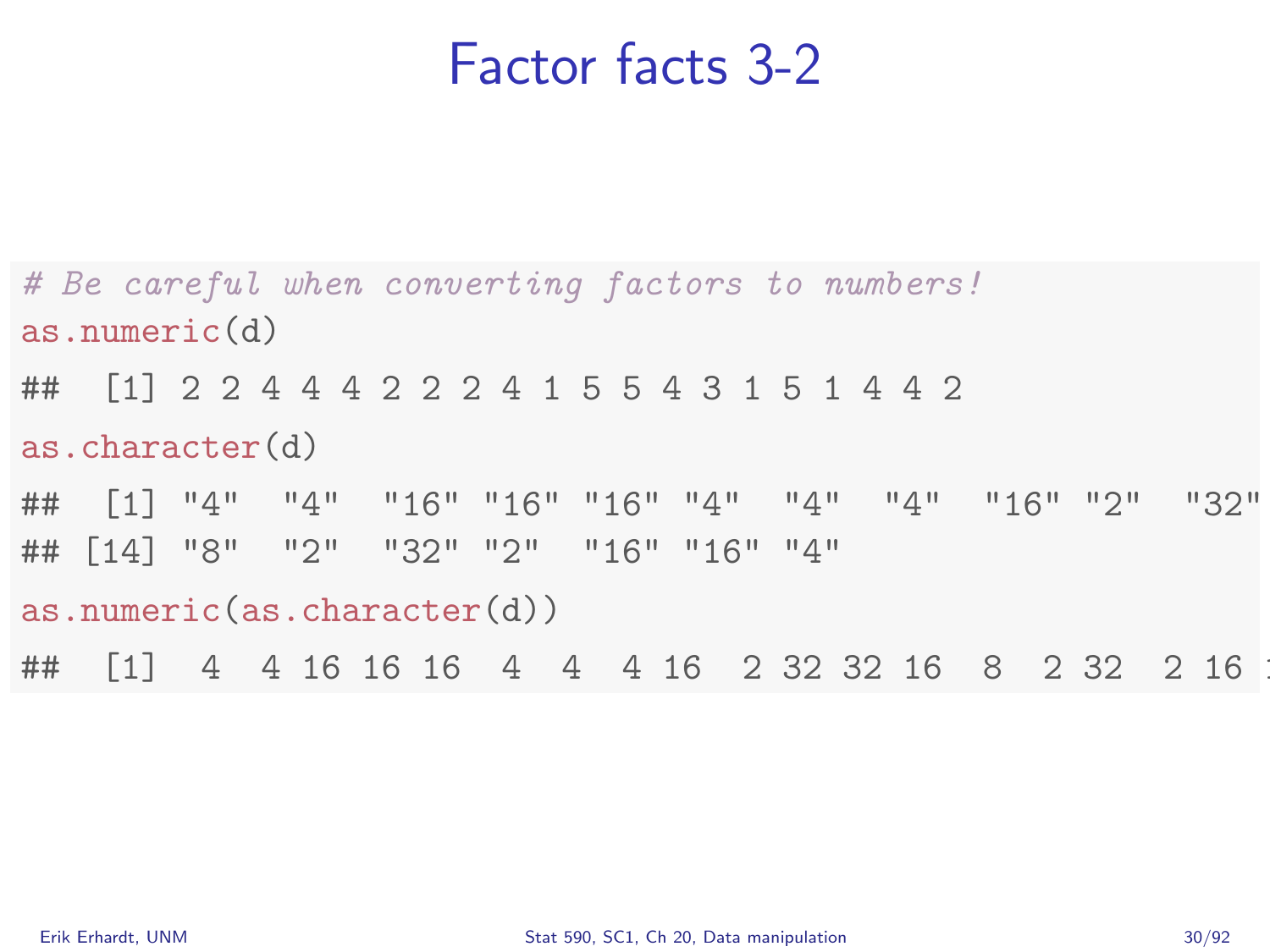# Save data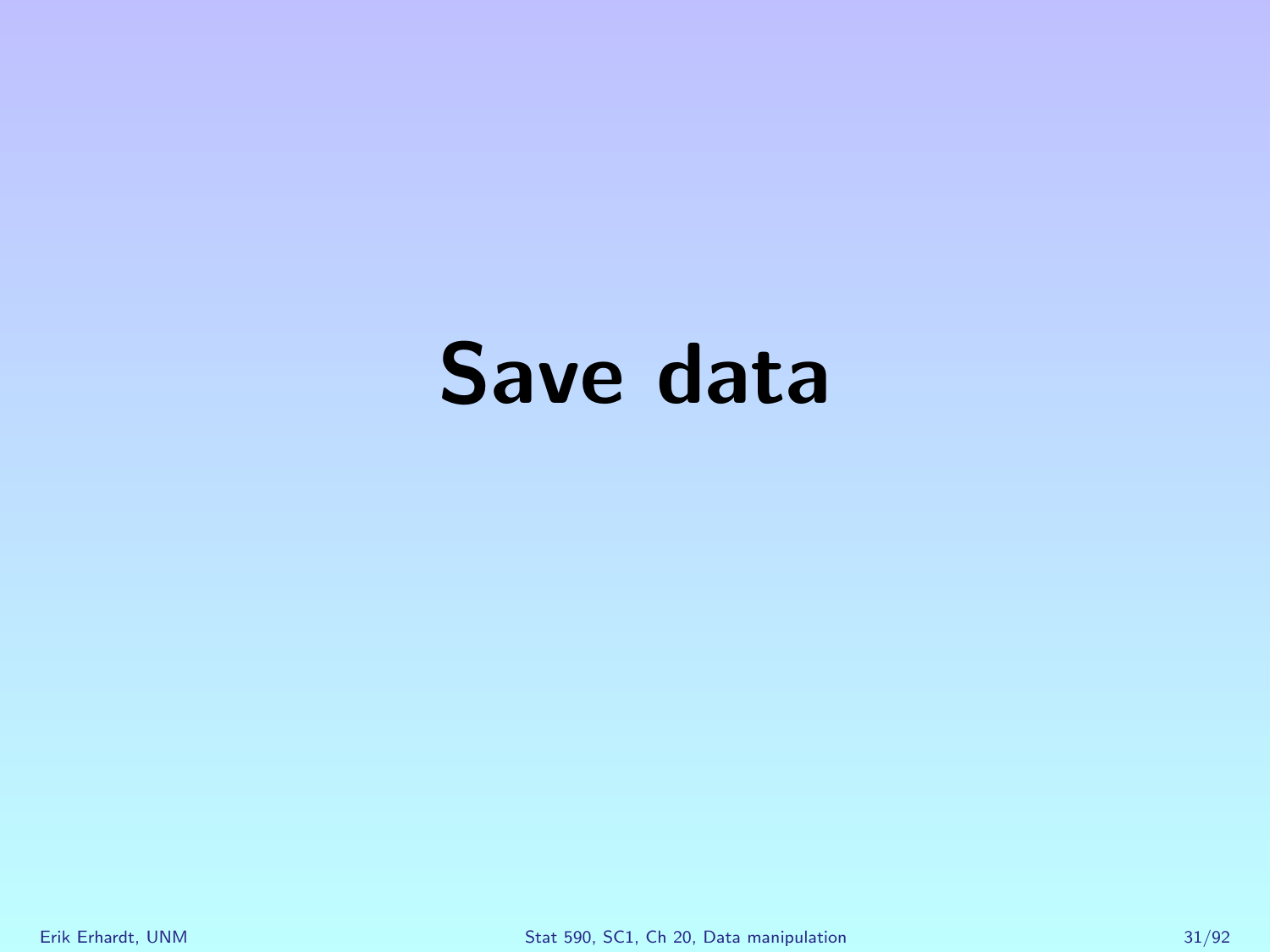

Guess the name of the function you might use to write an R object back to a csv file on disk. Use it to save slots to slots-2.csv. What happens if you now read in slots-2.csv? Is it different to your slots data frame? How?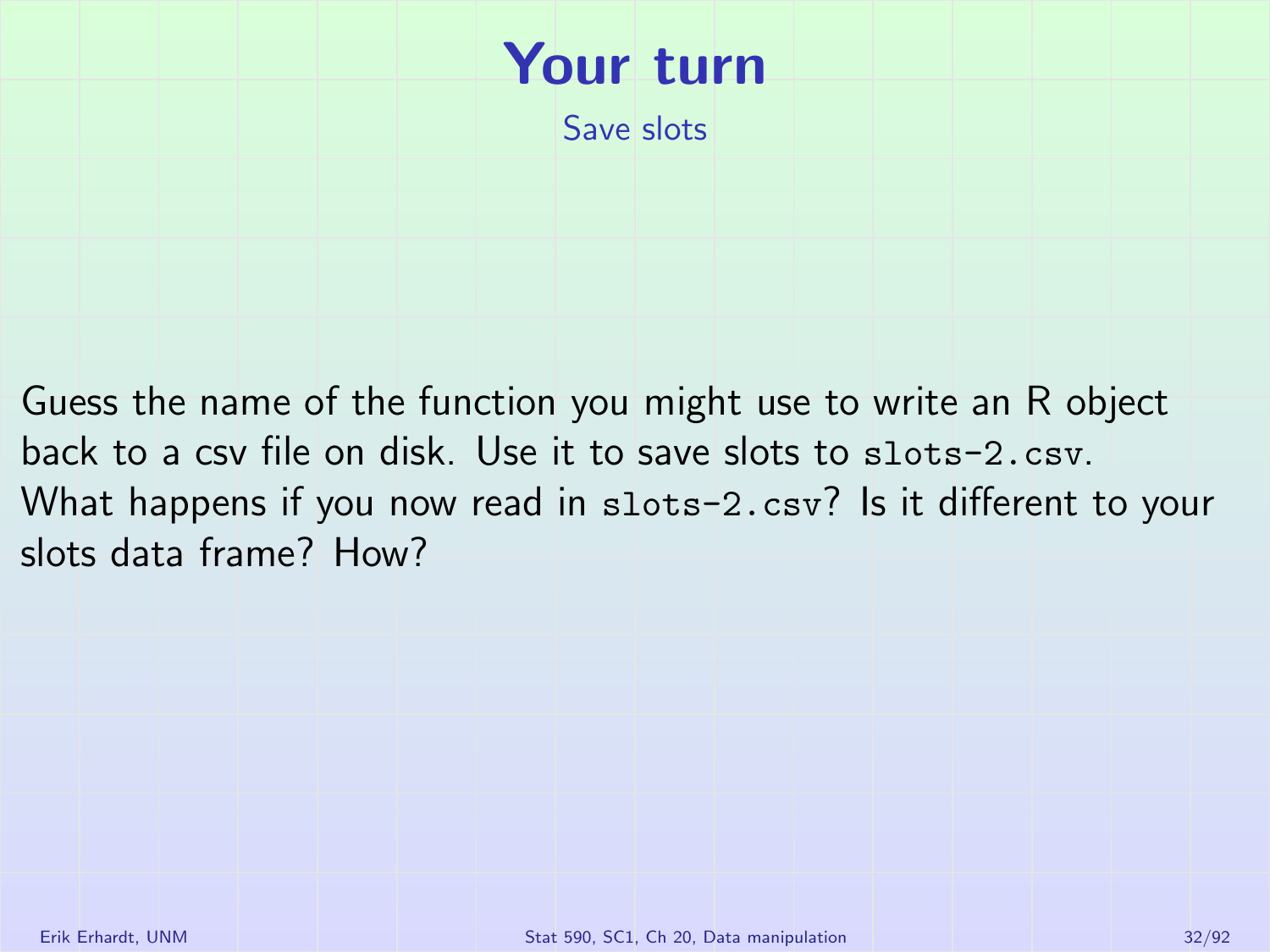write.csv(slots, "data/slots-2.csv") slots2 <- read.csv("data/slots-2.csv")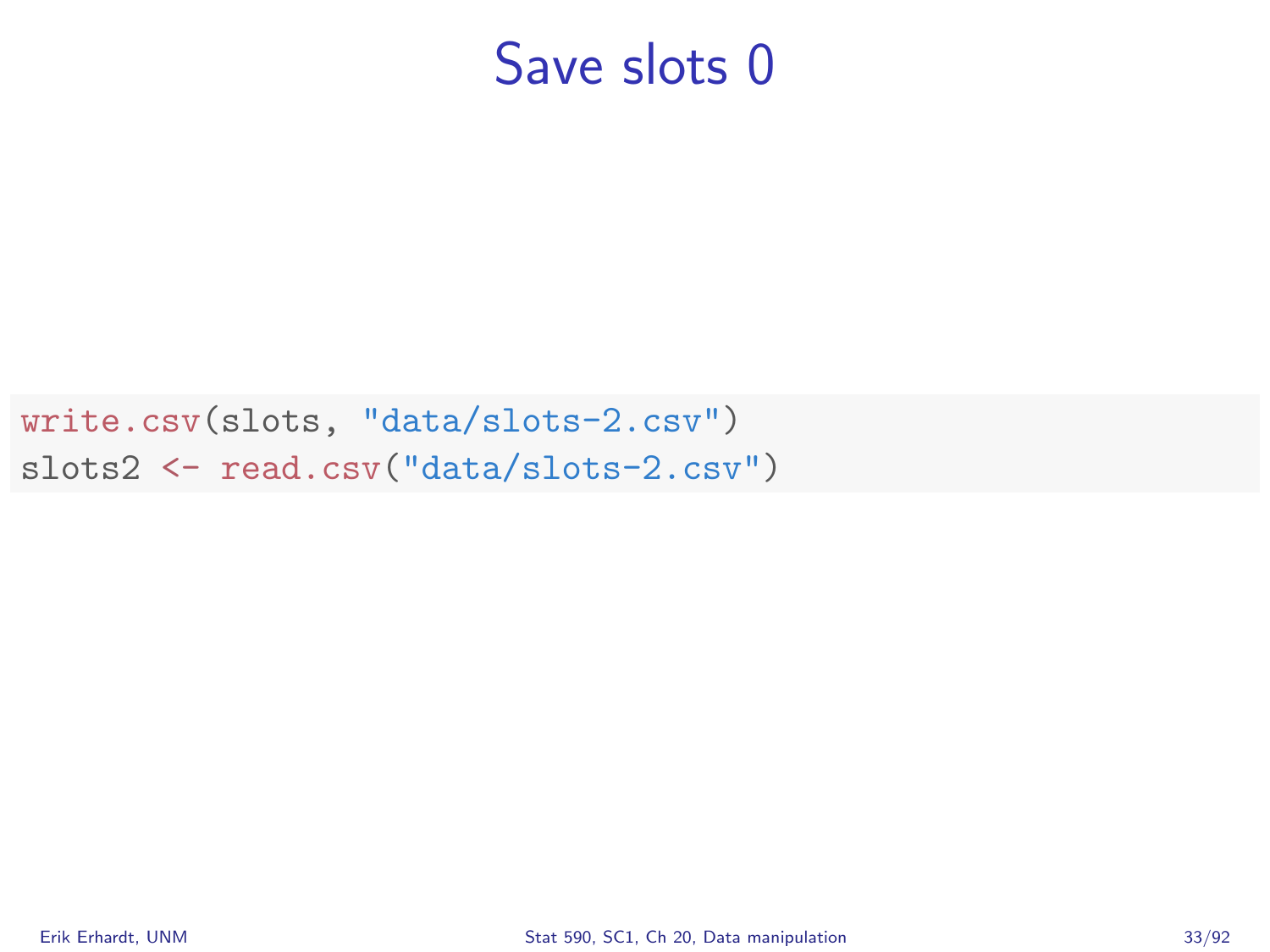head(slots)

| ##           |    |               |                |                |          | w1 w2 w3 prize night |   |                        |  |
|--------------|----|---------------|----------------|----------------|----------|----------------------|---|------------------------|--|
| ## 1         |    | <b>BB</b>     | $\Omega$       |                | 0        | 0                    |   | 1                      |  |
| ## 2         |    |               | 0 DD           | B              |          | 0                    |   | 1                      |  |
| ## 3         |    | 0             | 0              | $\Omega$       |          | 0                    |   | 1                      |  |
| ## 4 BB      |    |               | $\Omega$       | $\overline{0}$ |          | 0                    |   | 1                      |  |
| ## 5         |    | $\Omega$      | $\Omega$       |                | $\Omega$ | 0                    |   | 1                      |  |
| ## 6         |    | $\mathcal{O}$ | 0              | B              |          | $\Omega$             |   | 1                      |  |
| head(slots2) |    |               |                |                |          |                      |   |                        |  |
| ##           |    |               |                |                |          |                      |   | X w1 w2 w3 prize night |  |
| ##           |    | $1\quad1$     | <b>BB</b>      | $\Omega$       | 0        |                      | 0 | 1                      |  |
| ## 2 2       |    |               |                | 0 DD           | B        |                      | 0 | 1                      |  |
| ##           | 33 |               | $\mathbf{0}$   | $\mathbf{0}$   | 0        | 0                    |   | 1                      |  |
| ##           |    |               | 4 4 BB         | $\Omega$       | 0        | $\Omega$             |   | 1                      |  |
| ## 5 5       |    |               | $\overline{0}$ | $\mathbf{0}$   | 0        | 0                    |   | 1                      |  |
| ##           | 6  | - 6           | $\Omega$       | $\Omega$       | B        |                      | Ω | 1                      |  |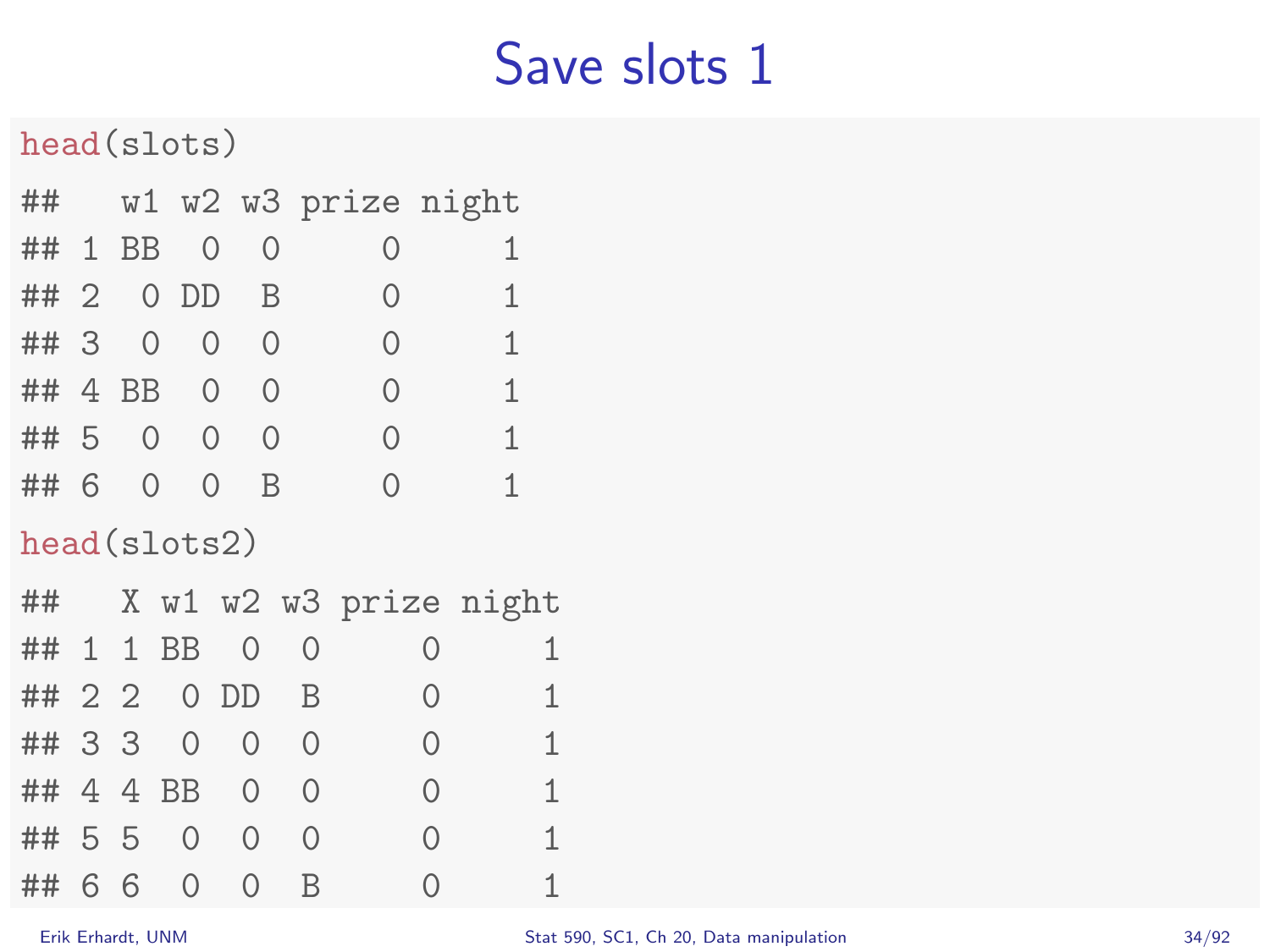str(slots)

## 'data.frame': 345 obs. of 5 variables: ## \$ w1 : Ord.factor w/ 7 levels "0"<"C"<"B"<"BB"<..: 4 1 1 ## \$ w2 : Ord.factor w/ 7 levels "0"<"C"<"B"<"BB"<..: 1 7 1 ## \$ w3 : Ord.factor w/ 7 levels "0"<"C"<"B"<"BB"<..: 1 3 1 ## \$ prize: int 0 0 0 0 0 0 0 0 5 0 ... ## \$ night: int 1 1 1 1 1 1 1 1 1 1 ... str(slots2) ## 'data.frame': 345 obs. of 6 variables: ## \$ X : int 1 2 3 4 5 6 7 8 9 10 ... ## \$ w1 : chr "BB" "0" "0" "BB" ... ## \$ w2 : chr "0" "DD" "0" "0" ... ## \$ w3 : chr "0" "B" "0" "0" ... ## \$ prize: int 0 0 0 0 0 0 0 0 5 0 ...

## \$ night: int 1 1 1 1 1 1 1 1 1 1 ...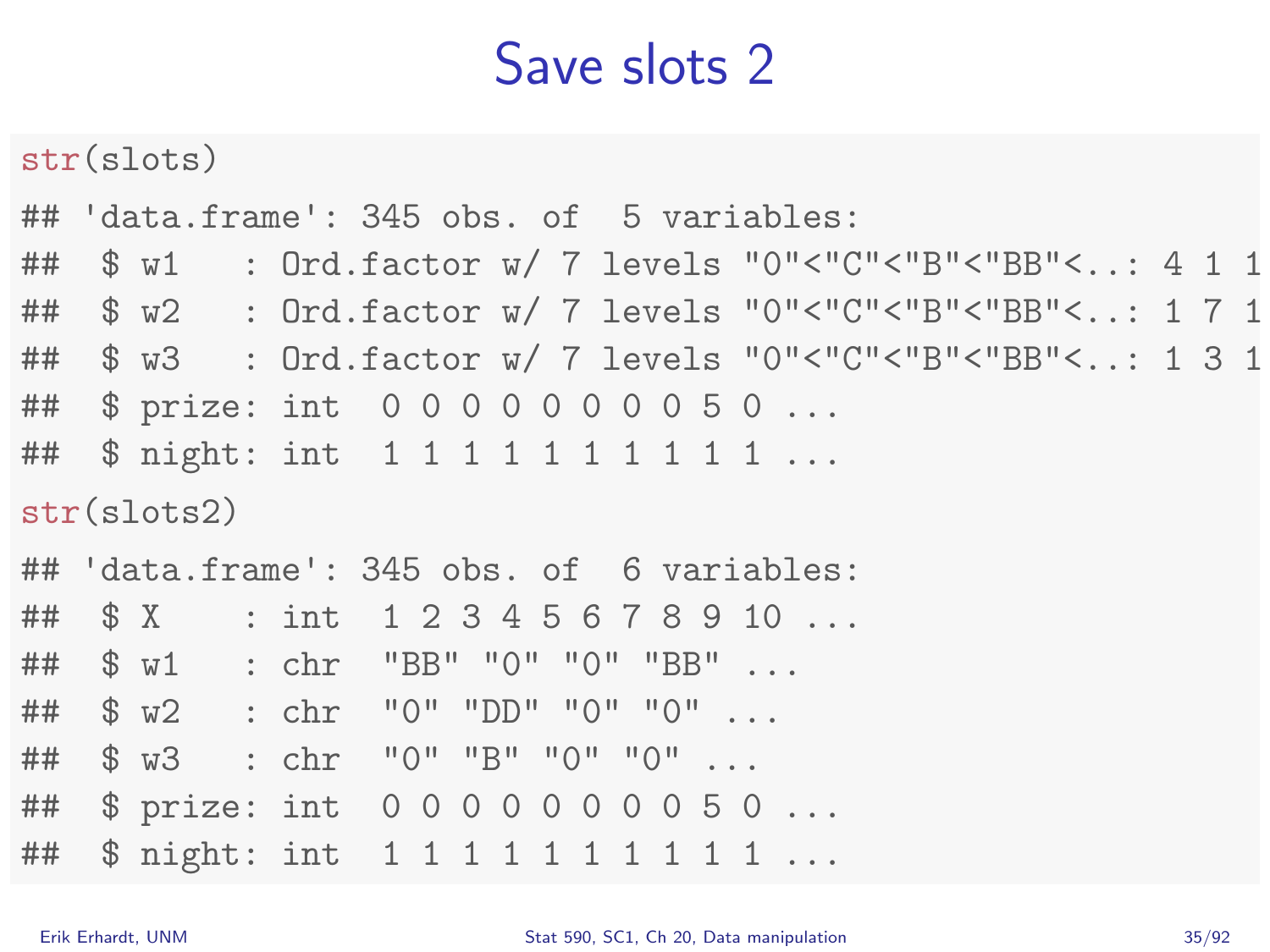```
# Better, but still loses factor level ordering
write.csv(slots, file = "data/slots-3.csv"
        , row.names = FALSE)
slots3 <- read.csv("data/slots-3.csv")
str(slots3)
## 'data.frame': 345 obs. of 5 variables:
## $ w1 : chr "BB" "0" "0" "BB" ...
## $ w2 : chr "0" "DD" "0" "0" ...
## $ w3 : chr "0" "B" "0" "0" ...
## $ prize: int 0 0 0 0 0 0 0 0 5 0 ...
## $ night: int 1 1 1 1 1 1 1 1 1 1 ...
```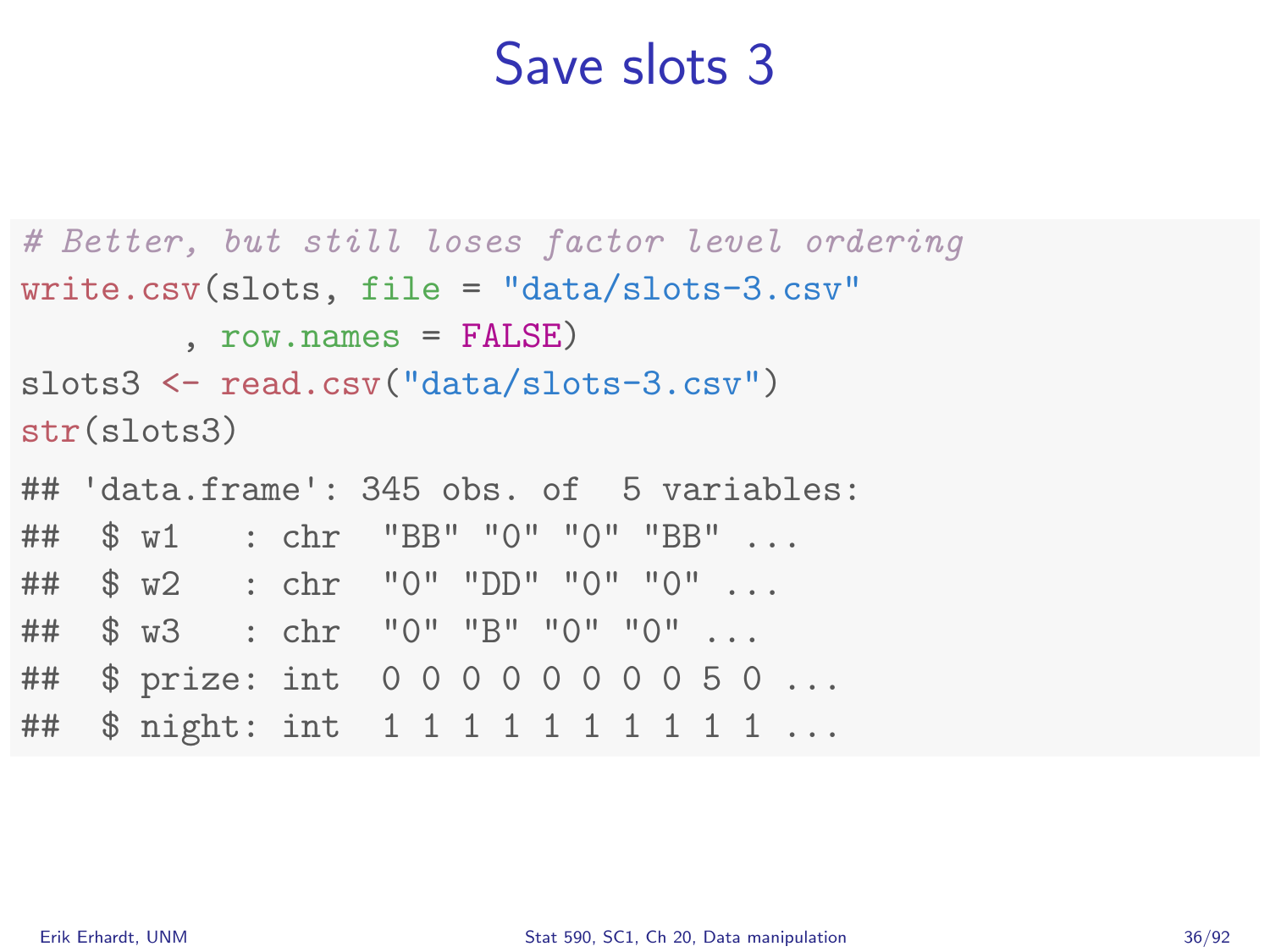### Saving data

```
# For long-term storage
write.csv(slots, file = "slots.csv", row.names = FALSE)
```
# For short-term caching # Preserves factors, etc. saveRDS(slots, "slots.rds") slots2 <- readRDS("slots.rds")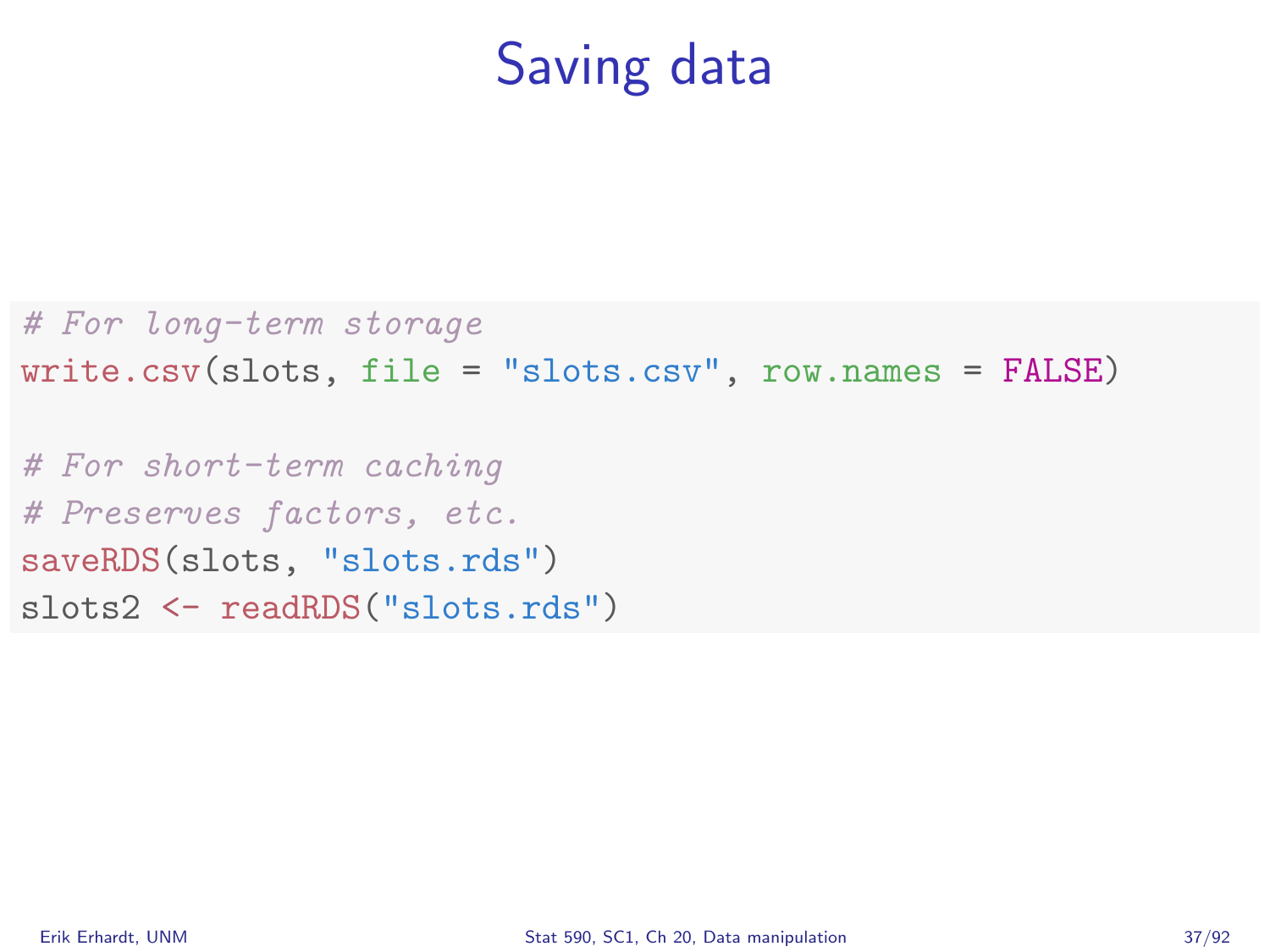#### .csv vs .rds

| .csv                          | .rds                   |
|-------------------------------|------------------------|
| read.csv()                    | readRDS()              |
| $write.csv(row.name = FALSE)$ | saveRDS()              |
| Only data frames              | Any R object           |
| Can be read by any program    | Only by R              |
| Long term storage             | Short term caching of  |
|                               | expensive computations |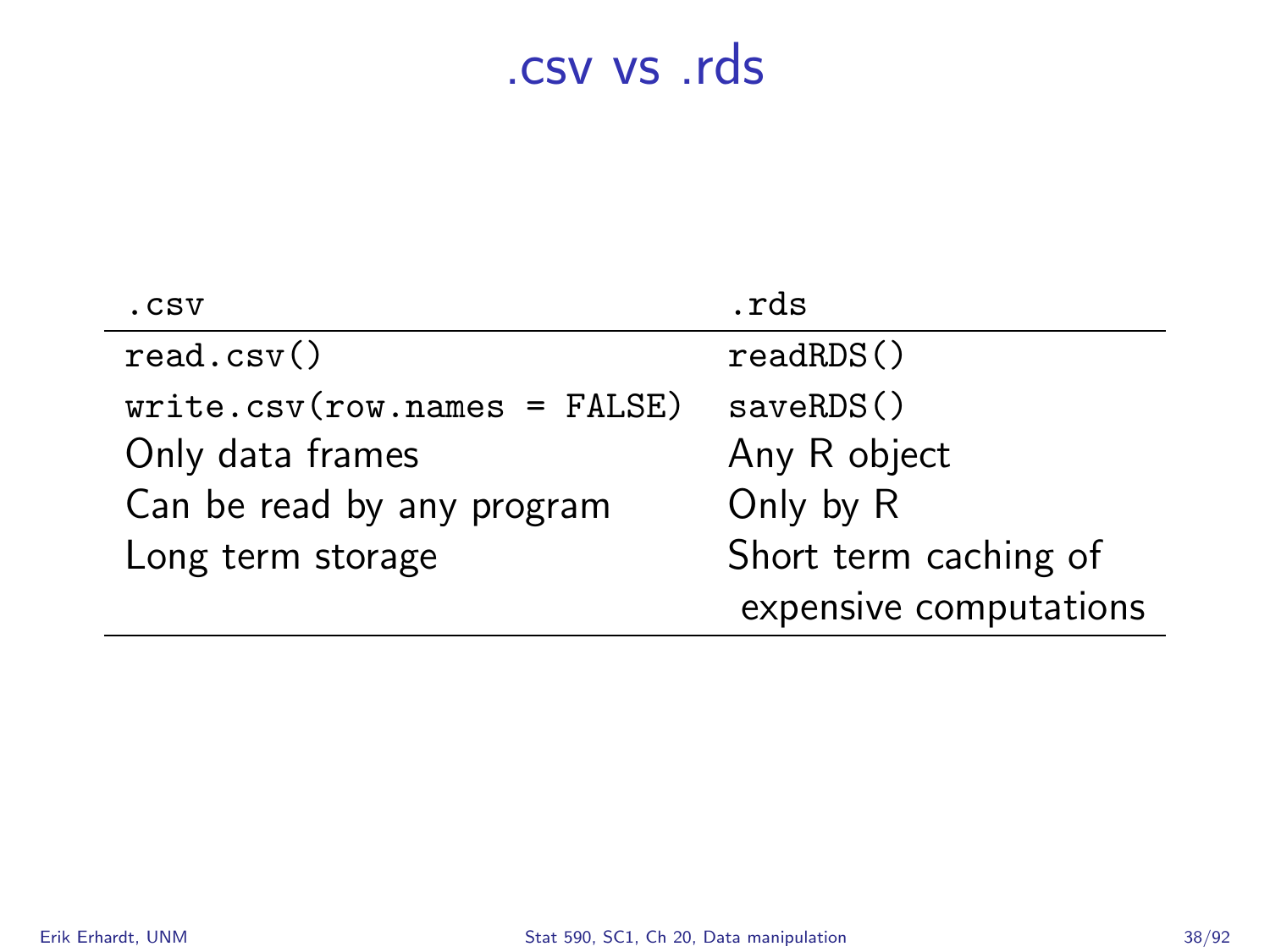### Saving compressed files

```
# Easy to store compressed files to save space:
write.csv(slots, file = bzfile("data/slots.csv.bz2")
        , row.name = FAI(SF)file.size("data/slots.csv")
## [1] 5820
file.size("data/slots.csv.bz2")
## [1] 562
# Reading is even easier:
slots4 <- read.csv("data/slots.csv.bz2")
```
# Files stored with saveRDS() are automatically compressed.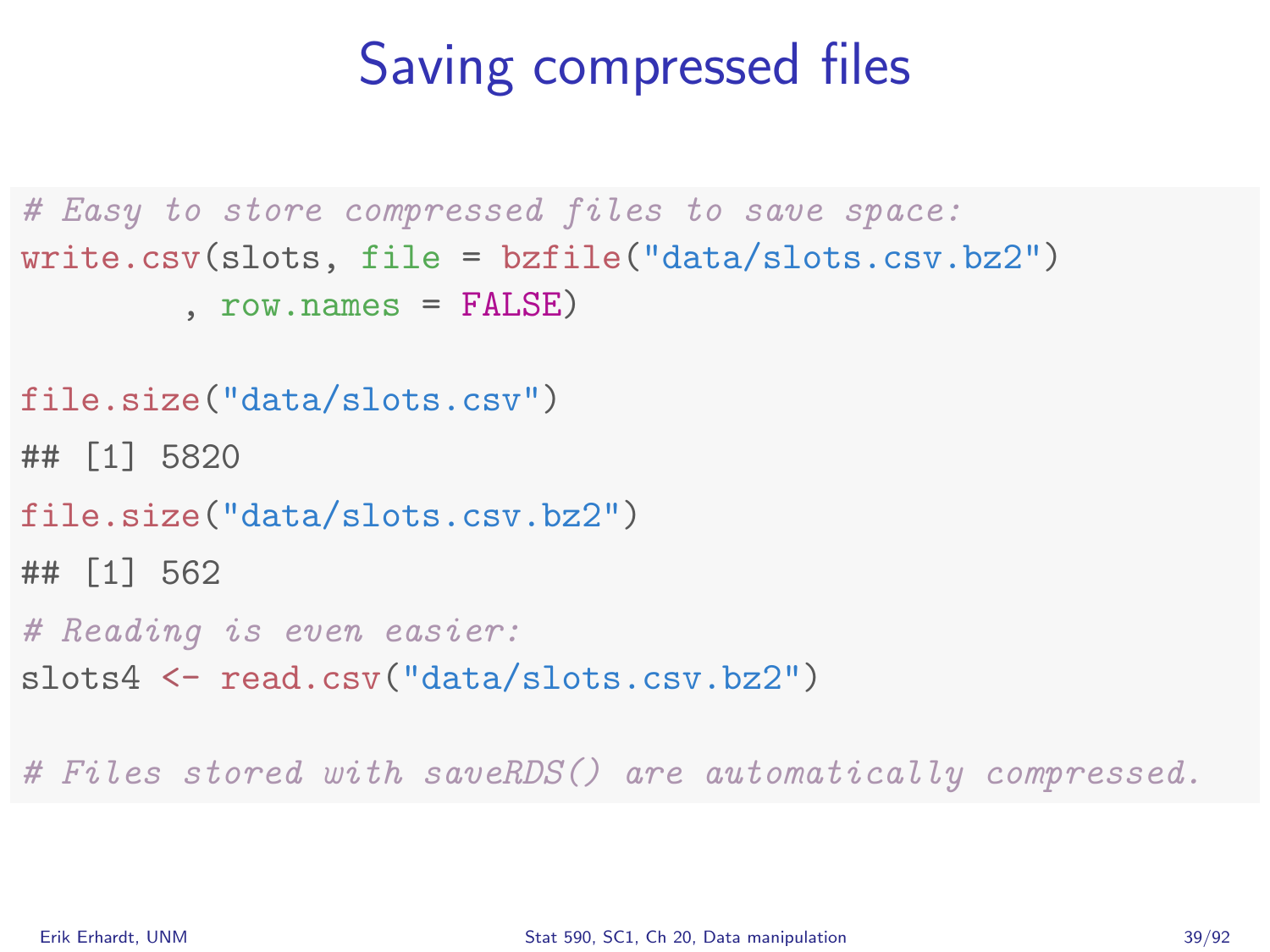# Baby names, subset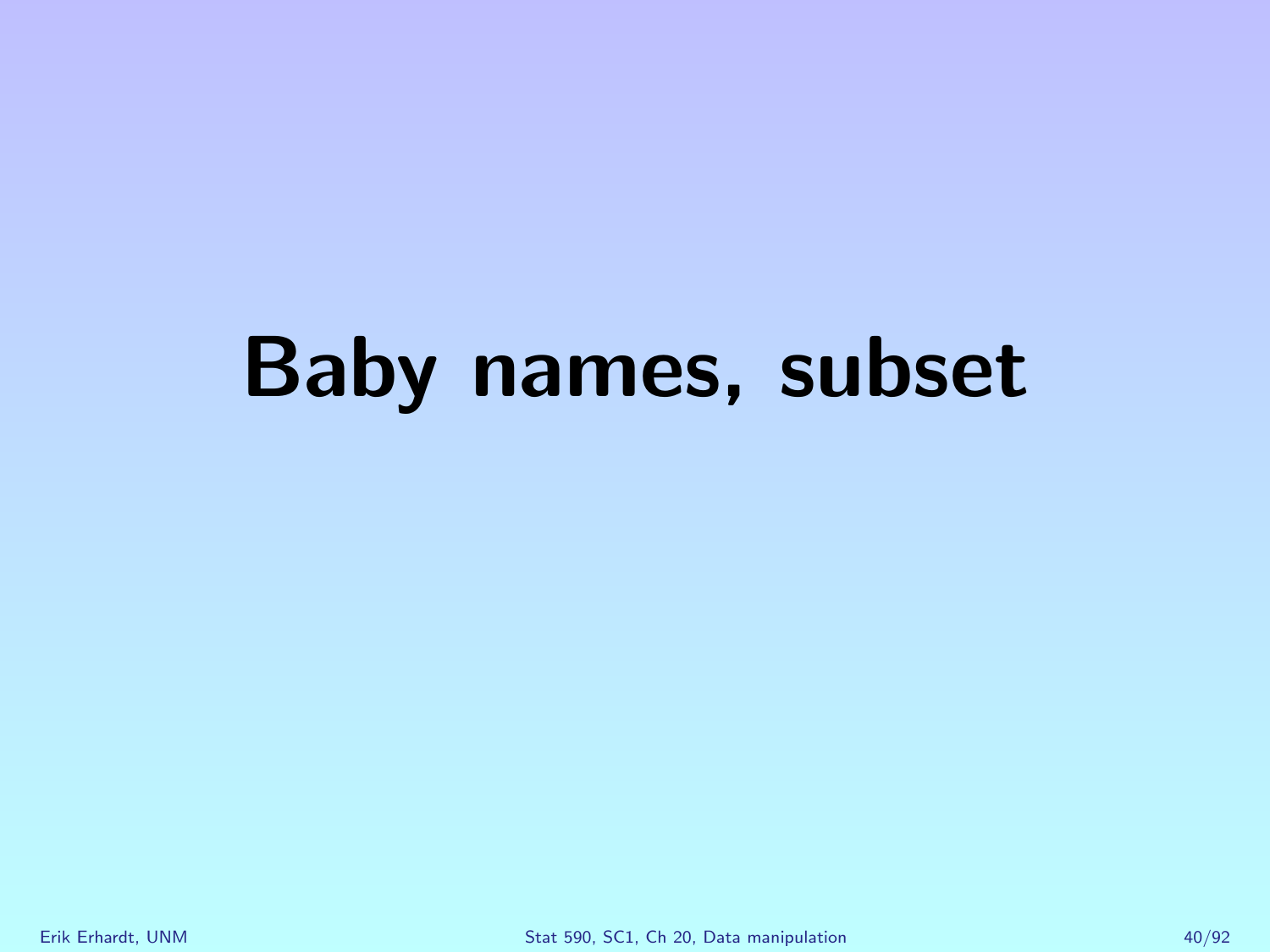### Baby names

Top 1000 male and female baby names in the US, from 1880 to 2008. 258,000 records (1000 \* 2 \* 129) But only five variables: year, name, soundex, sex, and prop.

options(stringsAsFactors = FALSE) # note, reading a compressed file does not work # from http connection, save to disk first bnames <- read.csv("data/bnames2.csv.bz2")

births < read.csv("http://statacumen.com/teach/SC1/births.csv")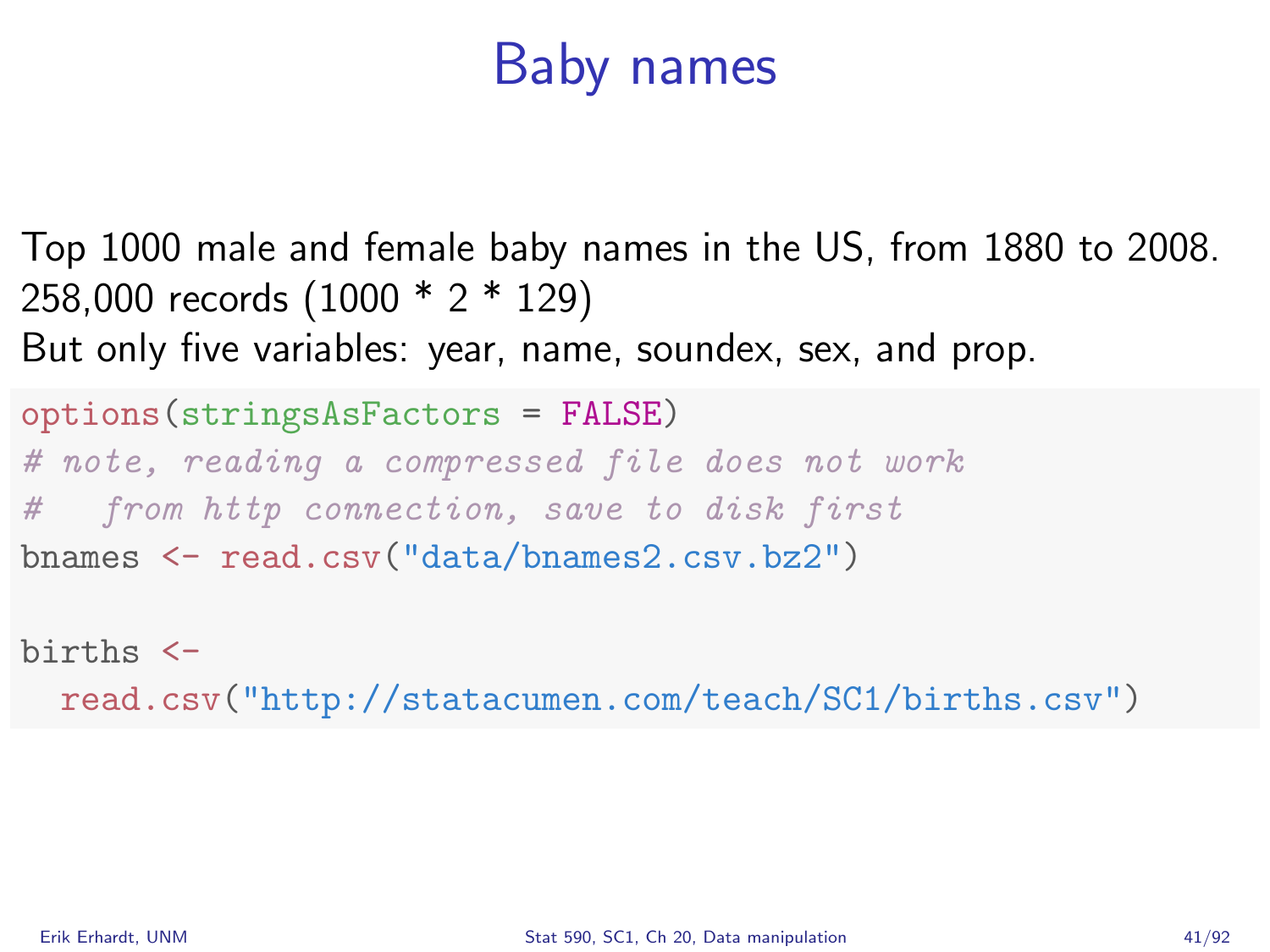#### head(bnames)

|  | ## year   | name prop sex soundex          |      |
|--|-----------|--------------------------------|------|
|  | ## 1 1880 | John 0.081541 boy              | J500 |
|  |           | ## 2 1880 William 0.080511 boy | W450 |
|  |           | ## 3 1880  James 0.050057 boy  | J520 |
|  |           | ## 4 1880 Charles 0.045167 boy | C642 |
|  |           | ## 5 1880 George 0.043292 boy  | G620 |
|  |           | ## 6 1880 Frank 0.027380 boy   | F652 |
|  |           |                                |      |

tail(bnames)

| ## year        | name                                  |                       | prop sex soundex |
|----------------|---------------------------------------|-----------------------|------------------|
| ## 257995 2008 |                                       | Diya 0.000128 girl    | D000             |
|                | ## 257996 2008 Carleigh 0.000128 girl |                       | C642             |
| ## 257997 2008 |                                       | Iyana 0.000128 girl   | <b>I500</b>      |
| ## 257998 2008 |                                       | Kenley 0.000127 girl  | K540             |
| ## 257999 2008 |                                       | Sloane 0.000127 girl  | S450             |
| ## 258000 2008 |                                       | Elianna 0.000127 girl | E450             |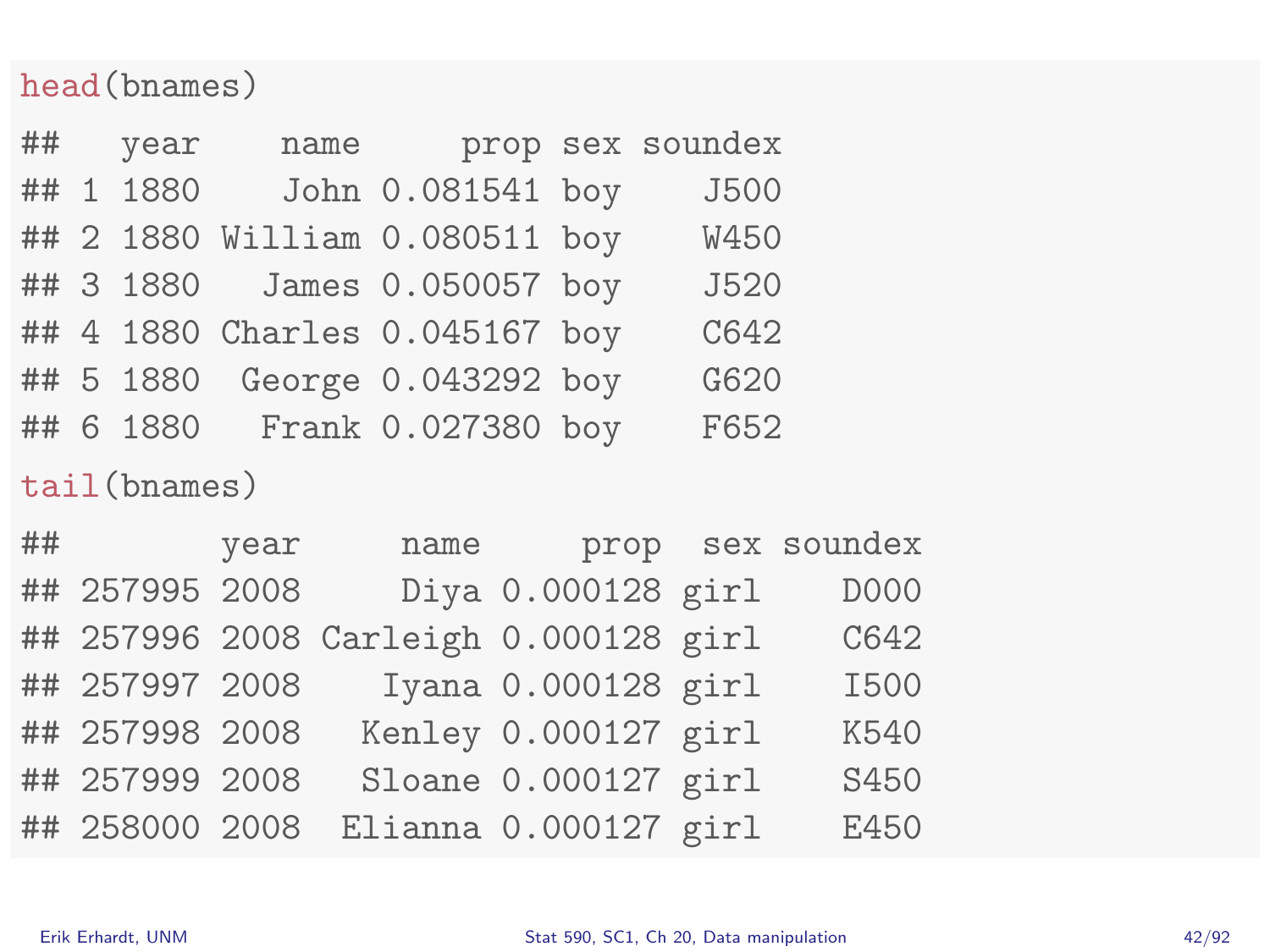

Your name, or a similar name

Extract your name from the dataset.

Plot the trend over time.

What geom should you use? Do you need any extra aesthetics?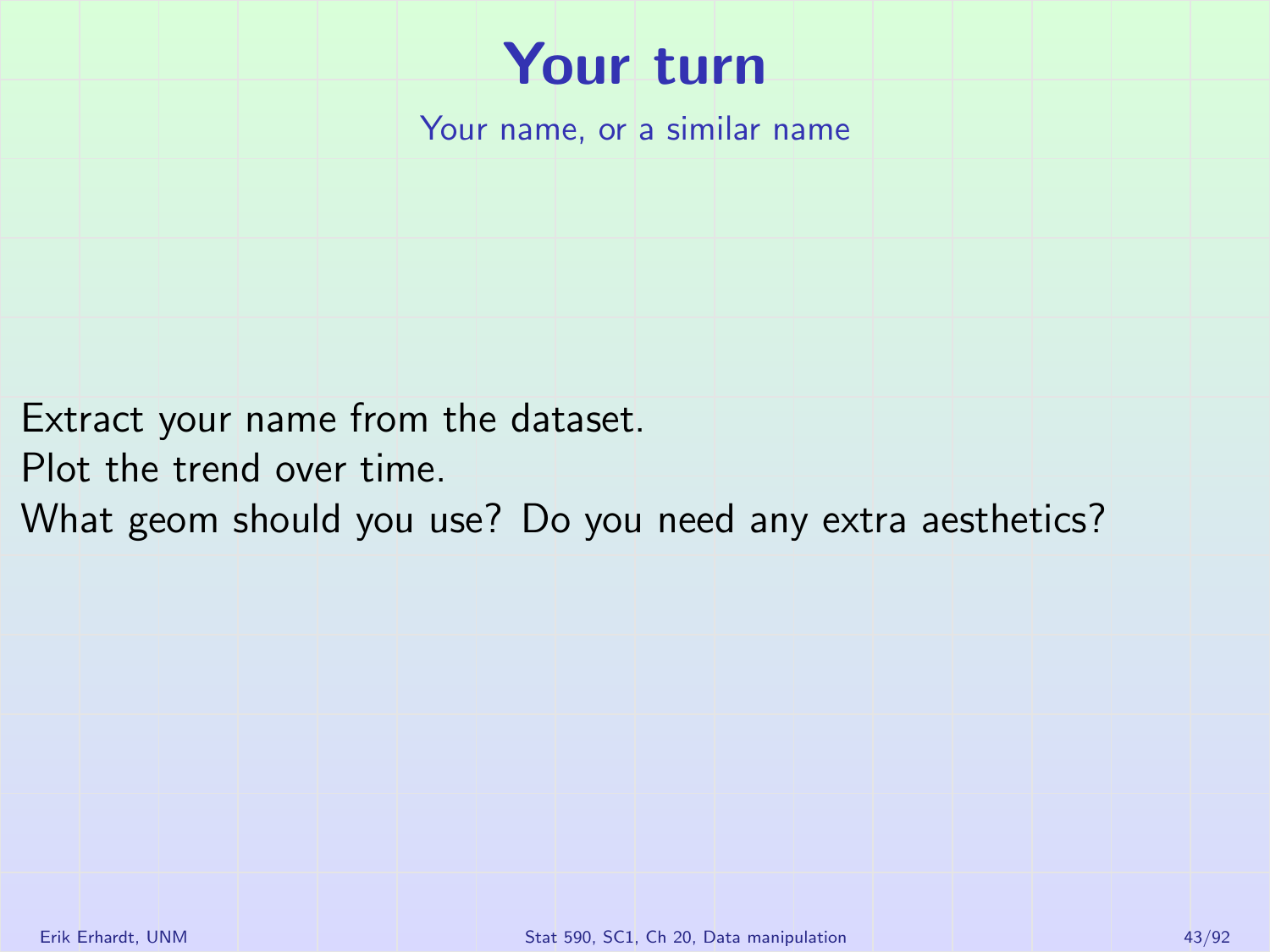```
dat.erik <- subset(bnames, name == "Erik" )
dat.jerry <- subset(bnames, name == "Jerry")
library(ggplot2)
p1 \leftarrow \text{gpplot}(dat.erik, aes(x = year, y = prop))p1 \leftarrow p1 + \text{geom}line()
p1 \leftarrow p1 + \text{geom} [hline(aes(yintercept = 0), colour = "gray50")
p2 \leq - ggplot(dat.jerry, aes(x = year, y = prop))
p2 \leftarrow p2 + \text{geom} line()
p2 \leq -p2 + \text{geom} hline(aes(yintercept = 0), colour = "gray50")
```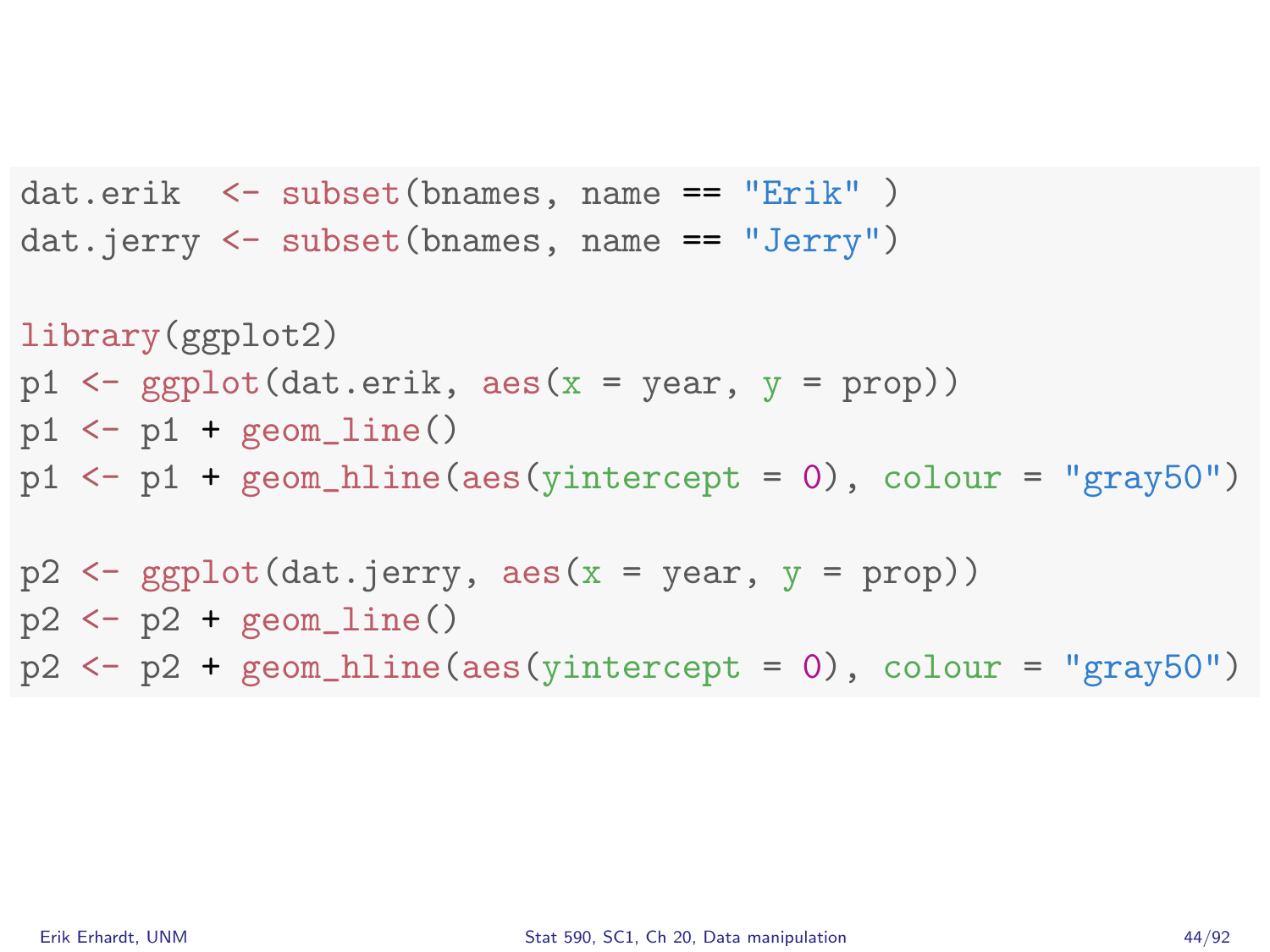#### library(gridExtra) grid.arrange(p1, p2, nrow = 1)

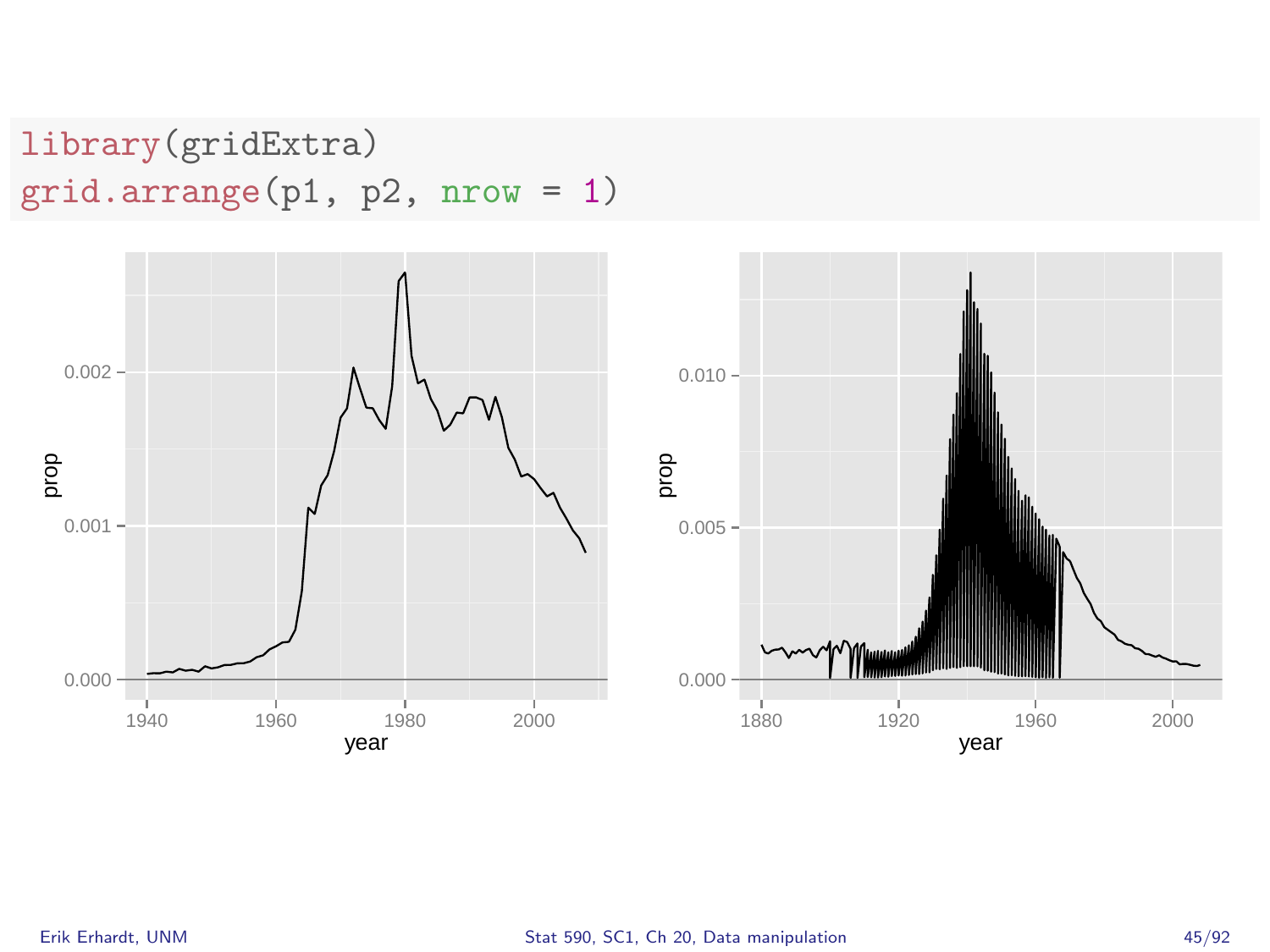

Names that sound like yours

Use the soundex variable to extract all names that sound like yours. Plot the trend over time.

Do you have any difficulties? Think about grouping.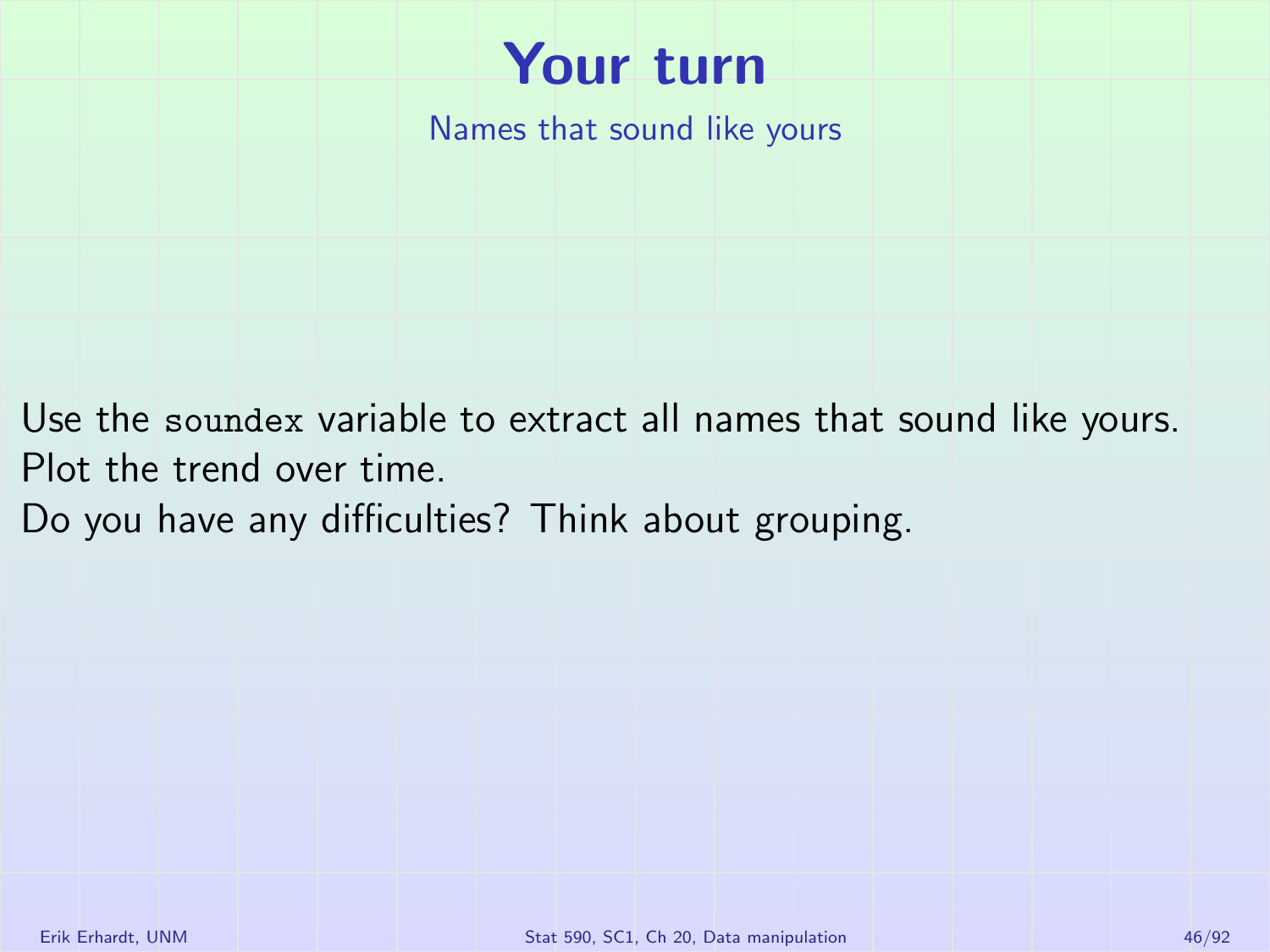```
glike <- subset(bnames, soundex == dat.erik[1,"soundex"])
library(ggplot2)
p1 \leftarrow ggplot(glike, aes(x = year, y = prop))
p1 \leftarrow p1 + \text{geom}line()
p1 \leftarrow p1 + geom\_hline(aes(yintercept = 0), colour = "gray50")p2 \leq - ggplot(glike, \text{aes}(x = \text{year}, y = \text{prop}))
p2 \leftarrow p2 + geom\_line(aes(colour = sex))p2 \leq -p2 + \text{geom\_hline(aes(yintercept = 0), colour = "gray50")}
```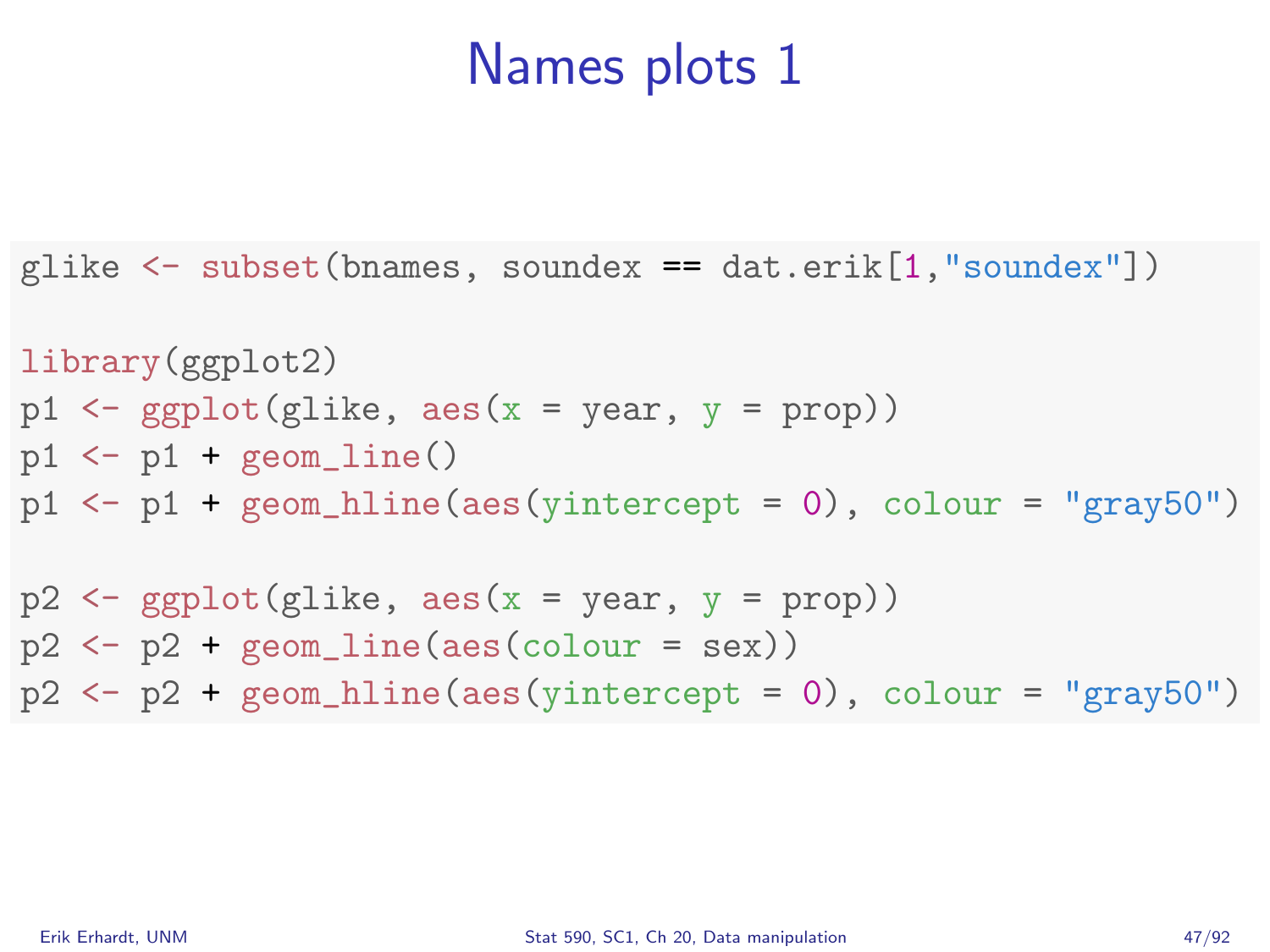Sawtooth appearance implies grouping is incorrect.

```
library(gridExtra)
grid.arrange(p1, p2, nrow = 1)
```
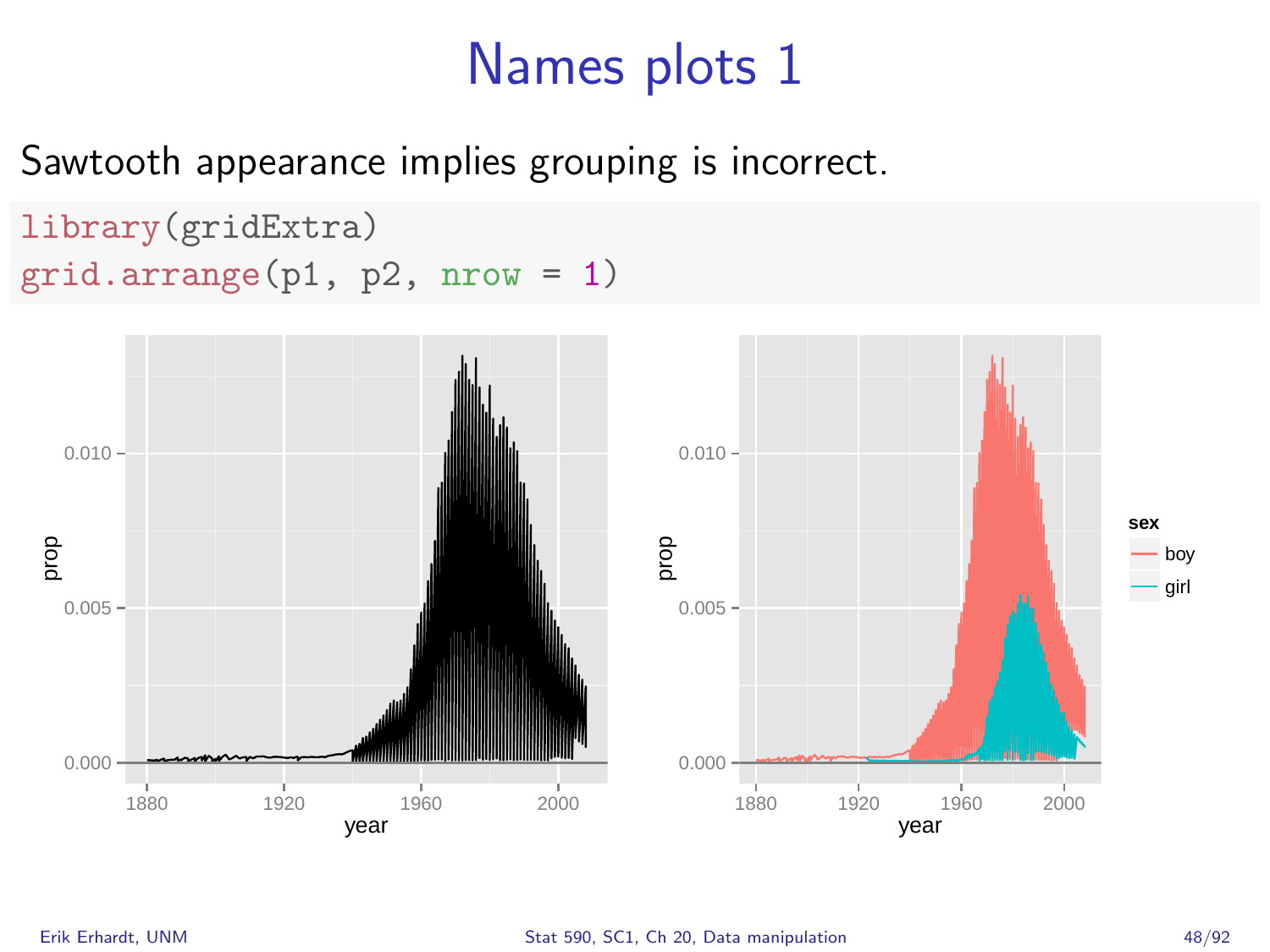```
p3 \leq \text{gphot}(\text{glike}, \text{aes}(x = \text{year}, y = \text{prop}))p3 \leftarrow p3 + \text{geom\_line}(aes(colour = sex))p3 \le -p3 + geom_hline(aes(yintercept = 0), colour = "gray50")
p3 \leftarrow p3 + \text{facet\_wrap}( \text{name})
p4 \leq ggplot(glike, aes(x = year, y = prop
               , group = interaction(sex, name)))
p4 \leftarrow p4 + geom\_line(aes(colour = sex))p4 \leq -p4 + \text{geom\_hline}(aes(\text{yintercept} = 0), \text{ colour} = \text{''gray}50\%)
```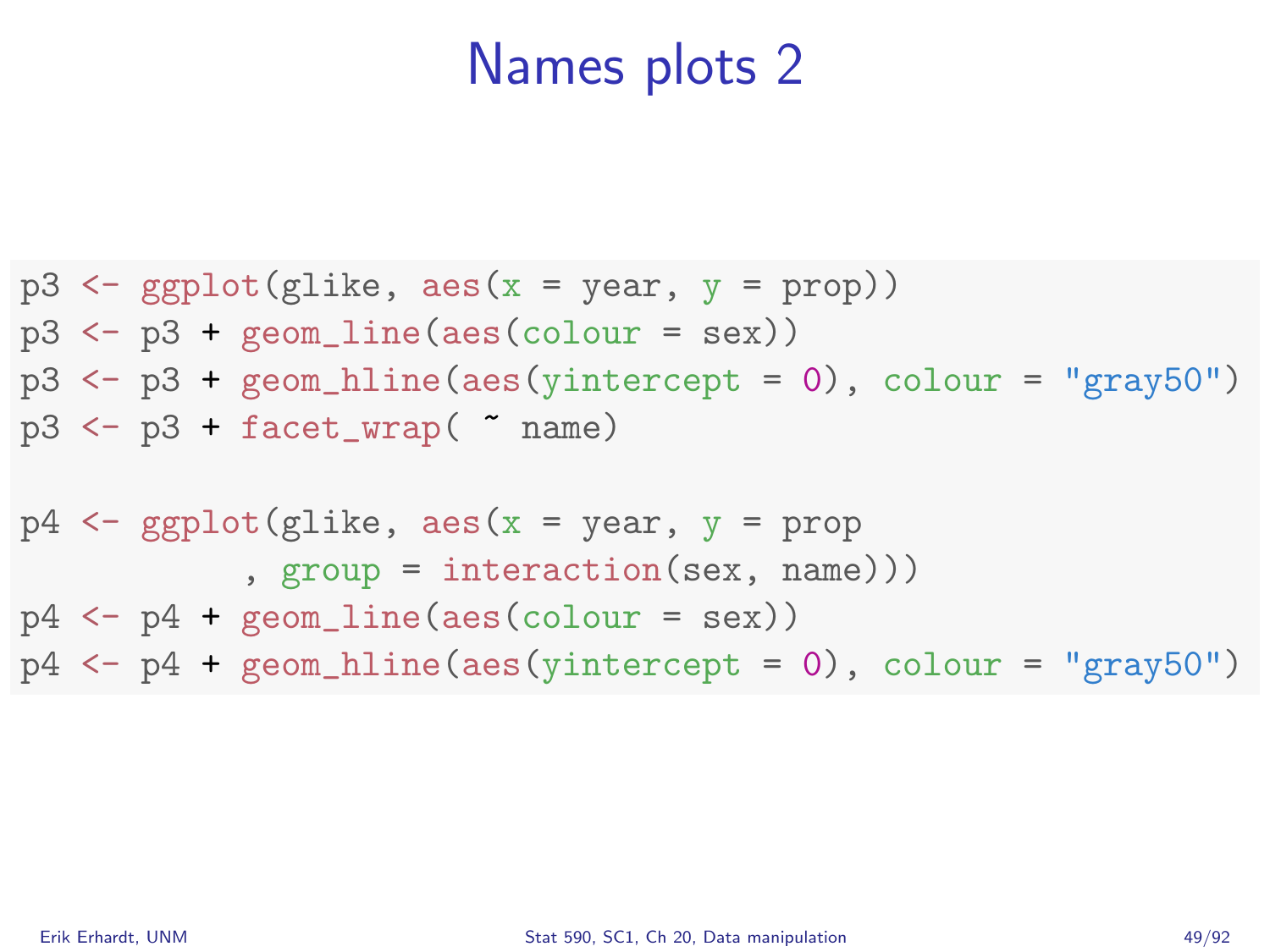library(gridExtra) grid.arrange(p3, p4, nrow = 1)



**sex** boy girl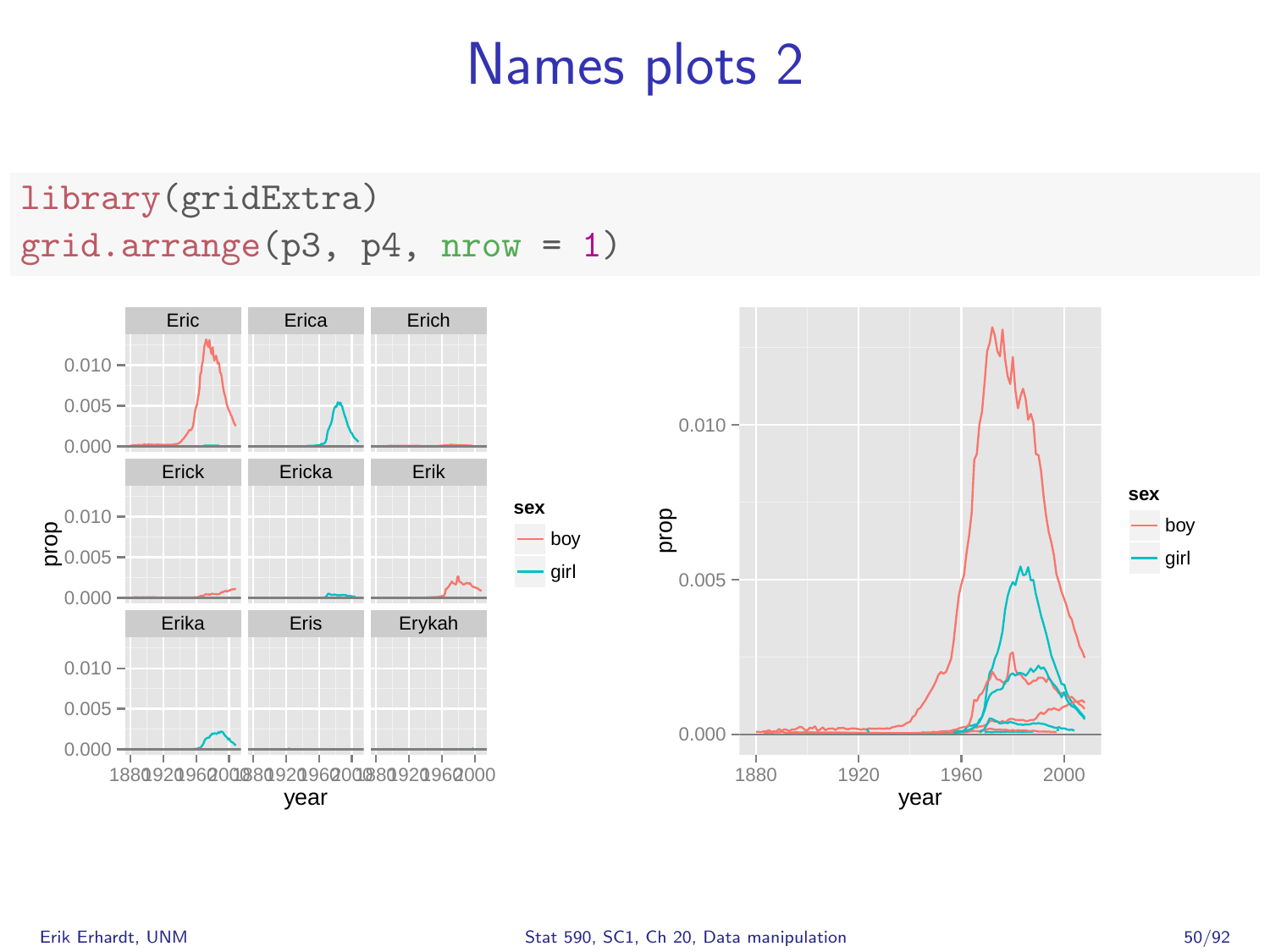### Subset, summarise, and arrange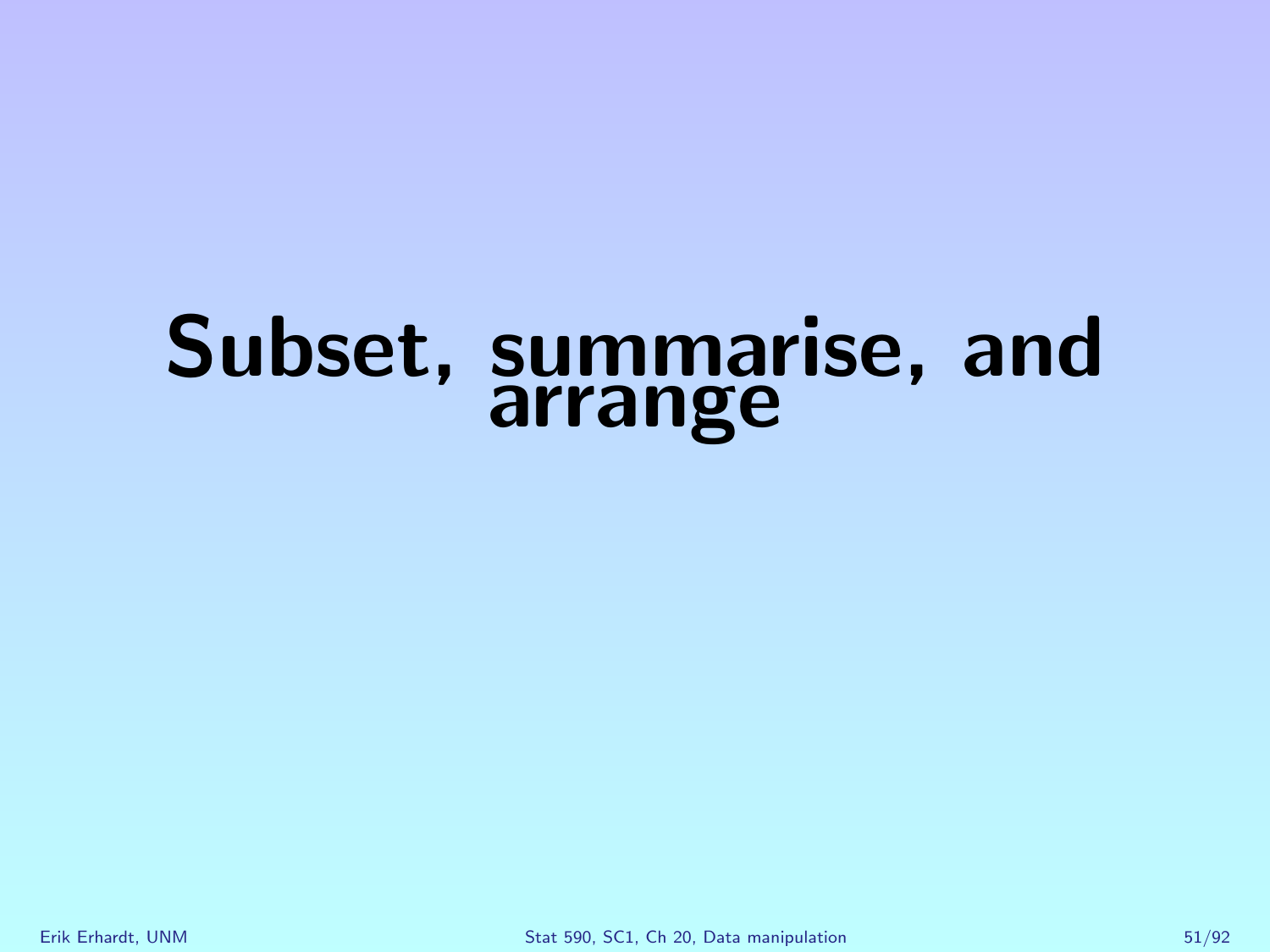### Four functions

Four functions that filter rows, create summaries, add new variables, and rearrange the rows.

```
subset()
library(plyr)
summarise()
mutate()
arrange()
```
They all have similar syntax.

The first argument is a data frame, and all other arguments are interpreted in the context of that data frame. Each returns a data frame.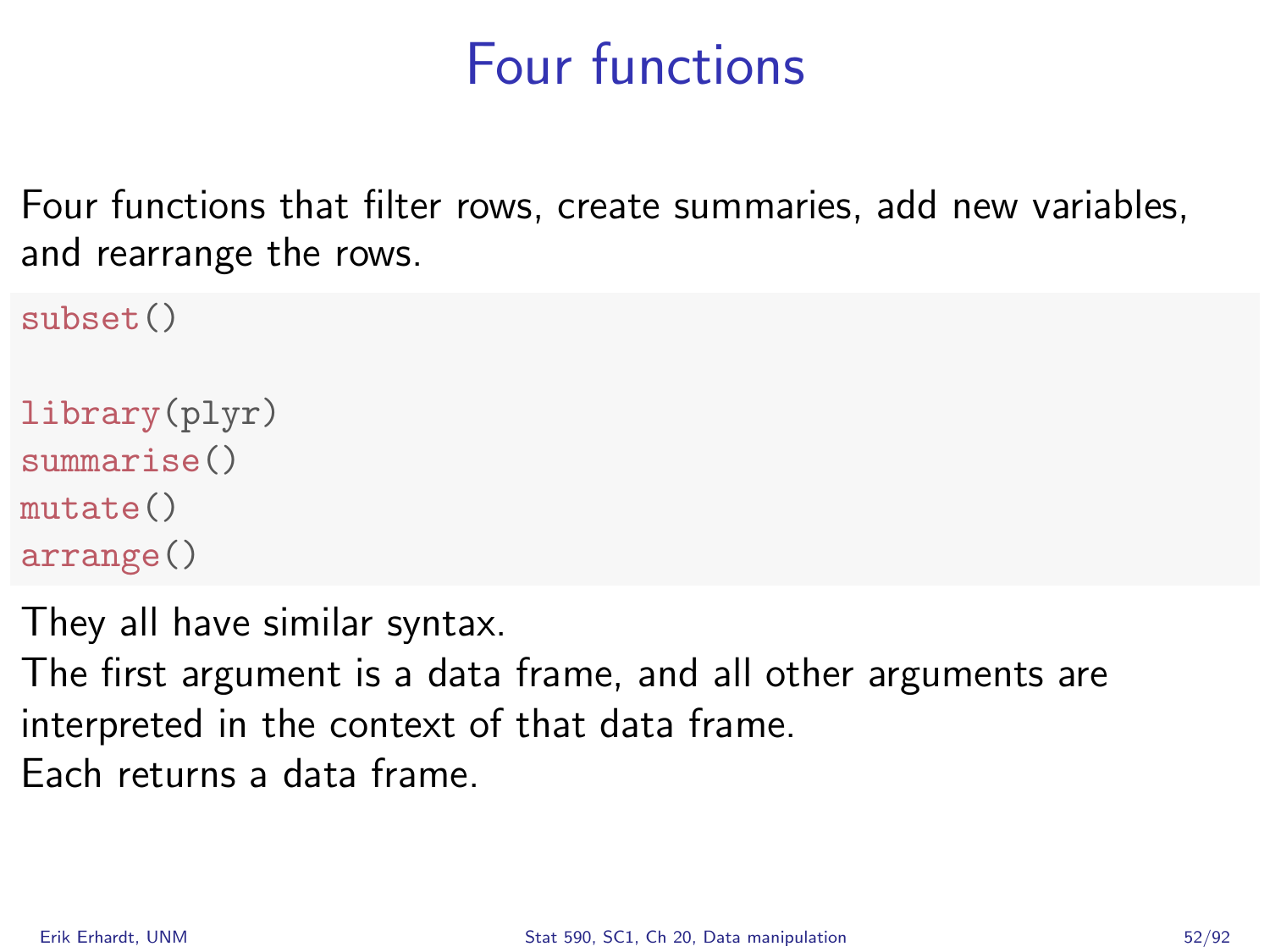#### Color/value data example

```
df <- data.frame(color = c("blue", "black", "blue"
                       , "blue", "black")
              , value = 1:5)
str(df)
## 'data.frame': 5 obs. of 2 variables:
## $ color: chr "blue" "black" "blue" "blue" ...
## $ value: int 1 2 3 4 5
df
## color value
## 1 blue 1
## 2 black 2
## 3 blue 3
## 4 blue 4
## 5 black 5
```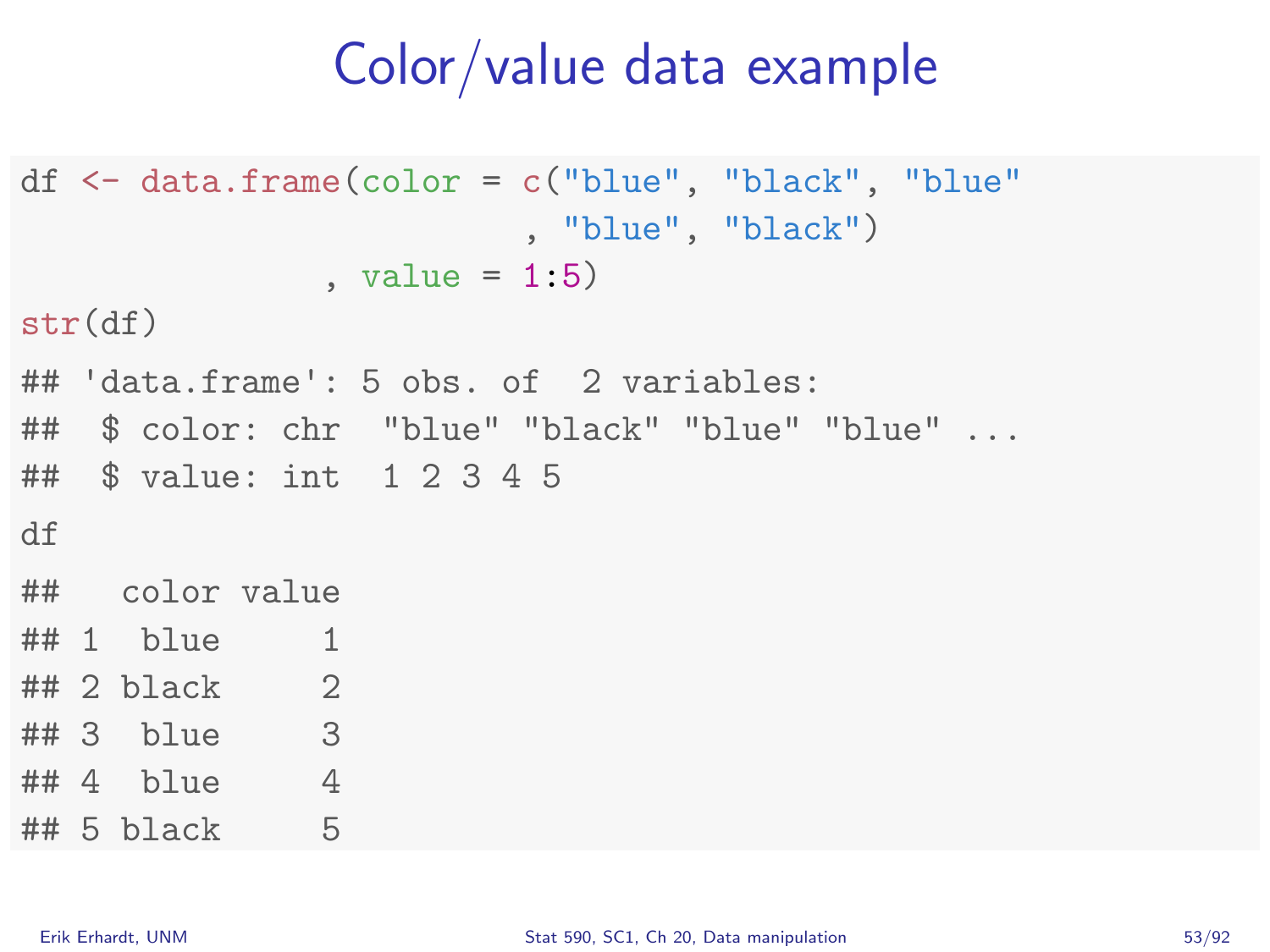# subset()

| df |                 |   |                                |
|----|-----------------|---|--------------------------------|
|    | ## color value  |   |                                |
|    | $\#$ # 1 blue 1 |   |                                |
|    | $\#$ #2 black 2 |   |                                |
|    | ## 3 blue 3     |   |                                |
|    | $\#$ # 4 blue 4 |   |                                |
|    | ## 5 black 5    |   |                                |
|    |                 |   | $subset (df, color == "blue")$ |
|    | ## color value  |   |                                |
|    | $\#$ # 1 blue 1 |   |                                |
|    | $\#$ # 3 blue 3 |   |                                |
|    | $\#$ #4 blue    | 4 |                                |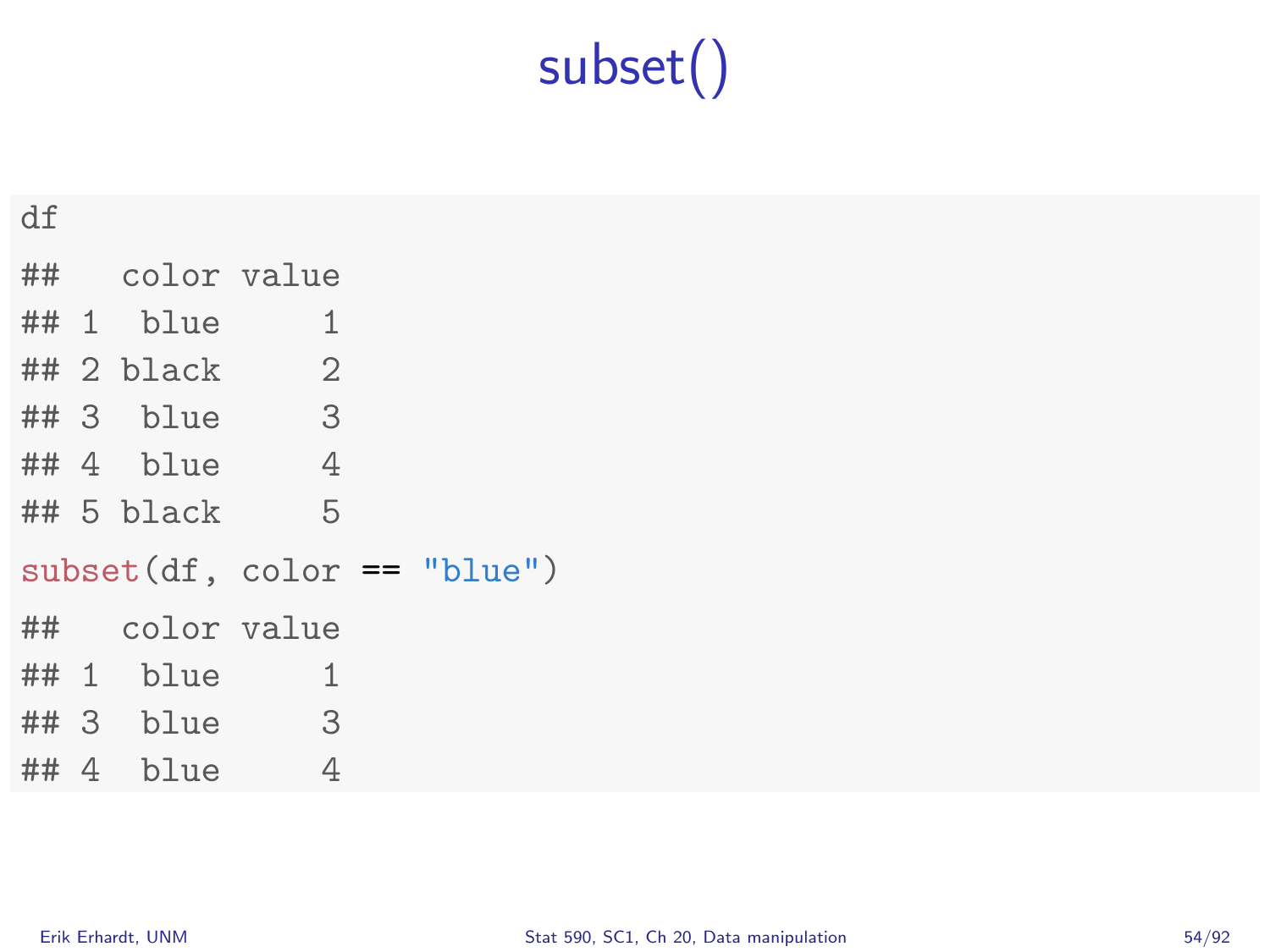# summarise() 1

| ۰<br>× |
|--------|
|        |
|        |

|        | ## color value   |                                      |  |  |
|--------|------------------|--------------------------------------|--|--|
|        | ## 1 blue        | 1                                    |  |  |
|        | ## 2 black       | $\overline{2}$                       |  |  |
|        | $\#$ # 3 blue 3  |                                      |  |  |
|        | ## 4 blue        | $\overline{4}$                       |  |  |
|        | $\#$ # 5 black 5 |                                      |  |  |
|        | library(plyr)    |                                      |  |  |
|        |                  | summarise(df, double = $2 * value$ ) |  |  |
|        | ## double        |                                      |  |  |
| ## 1   | $\mathfrak{2}$   |                                      |  |  |
| ##2    | $\overline{4}$   |                                      |  |  |
| ##3    | 6                |                                      |  |  |
| ## $4$ | $\sim$ 8         |                                      |  |  |
| ## 5   | 10               |                                      |  |  |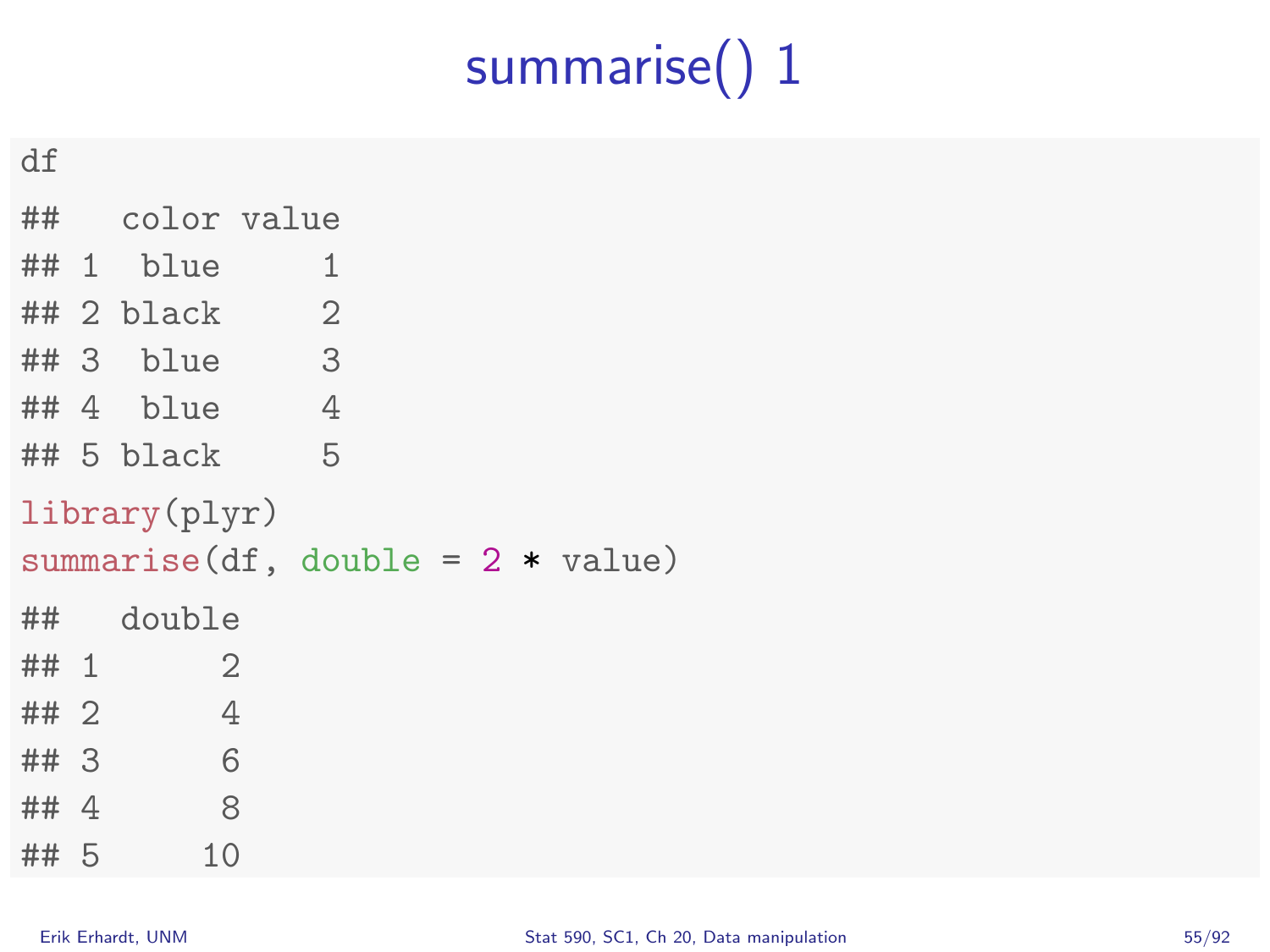# summarise() 2

| df                                                   |
|------------------------------------------------------|
|                                                      |
| $\#$ # 1 blue<br>1                                   |
| $\#$ #2 black 2                                      |
| ## 3 blue 3                                          |
| $\#$ #4 blue 4                                       |
| $5^{\circ}$<br>$\#$ #5 black                         |
| library(plyr)<br>$summarise(df, total = sum(value))$ |
| $\#$ # total<br>$\#$ $\#$ 1<br>15                    |
|                                                      |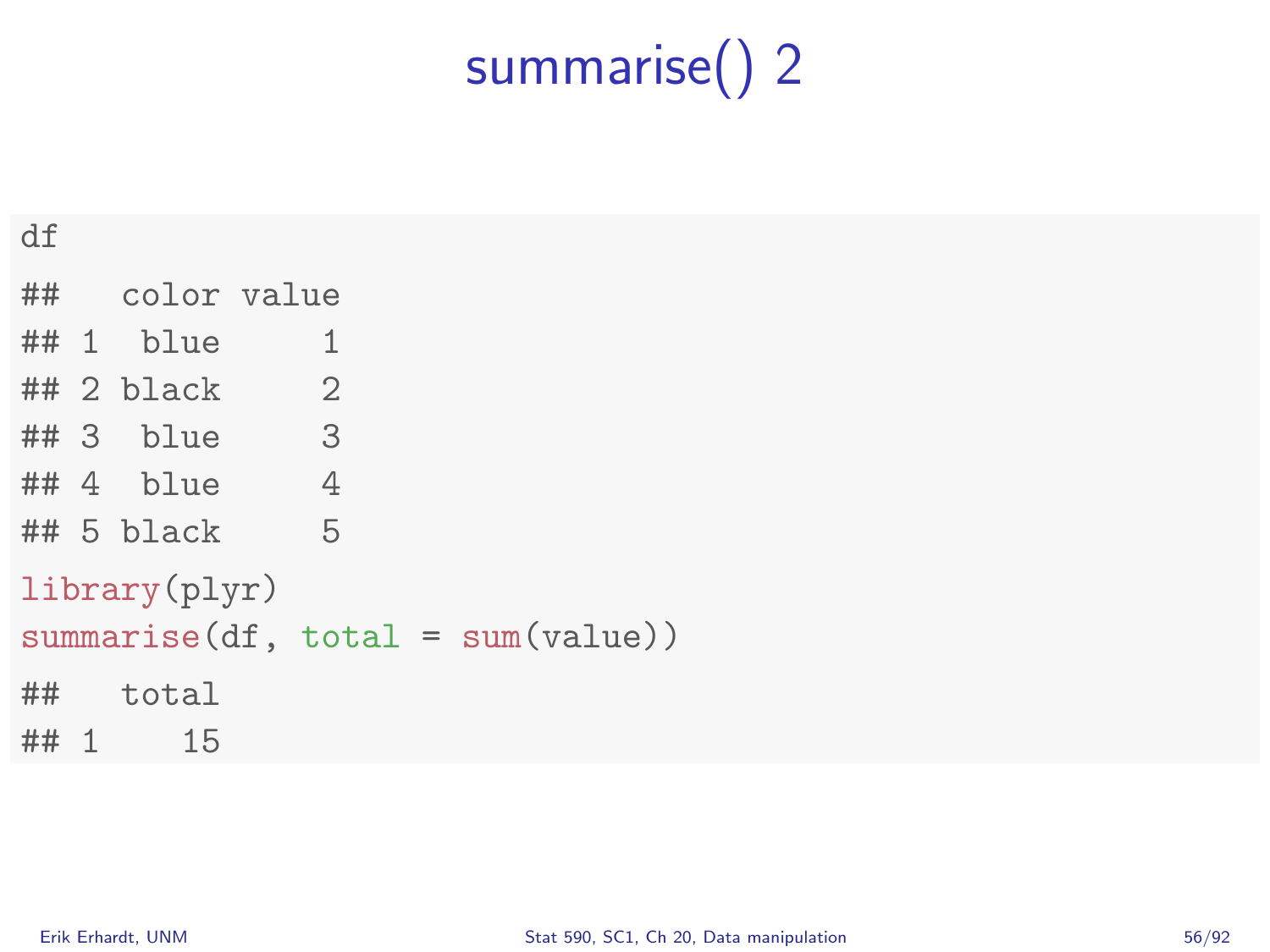# mutate() 1

| ۰<br>× |
|--------|
|        |
|        |

|  | ## color value                   |                            |                |  |
|--|----------------------------------|----------------------------|----------------|--|
|  | $# 1$ blue                       | 1                          |                |  |
|  | $\#$ #2 black 2                  |                            |                |  |
|  | $\#$ # 3 blue 3                  |                            |                |  |
|  | ## 4 blue                        | $\overline{4}$             |                |  |
|  | ## 5 black                       | $5^{\circ}$                |                |  |
|  | library(plyr)                    |                            |                |  |
|  |                                  |                            |                |  |
|  | $mutate(df, double = 2 * value)$ |                            |                |  |
|  |                                  | ## color value double      |                |  |
|  | $# 1$ blue                       | $\mathbf{1}$               | $\overline{2}$ |  |
|  | ## 2  black                      | $\overline{\phantom{0}}^2$ | $\overline{4}$ |  |
|  | ## 3 blue                        | $\sim$ 3                   | 6              |  |
|  |                                  | $\#$ #4 blue 4             | 8              |  |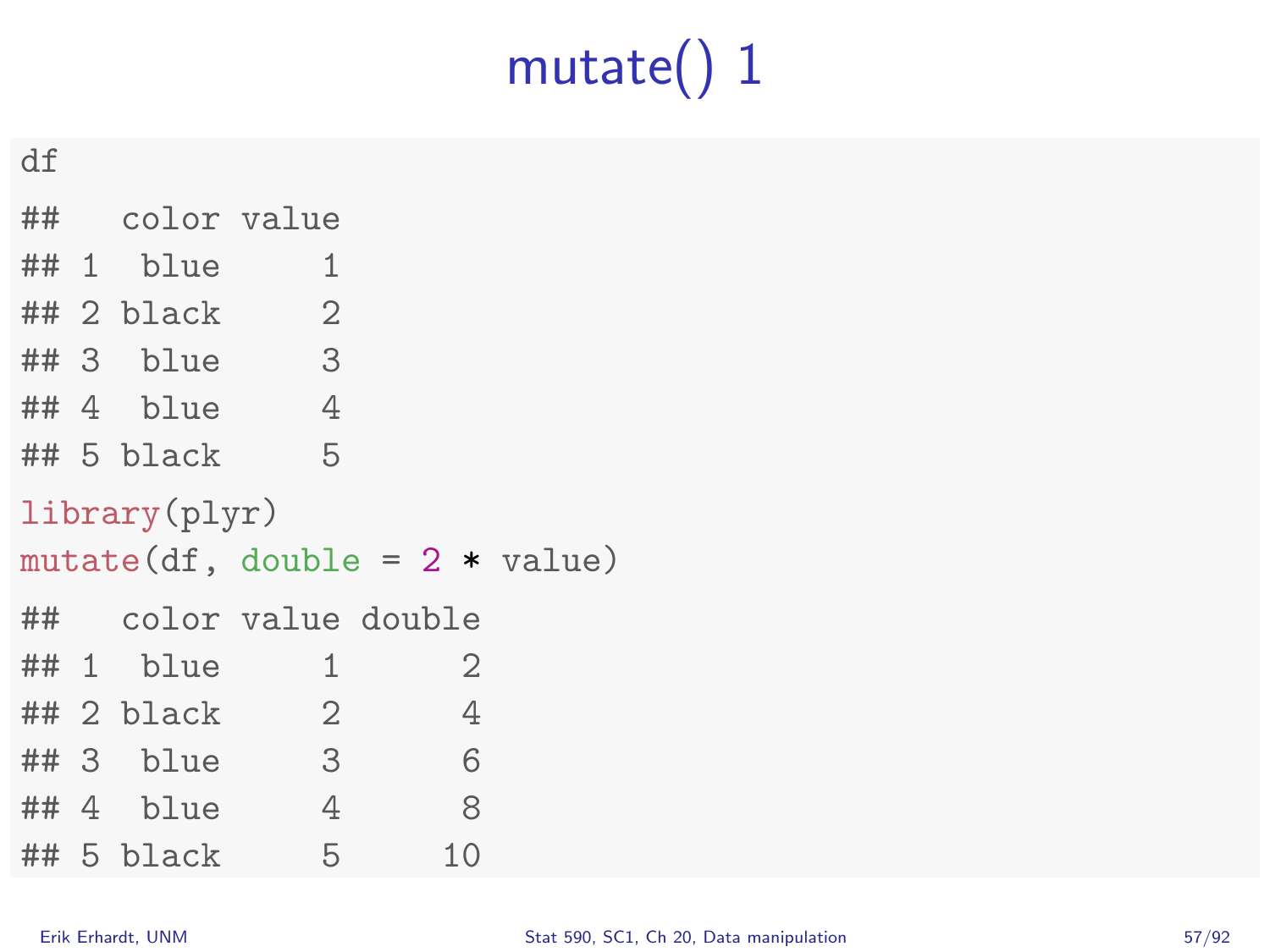# mutate() 2

df

|  | ## color value       |                |                                  |  |
|--|----------------------|----------------|----------------------------------|--|
|  | $# 1$ blue           | 1              |                                  |  |
|  | $\#$ #2 black 2      |                |                                  |  |
|  | ## 3 blue 3          |                |                                  |  |
|  | ## 4 blue            | $\overline{4}$ |                                  |  |
|  | $\#$ # 5 black 5     |                |                                  |  |
|  | library(plyr)        |                |                                  |  |
|  |                      |                | $mutate(df, total = sum(value))$ |  |
|  |                      |                |                                  |  |
|  | ## color value total |                |                                  |  |
|  | $## 1$ blue          | $\sim$ 1       | 15                               |  |
|  | ## 2 black 2 15      |                |                                  |  |
|  | $## 3$ blue          | 3 15           |                                  |  |
|  | ## 4 blue 4 15       |                |                                  |  |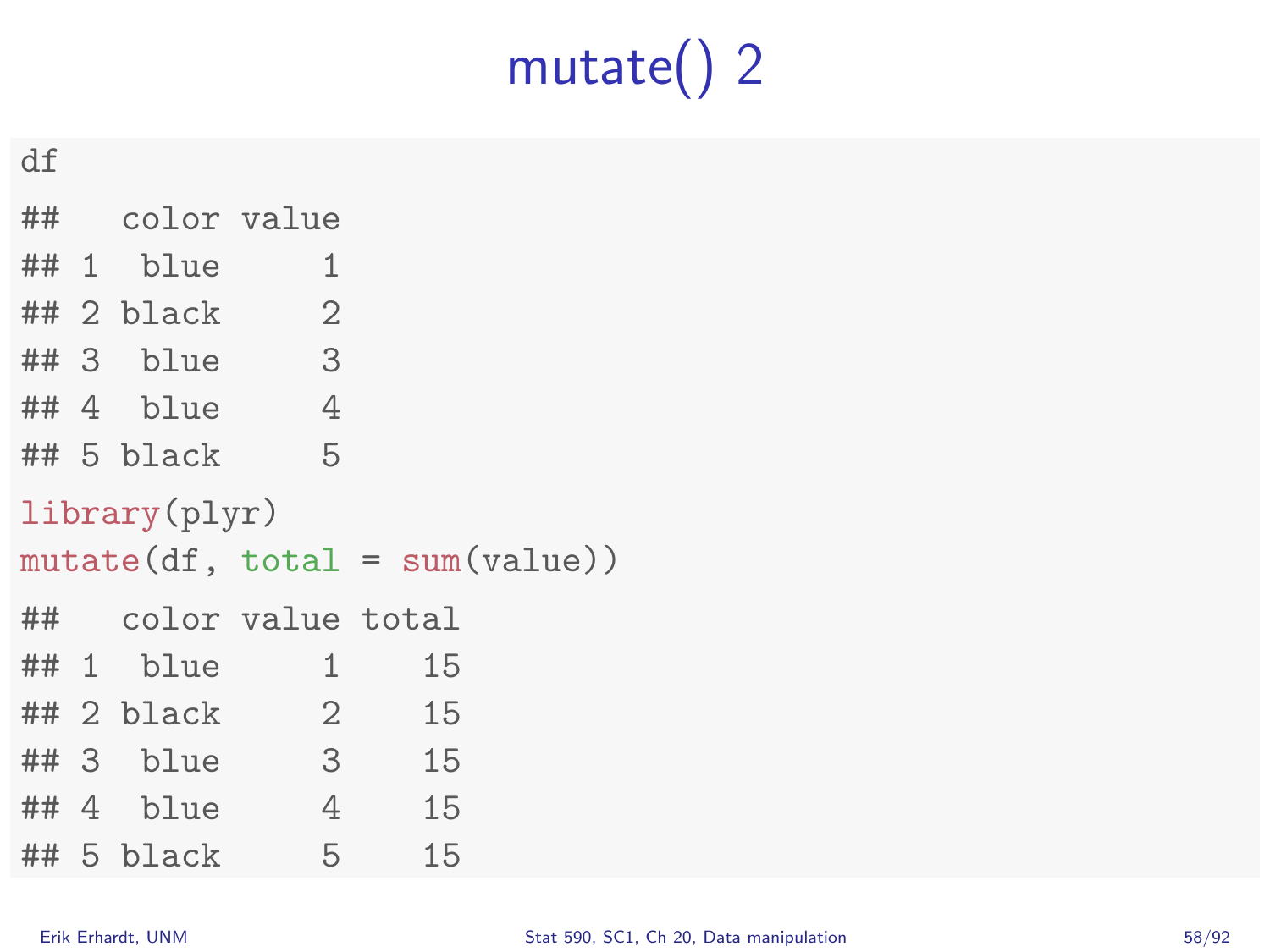# arrange() 1

df

|  | ## color value |                    |
|--|----------------|--------------------|
|  | ## 1 blue      | 1                  |
|  | ## 2 black     | $\overline{2}$     |
|  | ## 3 blue      | 3                  |
|  | ## 4 blue      | 4<br>an an         |
|  | ## 5 black     | 5                  |
|  | library(plyr)  |                    |
|  |                |                    |
|  |                | arrange(df, color) |
|  | ## color value |                    |
|  | ## 1 black     | 2                  |
|  | ## 2 black     | 5                  |
|  | ## 3 blue      | $\mathbf{1}$       |
|  | ## 4 blue      | 3                  |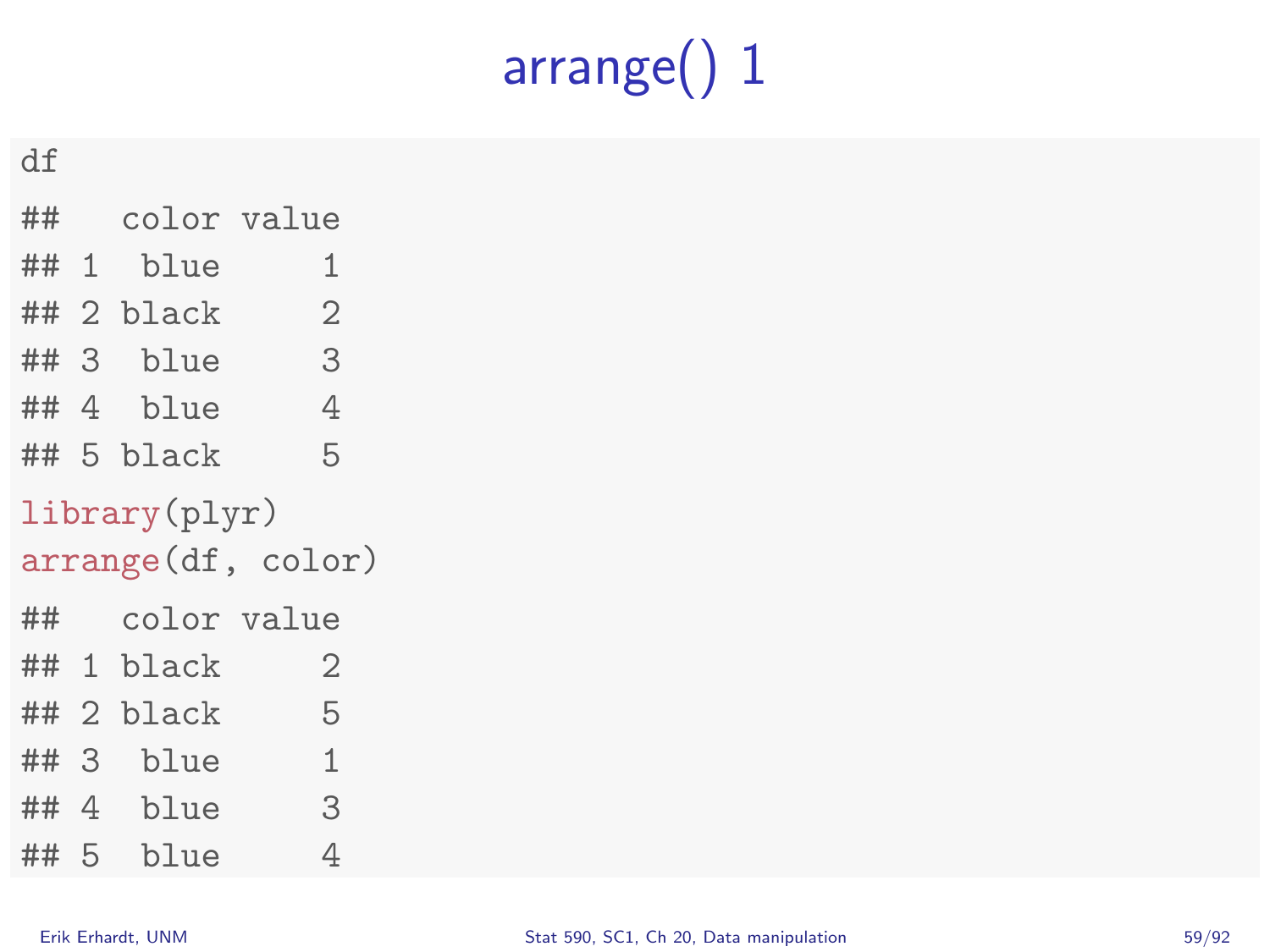# arrange() 2

df

|    | ## color value |                          |  |
|----|----------------|--------------------------|--|
|    | ## 1 blue      | 1                        |  |
|    | ## 2  black    | $\mathbf{2}$             |  |
|    | ## 3 blue      | 3                        |  |
|    | ## 4 blue      | $\overline{4}$           |  |
|    | ## 5 black     | 5                        |  |
|    | library(plyr)  |                          |  |
|    |                |                          |  |
|    |                | arrange(df, desc(color)) |  |
| ## | color value    |                          |  |
|    | ## 1 blue      | 1                        |  |
|    | ## 2 blue      | 3                        |  |
|    | ## 3 blue      | $\overline{4}$           |  |
|    | ## 4 black     | $\overline{2}$           |  |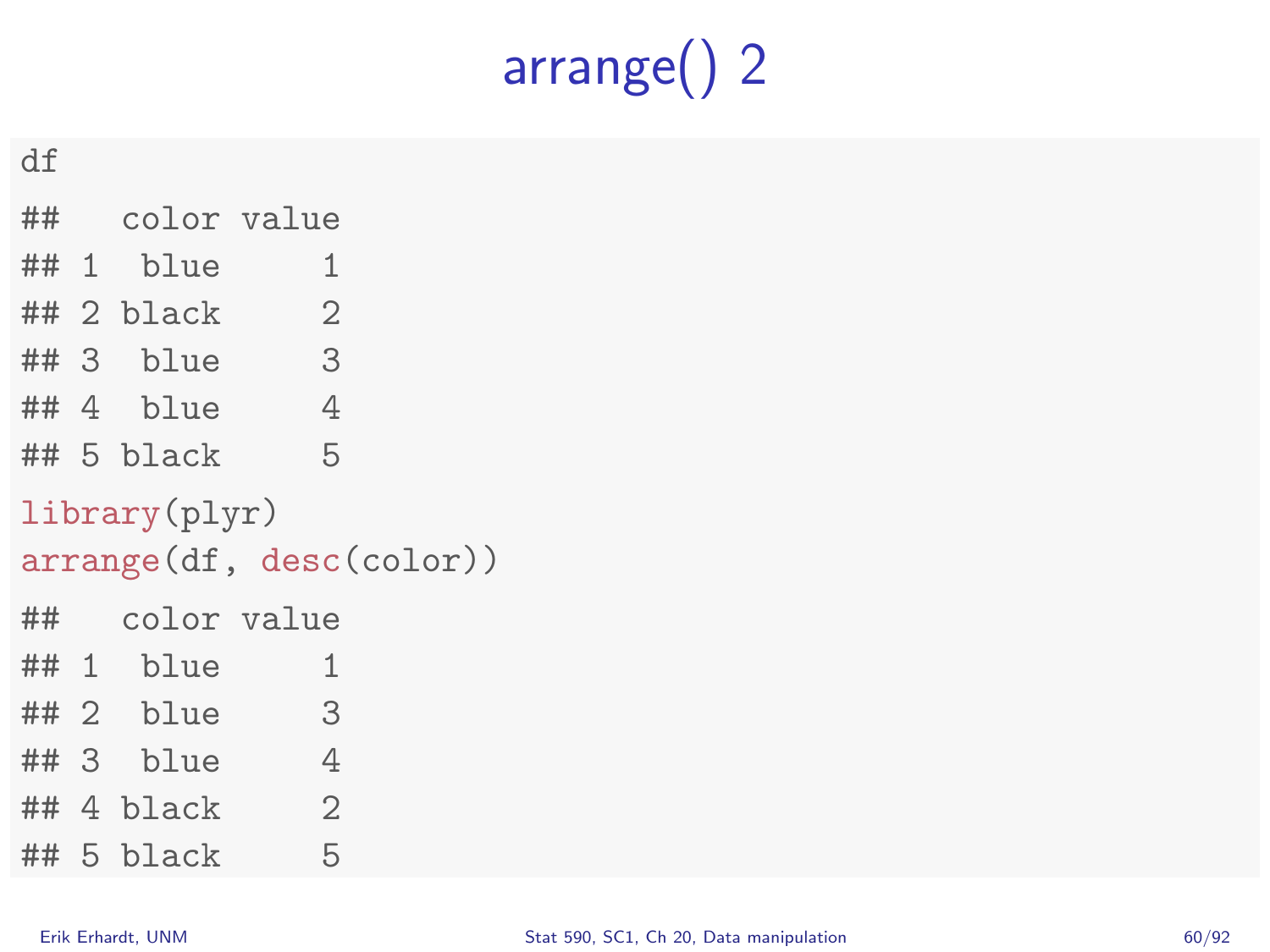### Your turn

Apply to your name

In which year was your name most popular? Least popular? Reorder the data frame containing your name from highest to lowest popularity.

Add a new column that gives the number of babies per million with your name.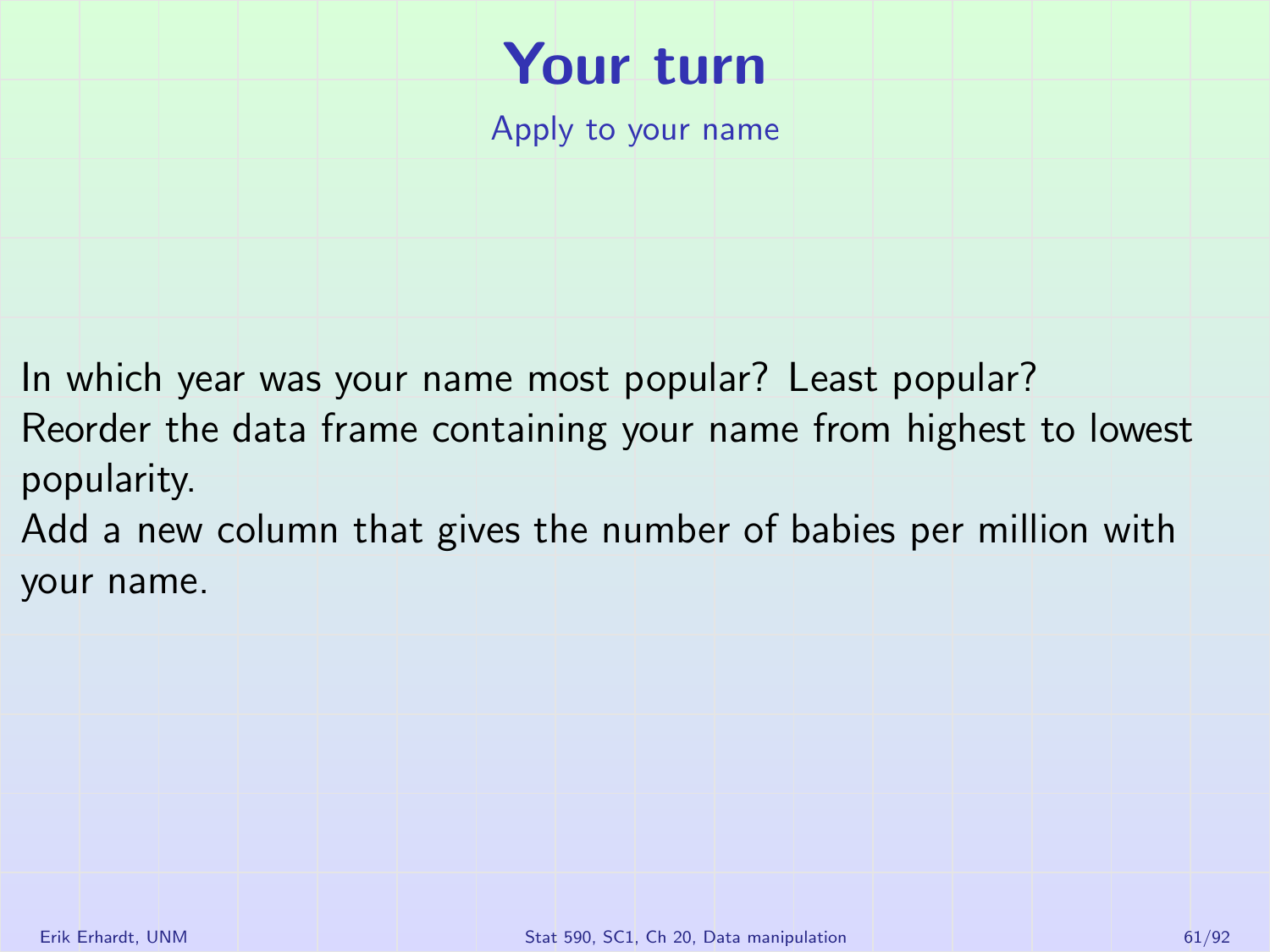#### Your name 1

In which year was your name most popular? Least popular?

```
summarise(dat.erik
          , least = \text{year}[\text{prop} == \text{min}(\text{prop})], most = \text{year}[\text{prop} == \text{max}(\text{prop})])
## least most
## 1 1940 1980
# OR
summarise(dat.erik
          , least = year[which.min(prop)]
          , most = year[which.max(prop)])
## least most
## 1 1940 1980
```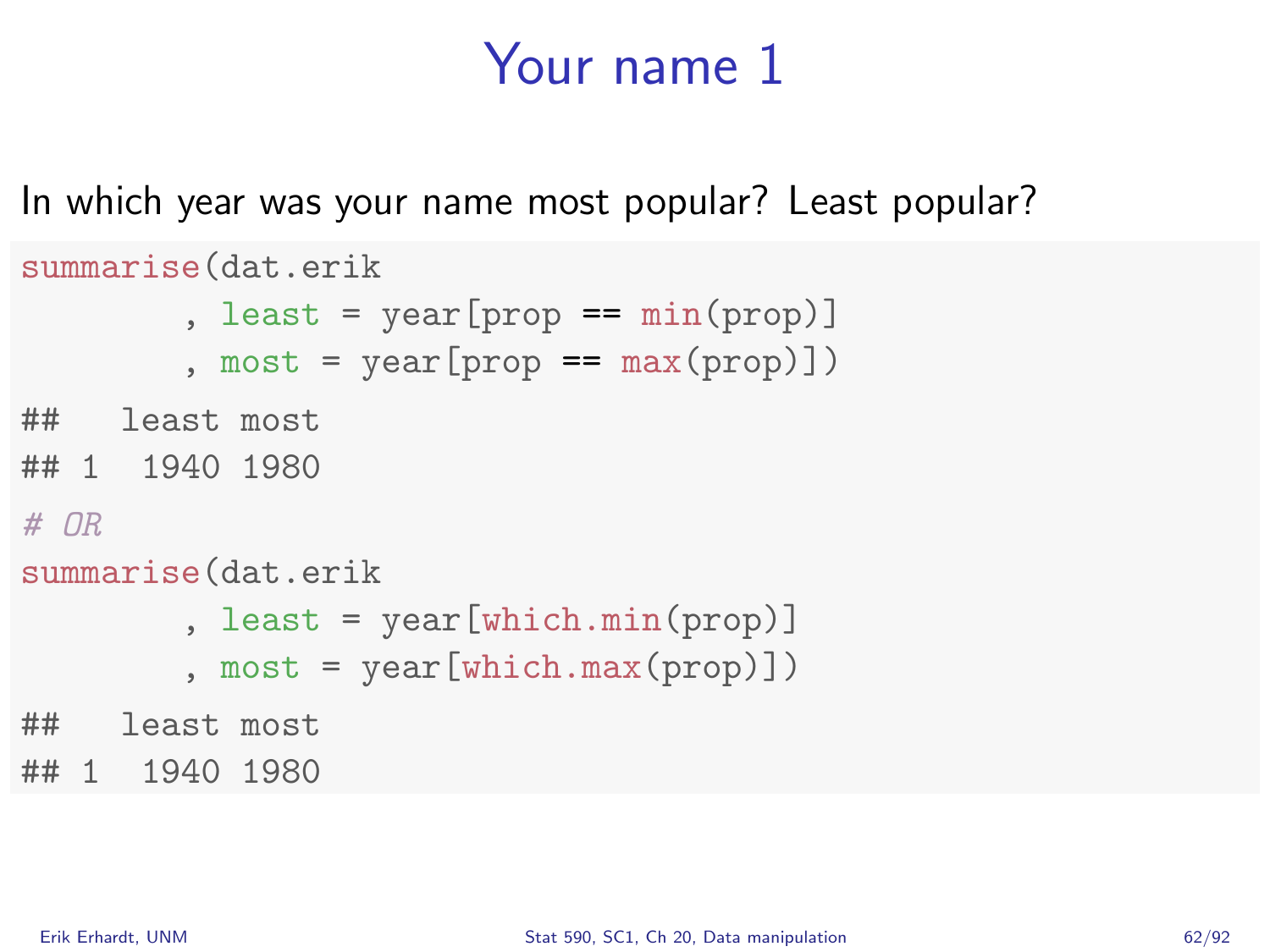#### Your name 2

Reorder the data frame containing your name from highest to lowest popularity.

| head(arrange(dat.erik, desc(prop)), 4) |  |  |  |                                  |  |                                        |  |
|----------------------------------------|--|--|--|----------------------------------|--|----------------------------------------|--|
|                                        |  |  |  | ## year name prop sex soundex    |  |                                        |  |
|                                        |  |  |  | ## 1 1980 Erik 0.002649 boy      |  | E620                                   |  |
|                                        |  |  |  | ## 2 1979 Erik 0.002592 boy      |  | E620                                   |  |
|                                        |  |  |  | ## 3 1981 Erik 0.002106 boy E620 |  |                                        |  |
|                                        |  |  |  | ## 4 1972 Erik 0.002030 boy      |  | E620                                   |  |
|                                        |  |  |  |                                  |  |                                        |  |
|                                        |  |  |  |                                  |  | tail(arrange(dat.erik, desc(prop)), 4) |  |
| ##                                     |  |  |  | year name prop sex soundex       |  |                                        |  |
|                                        |  |  |  | ## 66 1944 Erik 4.7e-05 boy      |  | E620                                   |  |
| ##                                     |  |  |  | 67 1941 Erik 4.2e-05 boy         |  | E620                                   |  |
|                                        |  |  |  | ## 68 1942 Erik 4.1e-05 boy E620 |  |                                        |  |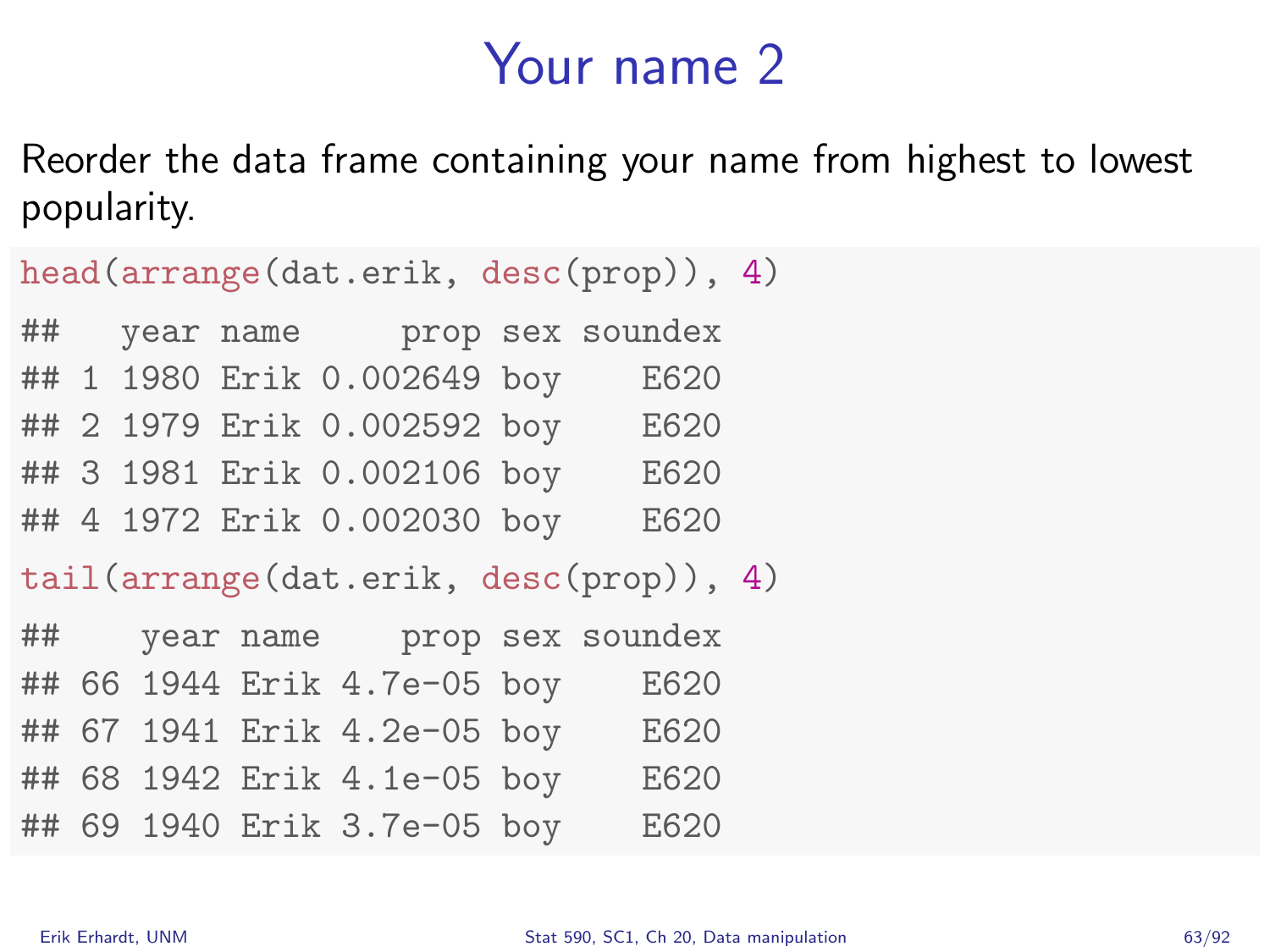#### Your name 3

Add a new column that gives the number of babies per million with your name.

|    |  |                                |                                   | $head(mutate(data.erik, perMil = round(1e6 * prop)))$ |
|----|--|--------------------------------|-----------------------------------|-------------------------------------------------------|
| ## |  |                                | year name prop sex soundex perMil |                                                       |
|    |  | ## 60969 1940 Erik 3.7e-05 boy | E620                              | 37                                                    |
|    |  | ## 61872 1941 Erik 4.2e-05 boy | E620                              | 42                                                    |
|    |  | ## 62860 1942 Erik 4.1e-05 boy | E620                              | 41                                                    |
|    |  | ## 63742 1943 Erik 5.2e-05 boy | E620                              | 52                                                    |
|    |  | ## 64776 1944 Erik 4.7e-05 boy | E620                              | 47                                                    |
|    |  | ## 65619 1945 Erik 7.0e-05 boy | E620                              | 70                                                    |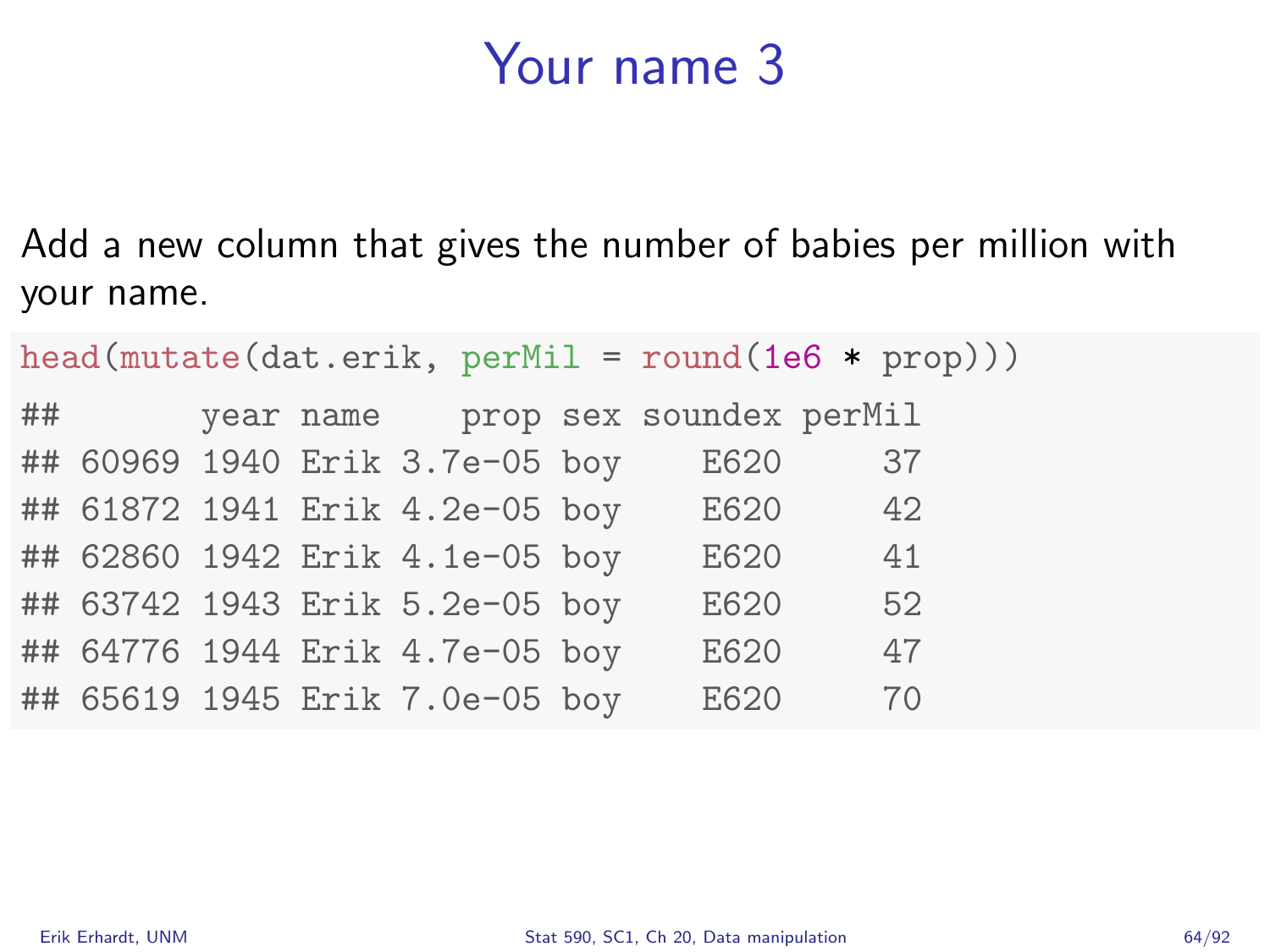### Your turn

Brainstorm

Thinking about the data, what are some of the trends that you might want to explore?

- What additional variables would you need to create?
- What other data sources might you want to use?
- Pair up and brainstorm for 2 minutes.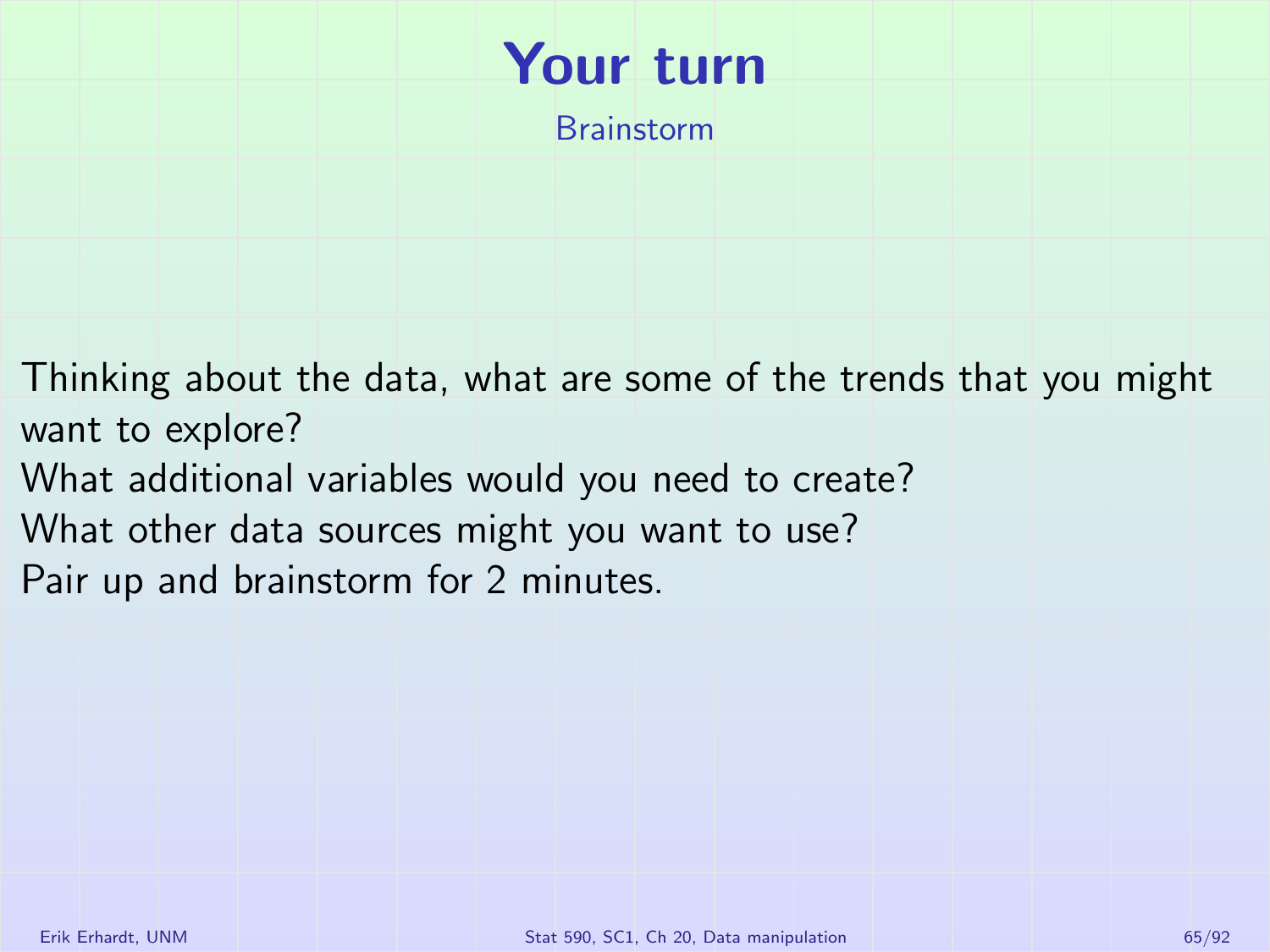### Operations External vs Internal to dataset

| External              | Internal          |
|-----------------------|-------------------|
| <b>Biblical names</b> | First/last letter |
| <b>Hurricanes</b>     | Length            |
| Ethnicity             | Vowels            |
| Famous people         | Rank              |
|                       | Sounds-like       |
| join()                | ddply()           |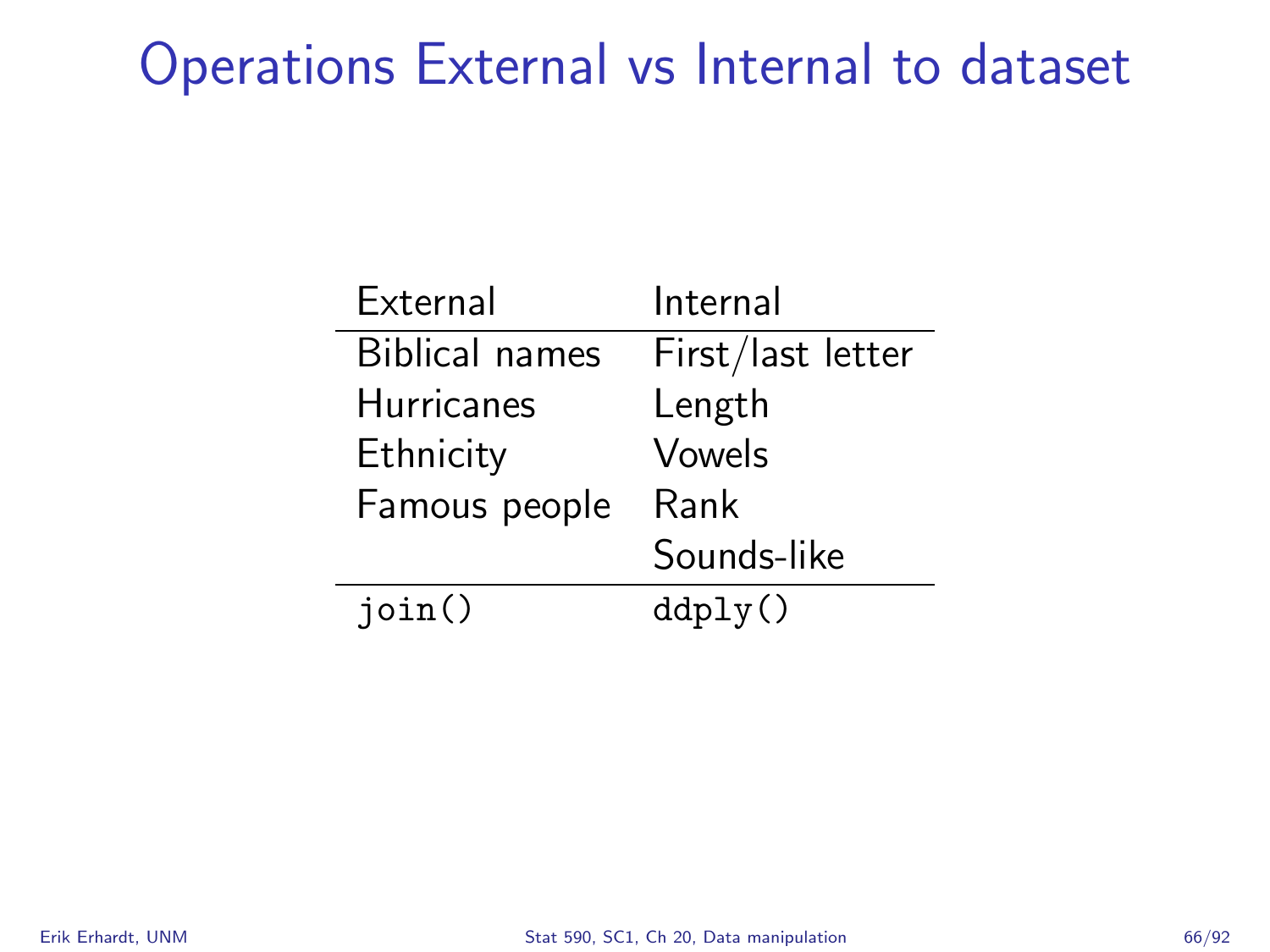# Merging/Joining data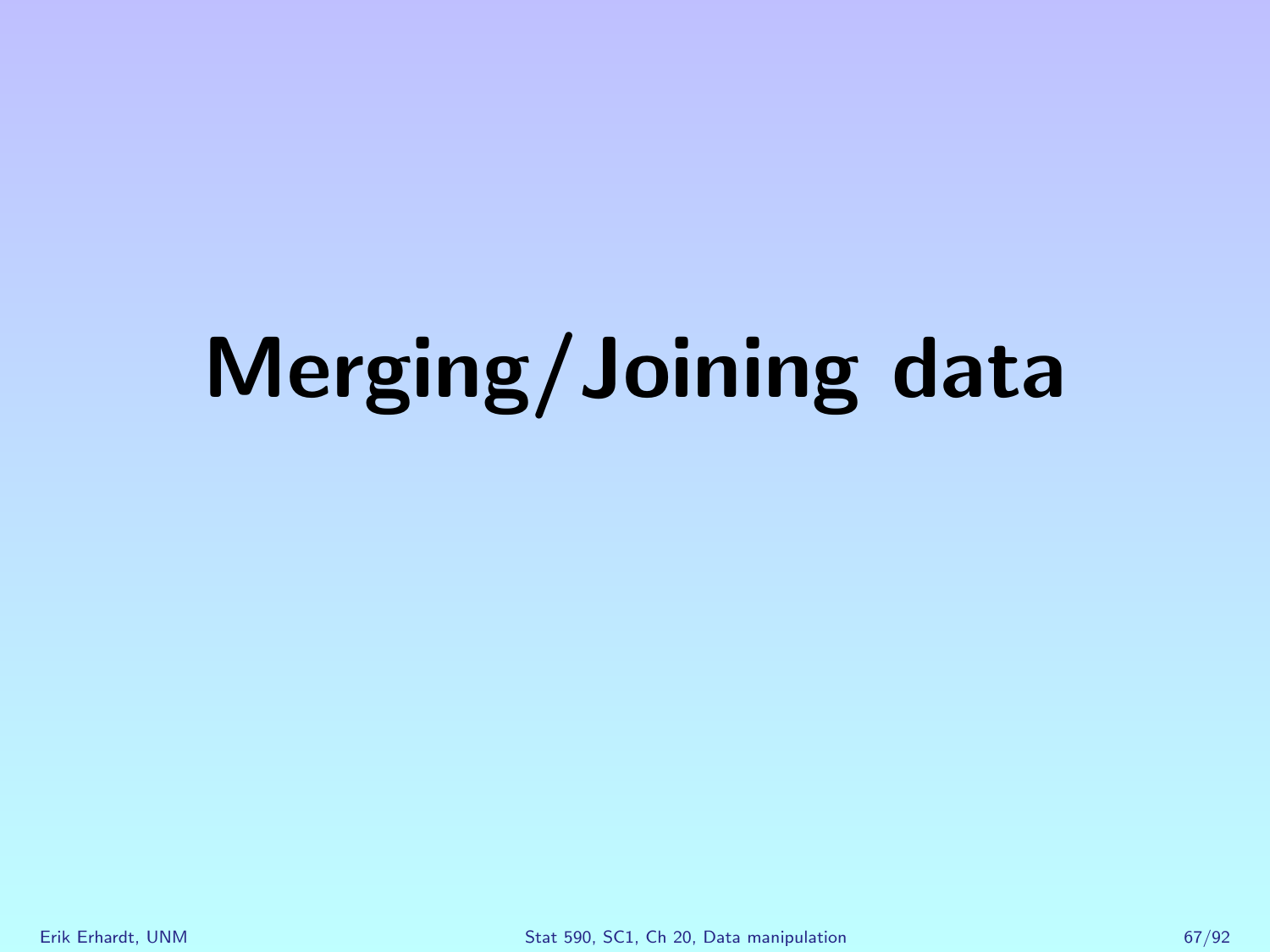### Combining datasets

```
what_played <- data.frame(
             name = c("John", "Paul", "George"
                   , "Ringo", "Stuart", "Pete")
           , instrument = c("guitar", "bass", "guitar"
                   , "drums", "bass", "drums"))
members <- data.frame(
            name = c("John", "Paul", "George"
                   , "Ringo", "Brian")
          , band = c("TRUE", "TRUE", "TRUE"
```

```
, "TRUE", "FALSE"))
```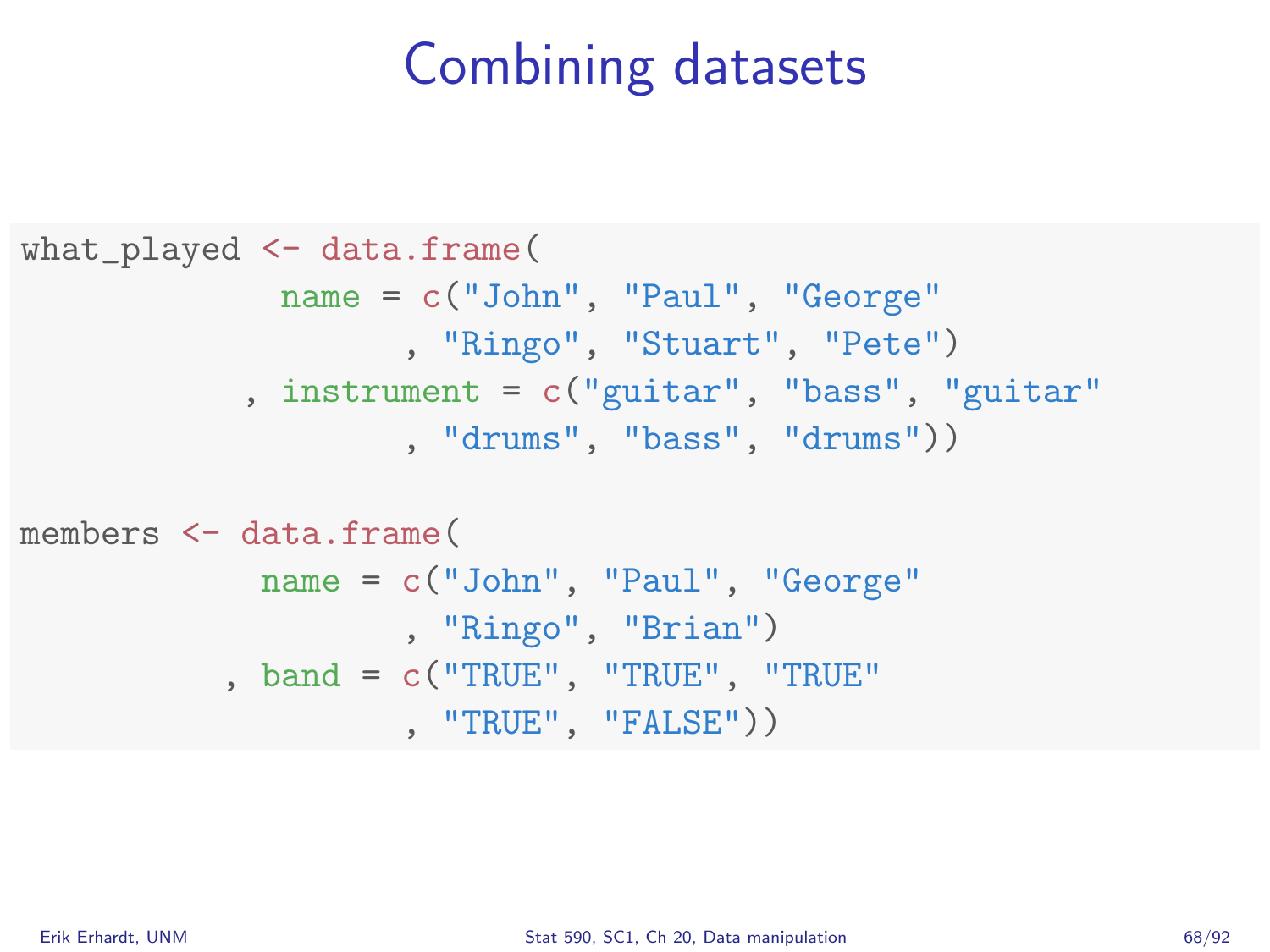### Combining data sets

#### What should we get when we combine these two datasets?

what\_played

| ##   |             | name instrument |
|------|-------------|-----------------|
| ## 1 | John        | guitar          |
| ##2  | Paul        | bass            |
|      | ## 3 George | guitar          |
|      | ## 4 Ringo  | drums           |
|      | ## 5 Stuart | bass            |
| ## 6 | Pete        | drums           |

| ##   | name        | band |
|------|-------------|------|
| ## 1 | John        | TRUE |
| ## 2 | Paul        | TRUE |
|      | ## 3 George | TRUE |
|      | ## 4 Ringo  | TRUE |
| ## 5 | Brian FALSE |      |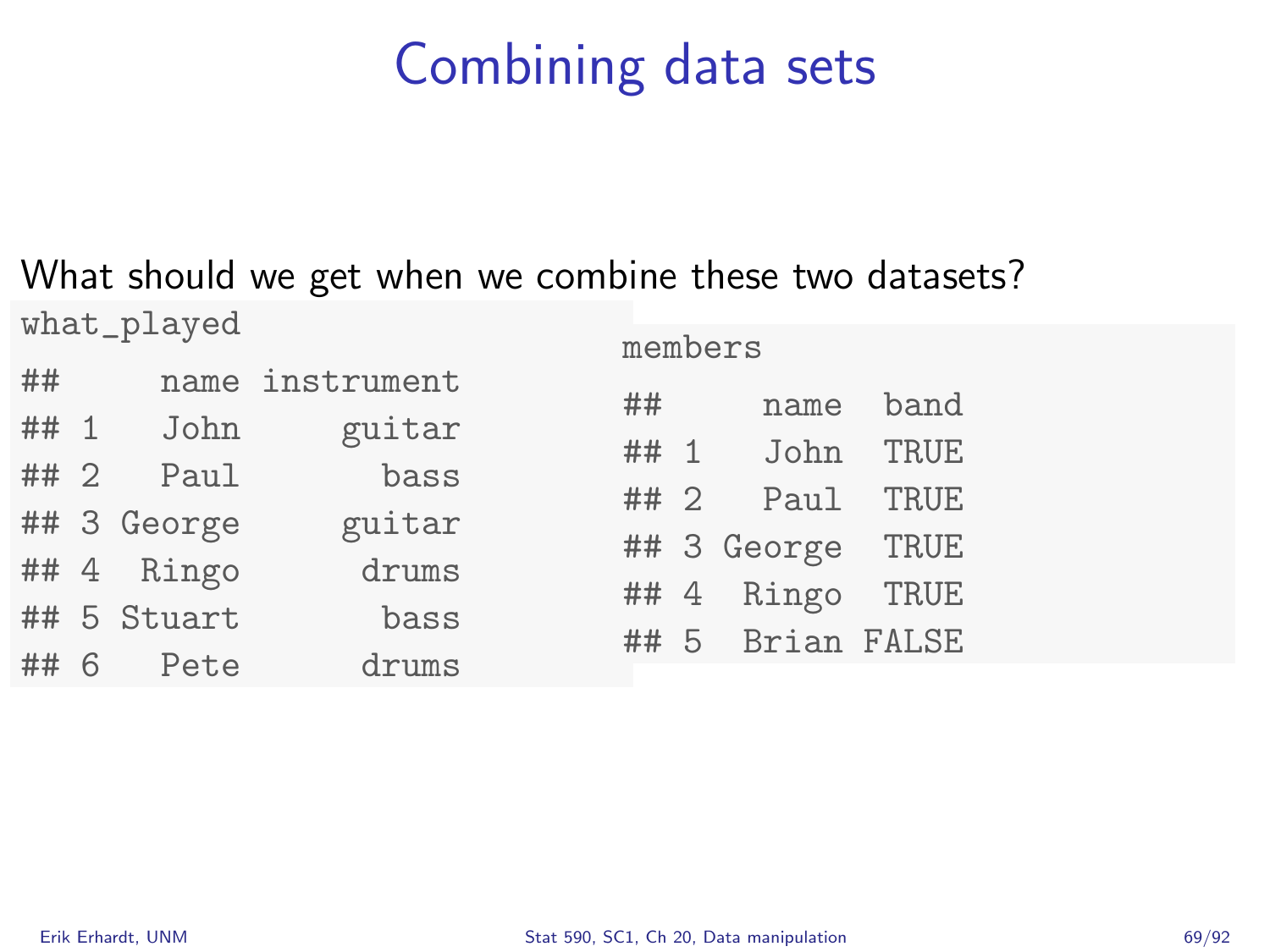### join 1

| what_played                              |                                                                  |                                                                       |                                    |                | members                                                     |                                      |  |  |  |
|------------------------------------------|------------------------------------------------------------------|-----------------------------------------------------------------------|------------------------------------|----------------|-------------------------------------------------------------|--------------------------------------|--|--|--|
| ##<br>## $1$<br>## 2<br>$\epsilon$<br>## | John<br>Paul<br>## 3 George<br>## 4 Ringo<br>## 5 Stuart<br>Pete | name instrument<br>guitar<br>bass<br>guitar<br>drums<br>bass<br>drums | ##<br>## $1$<br>##<br>## 4<br>## 5 | $\overline{2}$ | name<br>John<br>Paul<br>## 3 George<br>Ringo<br>Brian FALSE | band<br>TRUE<br>TRUE<br>TRUE<br>TRUE |  |  |  |
|                                          |                                                                  |                                                                       |                                    |                |                                                             |                                      |  |  |  |

#### join(what\_played

- , members
- , type =  $"left")$

| name instrument band |
|----------------------|
| guitar TRUE          |
| bass TRUE            |
| guitar TRUE          |
| drums TRUE           |
| bass <na></na>       |
| drums <na></na>      |
|                      |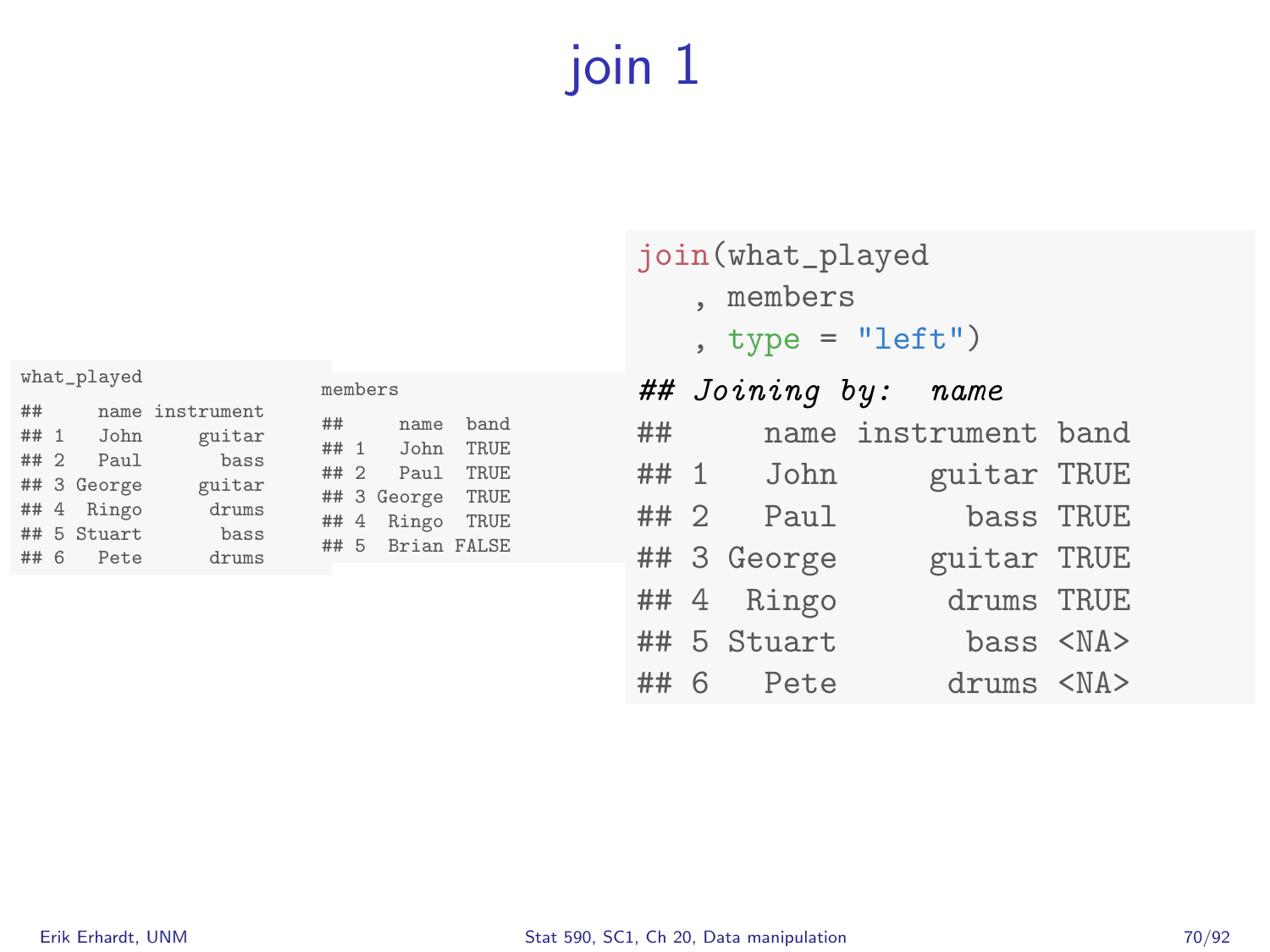### join 2

| what_played                                                                                                        |                                                                       |                                    | members |                                                             |                                       |  |
|--------------------------------------------------------------------------------------------------------------------|-----------------------------------------------------------------------|------------------------------------|---------|-------------------------------------------------------------|---------------------------------------|--|
| ##<br>##<br>John<br>$\overline{1}$<br>Paul<br>## 2<br>## 3 George<br>## 4 Ringo<br>## 5 Stuart<br>-6<br>Pete<br>## | name instrument<br>guitar<br>bass<br>guitar<br>drums<br>bass<br>drums | ##<br>## 1<br>## 2<br>## 4<br>## 5 |         | name<br>John<br>Paul<br>## 3 George<br>Ringo<br>Brian FALSE | band<br>TRUE.<br>TRUE<br>TRUE<br>TRUE |  |

#### join(what\_played

- , members
- , type =  $"right")$

|    |             | ## Joining by: name |                 |
|----|-------------|---------------------|-----------------|
| ## |             | name instrument     | band            |
|    | ## 1 John   | guitar              | TRUE            |
|    | $## 2$ Paul | bass                | <b>TRUE</b>     |
|    | ## 3 George | guitar TRUE         |                 |
|    | ## 4 Ringo  |                     | drums TRUE      |
|    | ## 5 Brian  |                     | <na> FALSE</na> |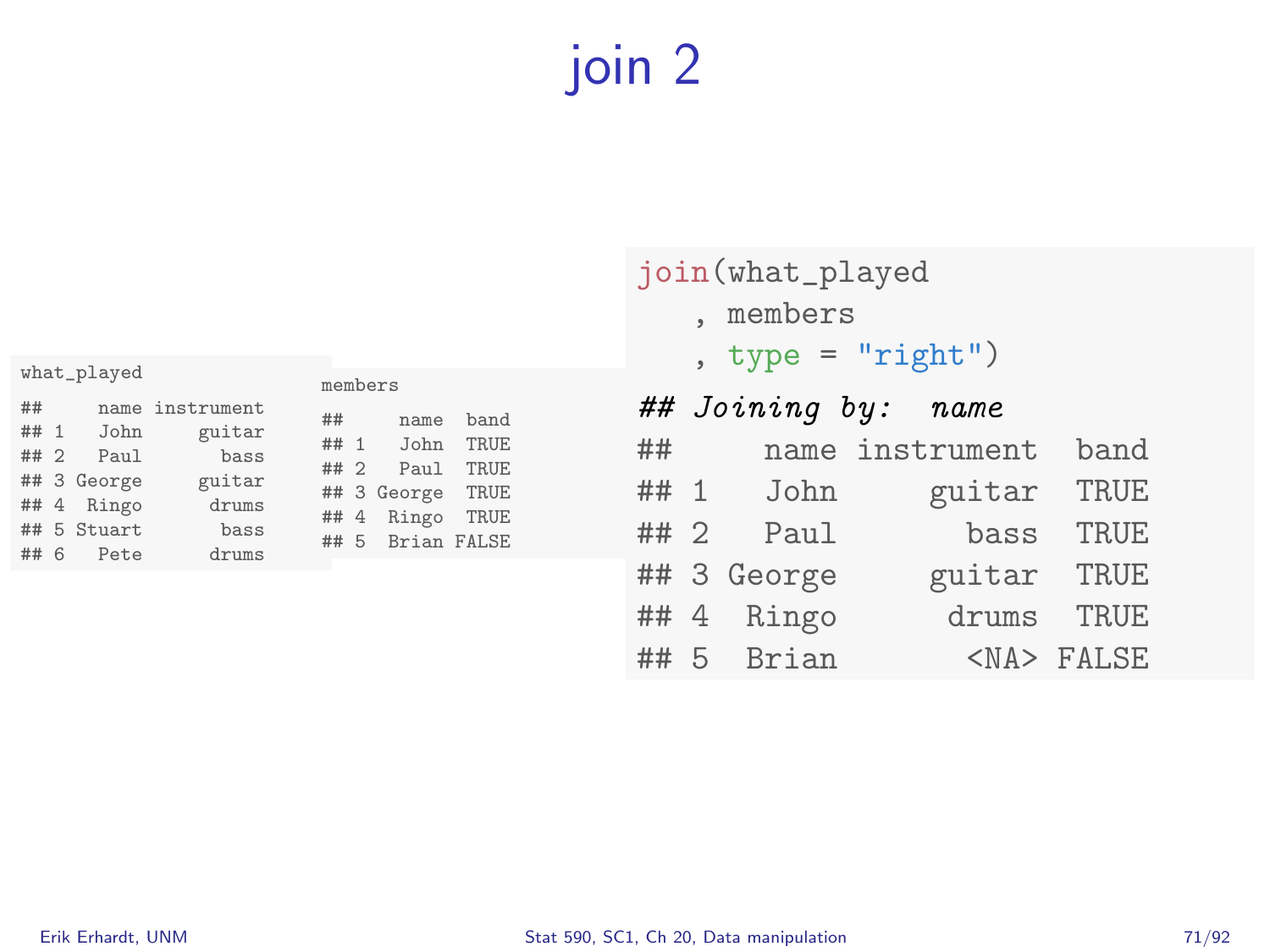### join 3

| what_played                      |            |                                                             |                                                                       |                |                                                 | members                                                      |                                        |  |  |
|----------------------------------|------------|-------------------------------------------------------------|-----------------------------------------------------------------------|----------------|-------------------------------------------------|--------------------------------------------------------------|----------------------------------------|--|--|
| ##<br>## 1<br>## 2<br>## 4<br>## | $\epsilon$ | John<br>Paul<br>## 3 George<br>Ringo<br>## 5 Stuart<br>Pete | name instrument<br>guitar<br>bass<br>guitar<br>drums<br>bass<br>drums | ##<br>##<br>## | ## 1<br>$\mathcal{D}$<br>$\overline{4}$<br>## 5 | name<br>John.<br>Pau1<br>## 3 George<br>Ringo<br>Brian FALSE | band<br>TRUE.<br>TRUE.<br>TRUE<br>TRUE |  |  |
|                                  |            |                                                             |                                                                       |                |                                                 |                                                              |                                        |  |  |

| join(what_played |           |             |                      |           |  |  |  |  |  |
|------------------|-----------|-------------|----------------------|-----------|--|--|--|--|--|
|                  | , members |             |                      |           |  |  |  |  |  |
|                  |           |             | , type = $"inner")$  |           |  |  |  |  |  |
|                  |           |             | ## Joining by: name  |           |  |  |  |  |  |
| ##               |           |             | name instrument band |           |  |  |  |  |  |
|                  |           | ## 1 John   | guitar TRUE          |           |  |  |  |  |  |
|                  |           | $## 2$ Paul |                      | bass TRUE |  |  |  |  |  |
|                  |           | ## 3 George | guitar TRUE          |           |  |  |  |  |  |
|                  |           | ## 4 Ringo  | drums TRUE           |           |  |  |  |  |  |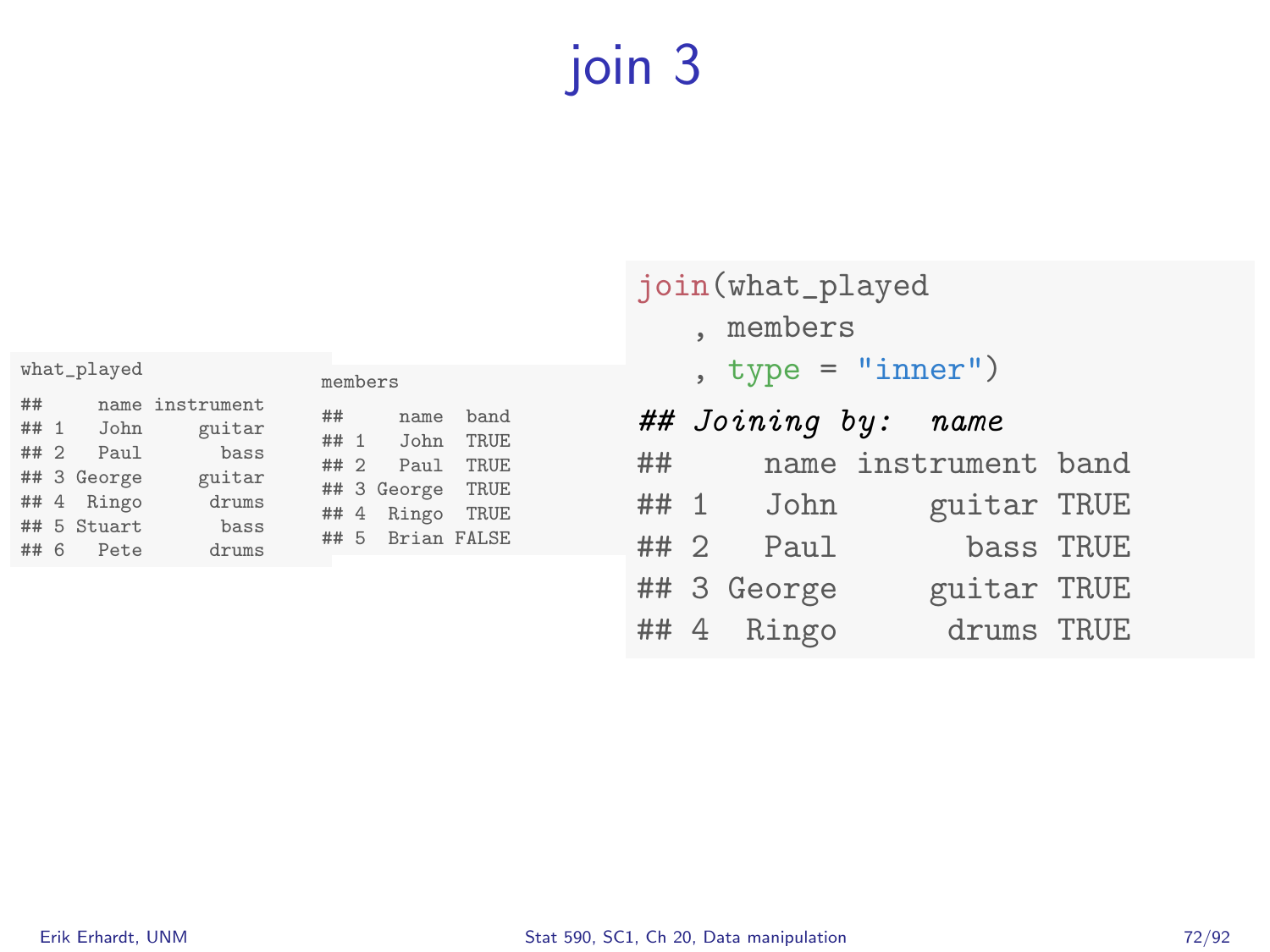# join 4

|      | what_played |                 |      |                | members          |      |
|------|-------------|-----------------|------|----------------|------------------|------|
| ##   |             | name instrument |      |                |                  |      |
|      |             |                 | ##   |                | name             | band |
| ## 1 | John        | guitar          | ##   | $\overline{1}$ | John             | TRUE |
| ## 2 | Paul        | bass            |      |                |                  |      |
|      | ## 3 George | guitar          | ## 2 |                | Paul             | TRUE |
|      |             | drums           |      |                | ## 3 George TRUE |      |
|      | ## 4 Ringo  |                 |      |                | ## 4 Ringo       | TRUE |
|      | ## 5 Stuart | bass            |      |                | ## 5 Brian FALSE |      |
| ## 6 | Pete        | drums           |      |                |                  |      |
|      |             |                 |      |                |                  |      |

#### join(what\_played

- , members
- , type = "full")

|      |   | ## Joining by: | name            |                 |
|------|---|----------------|-----------------|-----------------|
| ##   |   |                | name instrument | band            |
| ## 1 |   | John           | guitar          | <b>TRUE</b>     |
|      |   | $## 2$ Paul    | bass            | TRUE            |
|      |   | ## 3 George    | guitar          | <b>TRUE</b>     |
|      |   | ## 4 Ringo     | drums           | TRUE            |
|      |   | ## 5 Stuart    | bass            | $<$ NA $>$      |
| ##   | 6 | Pete           | drums           | $<$ NA>         |
| ##   | 7 | Brian          |                 | <na> FALSE</na> |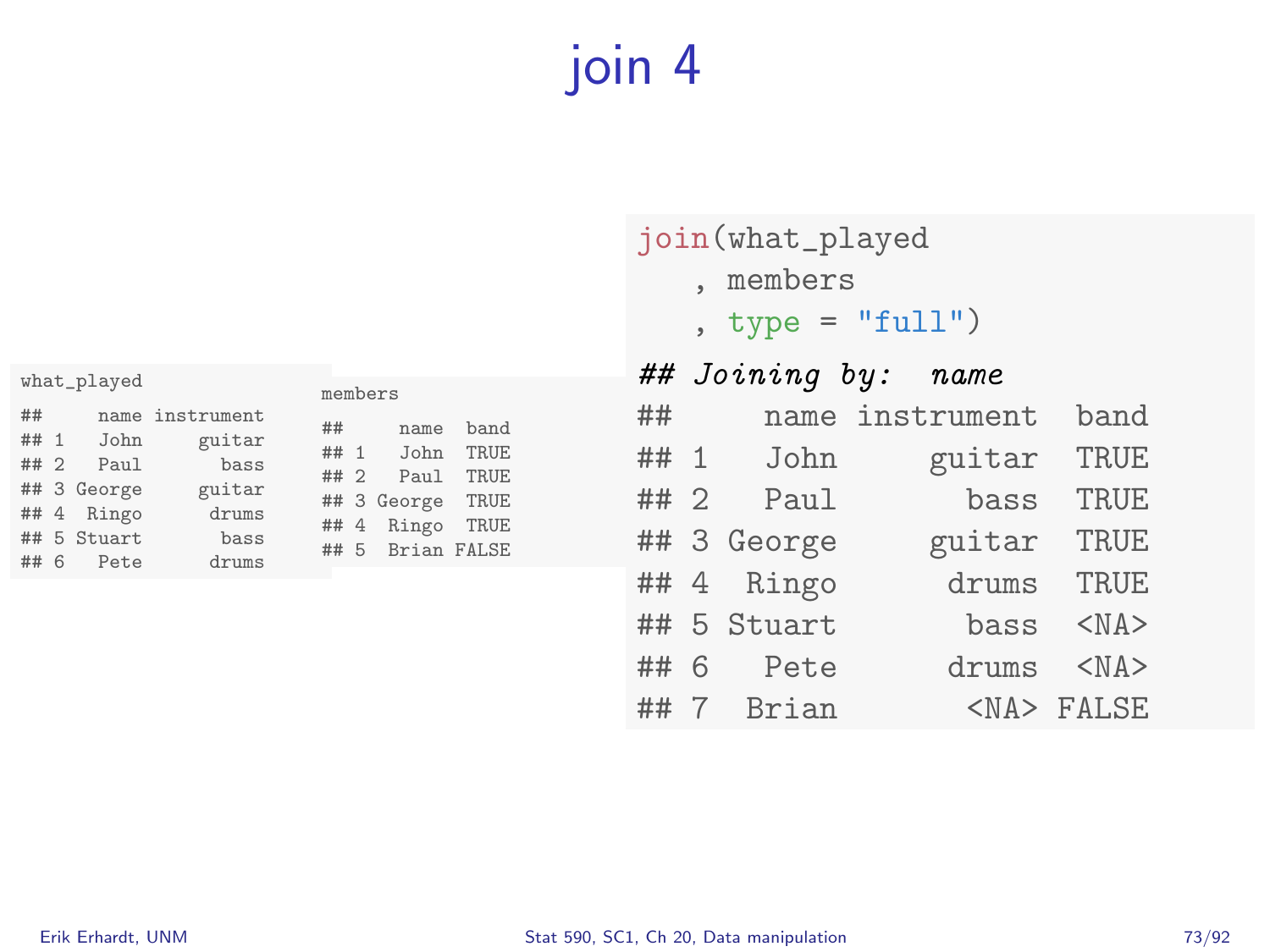# $join(x, y, type = )$

| type          | Action                |
|---------------|-----------------------|
| "left"        | Include all of x, and |
|               | matching rows of y    |
| "right"       | Include all of y, and |
|               | matching rows of $x$  |
| "inner"       | Include only rows in  |
|               | both $x$ and $y$      |
| "f11]<br>יי ד | Include all rows      |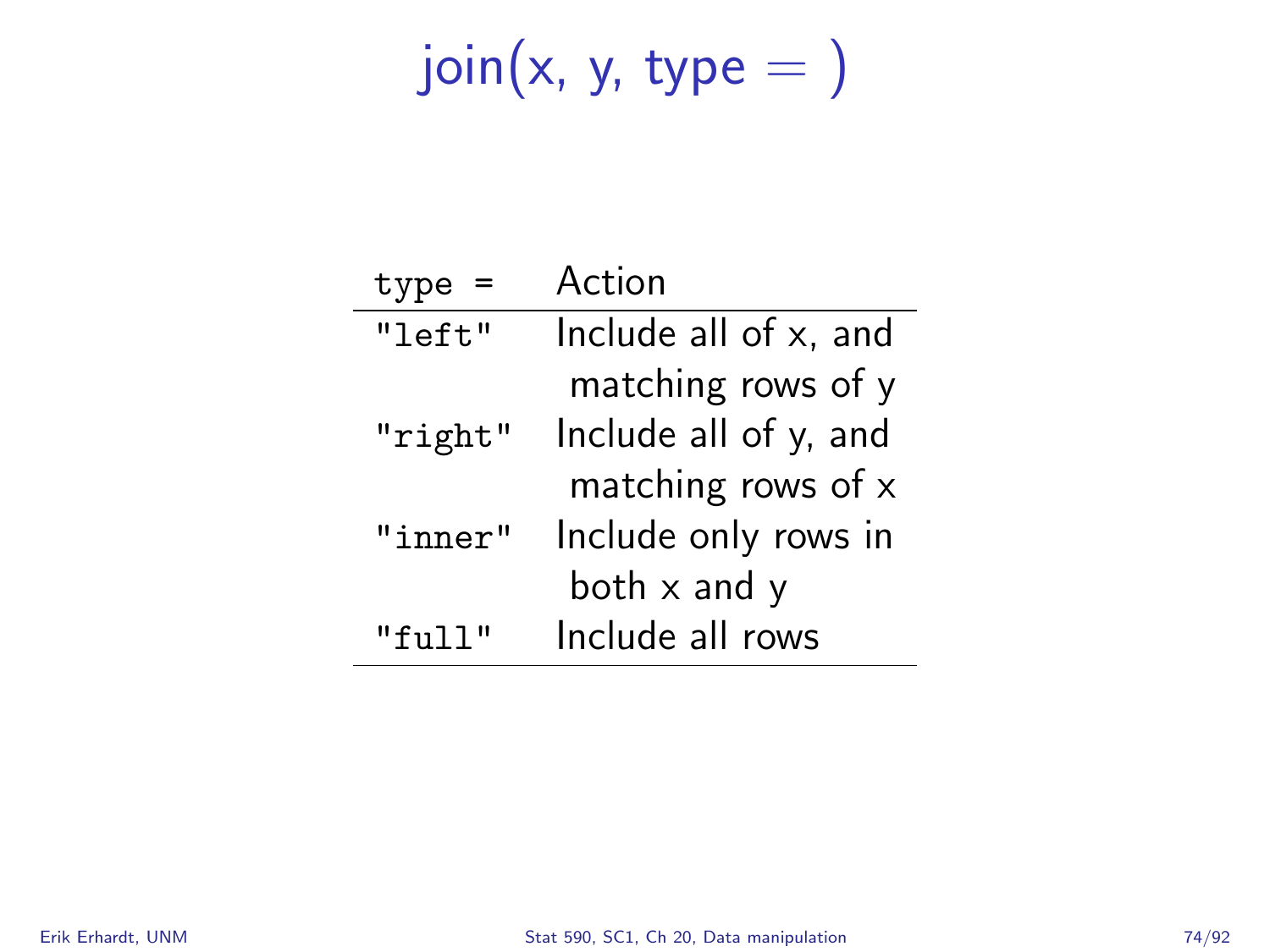#### Your turn

Convert from proportions to absolute numbers by combining bnames with births, and then performing the appropriate calculation.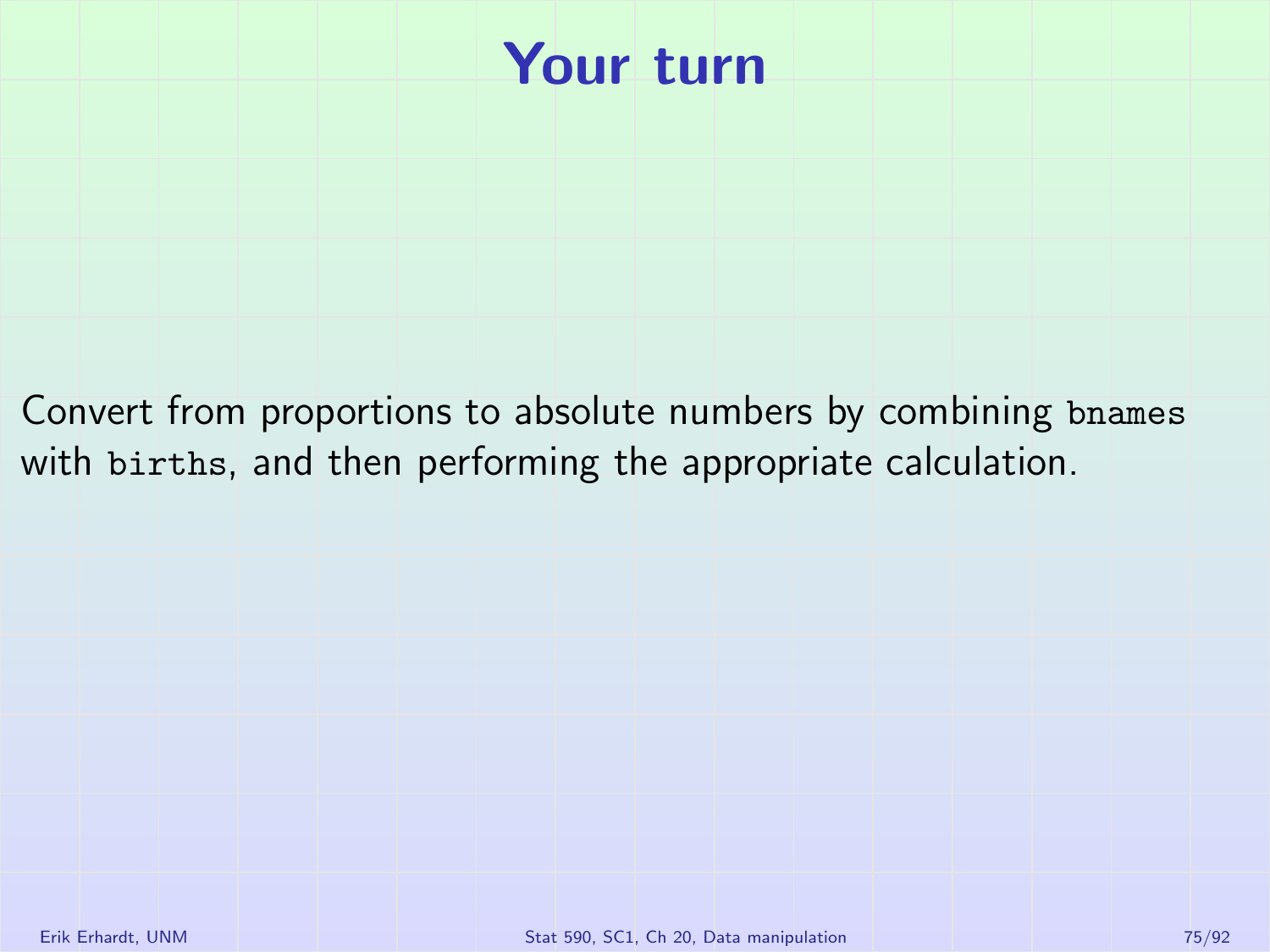### Baby names, join

colnames(bnames) ## [1] "year" "name" "prop" "sex" "soundex" colnames(births) ## [1] "year" "sex" "births" bnames2  $\leftarrow$  join(bnames, births, by =  $c("year", "sex"))$ ) tail(bnames2)

## year name prop sex soundex births ## 257995 2008 Diya 0.000128 girl D000 2072756 ## 257996 2008 Carleigh 0.000128 girl C642 2072756 ## 257997 2008 Iyana 0.000128 girl I500 2072756 ## 257998 2008 Kenley 0.000127 girl K540 2072756 ## 257999 2008 Sloane 0.000127 girl S450 2072756 ## 258000 2008 Elianna 0.000127 girl E450 2072756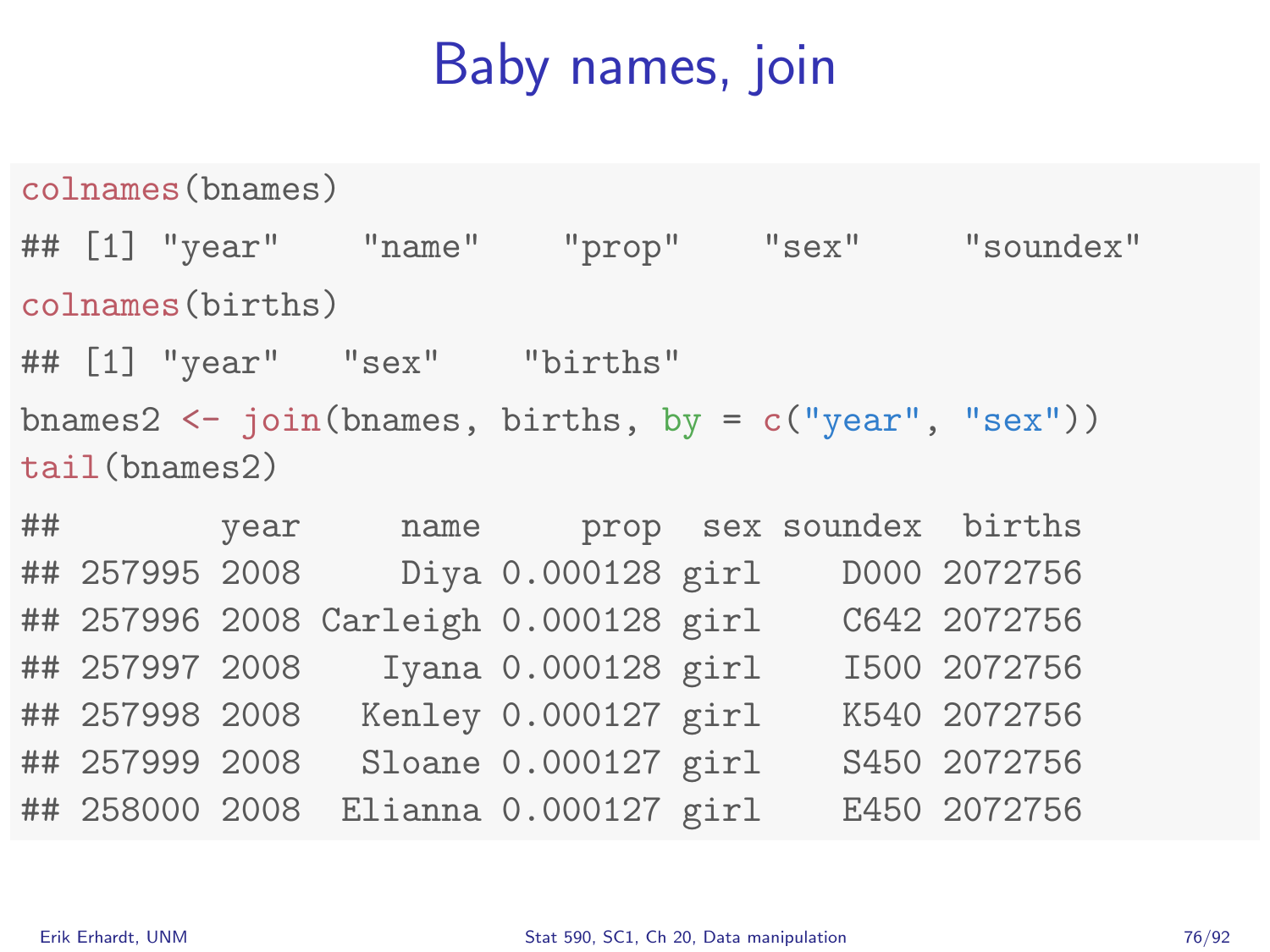#### Baby names, mutate

bnames2  $\leq$  mutate(bnames2, n = prop \* births) tail(bnames2, 3)

## year name prop sex soundex births n ## 257998 2008 Kenley 0.000127 girl K540 2072756 263.24 ## 257999 2008 Sloane 0.000127 girl S450 2072756 263.24 ## 258000 2008 Elianna 0.000127 girl E450 2072756 263.24 bnames2  $\leftarrow$  mutate(bnames2, n = round(prop \* births)) tail(bnames2, 3)

## year name prop sex soundex births n ## 257998 2008 Kenley 0.000127 girl K540 2072756 263 ## 257999 2008 Sloane 0.000127 girl S450 2072756 263 ## 258000 2008 Elianna 0.000127 girl E450 2072756 263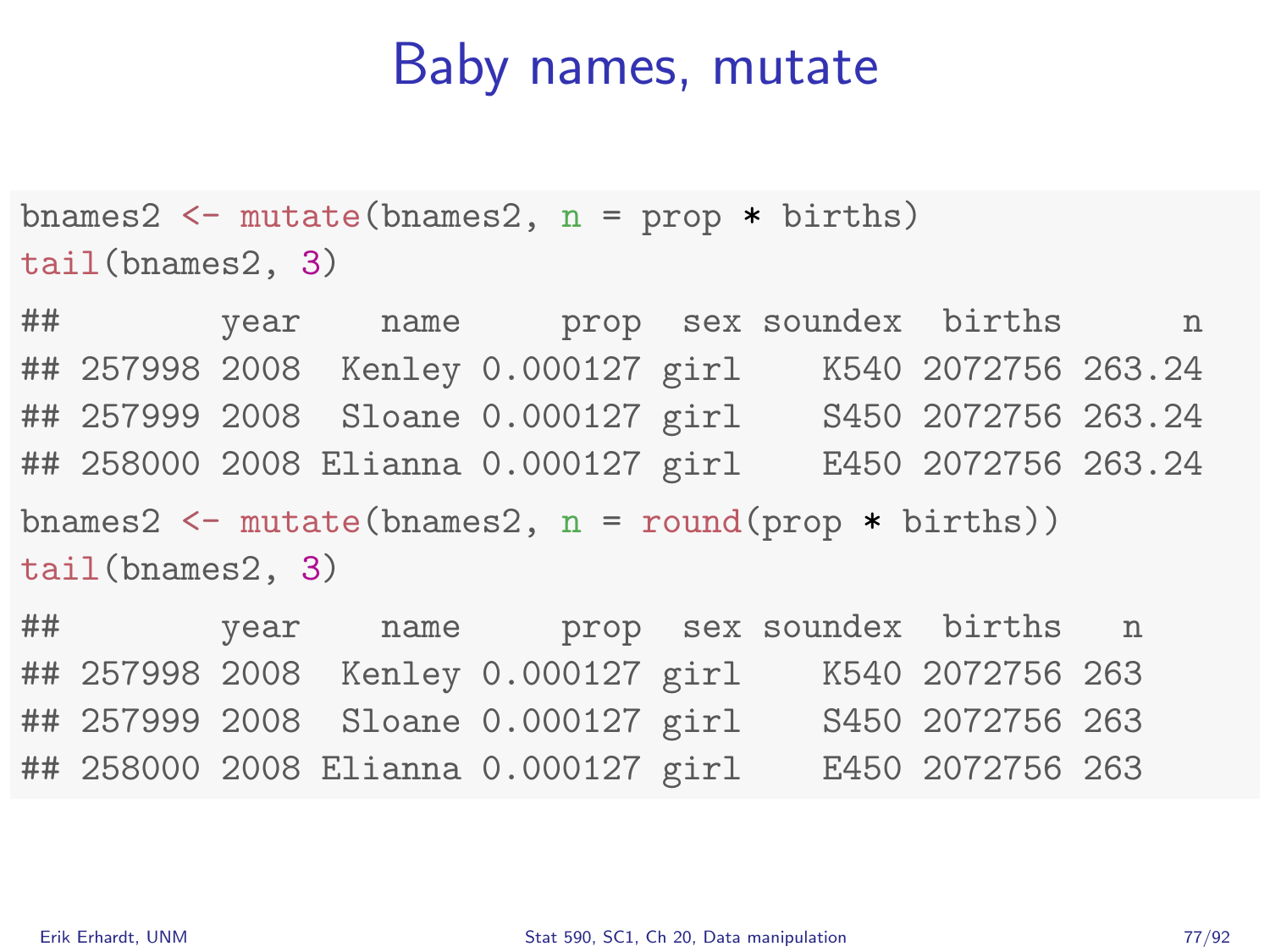```
# Births database does not contain all births!
library(ggplot2)
p1 \leftarrow ggplot(births, aes(x = year, y = births))p1 \leftarrow p1 + geom\_line(aes(colour = sex))p1 \leftarrow p1 + \text{geom\_hline(aes(yintercept = 0), colour = "gray50")}p1 \leftarrow p1 + \text{geom\_value}(\text{aes}(\text{xintercept} = c(1936, 1986)), colour = "gray75", linetype = "dashed")
print(p1)
```


1936: birth certificates were first issued 1986: needed for child tax deduction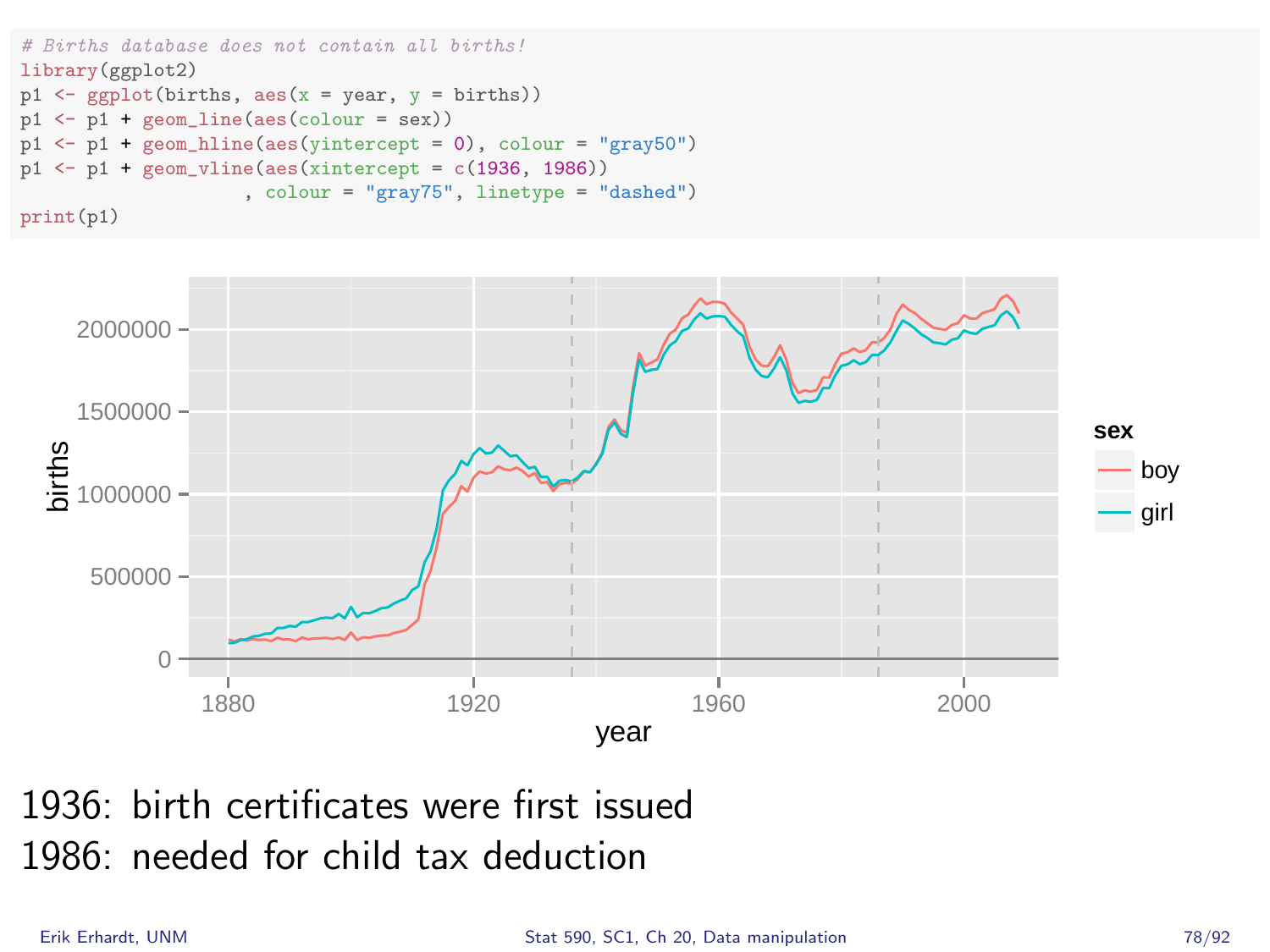#### How would we combine these?

#### members\$instrument <- c("vocals", "vocals", "backup" , "backup", "manager")

| what_played |      |   |             |                 | members |             |             |                 |
|-------------|------|---|-------------|-----------------|---------|-------------|-------------|-----------------|
|             | ##   |   |             | name instrument | ##      | name        |             | band instrument |
|             | ## 1 |   | John        | guitar          |         |             |             |                 |
|             |      |   |             |                 | ## 1    | John        | TRUE        | vocals          |
|             | ## 2 |   | Paul        | bass            |         |             |             |                 |
|             |      |   |             |                 | ## 2    | Pau1        | <b>TRUE</b> | vocals          |
|             |      |   | ## 3 George | guitar          |         |             |             |                 |
|             |      |   |             |                 |         | ## 3 George | TRUE        | backup          |
|             |      |   | ## 4 Ringo  | drums           |         |             |             |                 |
|             |      |   |             |                 | ## 4    | Ringo       | TRUE        | backup          |
|             |      |   | ## 5 Stuart | bass            |         |             |             |                 |
|             |      |   |             |                 | ## 5    | Brian FALSE |             | manager         |
|             | ##   | 6 | Pete        | drums           |         |             |             |                 |
|             |      |   |             |                 |         |             |             |                 |

?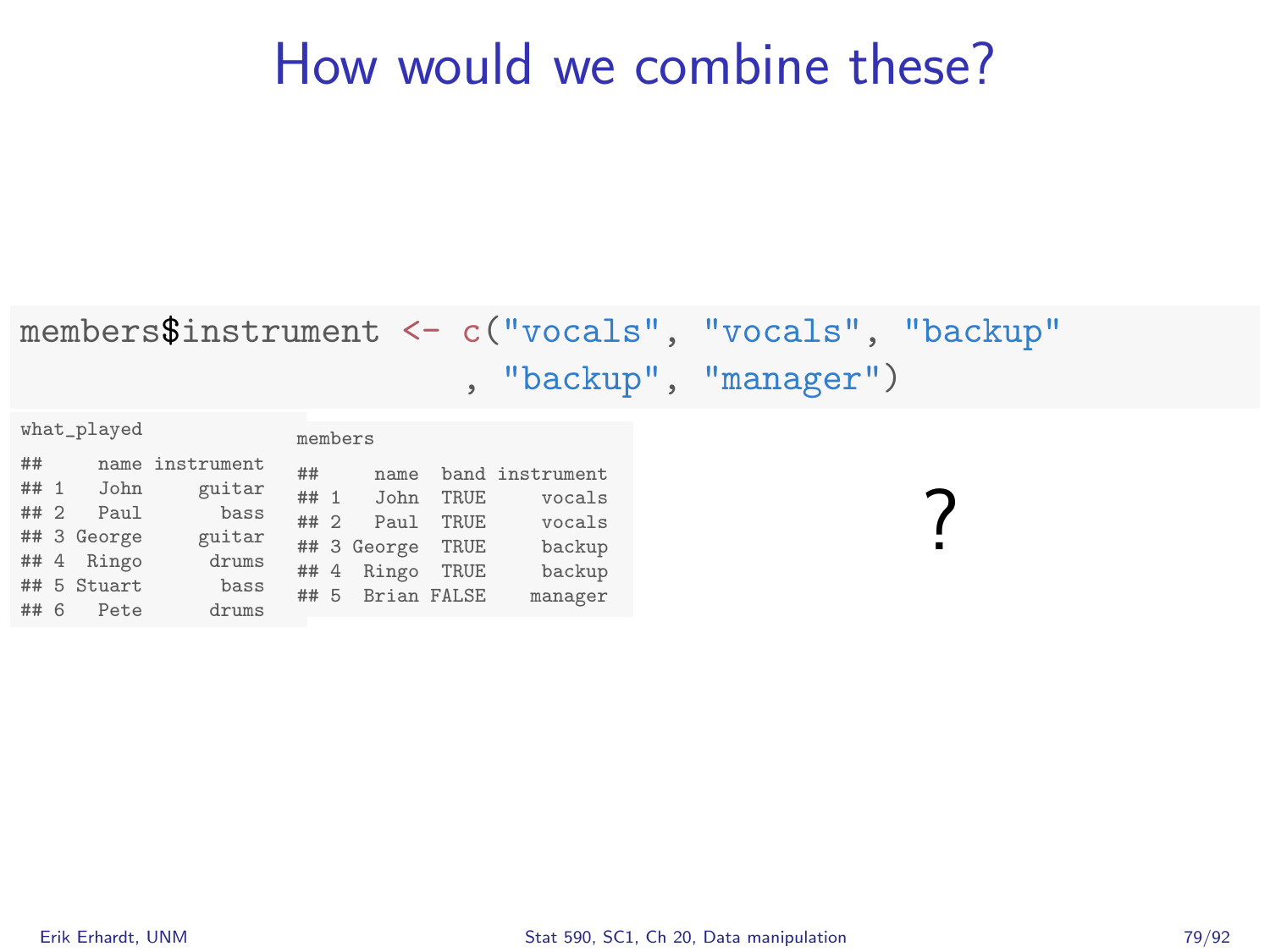# Combine, try 1

|                                                 |                                                                    |       |    | join(what_played   |                  |            |
|-------------------------------------------------|--------------------------------------------------------------------|-------|----|--------------------|------------------|------------|
|                                                 |                                                                    |       |    | , members          |                  |            |
|                                                 |                                                                    |       |    | , type = $"full")$ |                  |            |
|                                                 |                                                                    |       |    | ## Joining by:     | name, instrument |            |
|                                                 |                                                                    | ##    |    |                    | name instrument  | band       |
|                                                 |                                                                    | ## 1  |    | John               | guitar           | $<$ NA $>$ |
| what_played                                     | members                                                            | ##2   |    | Paul               | bass             | $<$ NA $>$ |
| ##<br>name instrument<br>## 1<br>John<br>guitar | ##<br>band instrument<br>name<br>## 1<br>TRUE<br>vocals<br>John    | ## 3  |    | George             | guitar           | $<$ NA $>$ |
| ## 2<br>Paul<br>bass<br>## 3 George<br>guitar   | ## 2<br>TRUE<br>vocals<br>Paul                                     | ## 4  |    | Ringo              | drums            | $<$ NA $>$ |
| ## 4<br>Ringo<br>drums                          | ## 3 George<br>TRUE<br>backup<br>## $4$<br>Ringo<br>TRUE<br>backup | ## 5  |    | Stuart             | bass             | $<$ NA $>$ |
| ## 5 Stuart<br>bass<br>## 6<br>Pete<br>drums    | ## 5 Brian FALSE<br>manager                                        | ## 6  |    | Pete               | drums            | $<$ NA $>$ |
|                                                 |                                                                    | ##7   |    | John               | vocals           | TRUE       |
|                                                 |                                                                    | ## 8  |    | Paul               | vocals           | TRUE       |
|                                                 |                                                                    | ##    | 9  | George             | backup           | TRUE       |
|                                                 |                                                                    | ## 10 |    | Ringo              | backup           | TRUE       |
|                                                 |                                                                    | ##    | 11 | Brian              | manager FALSE    |            |
|                                                 |                                                                    | #     |    | $\ldots$ nope.     |                  |            |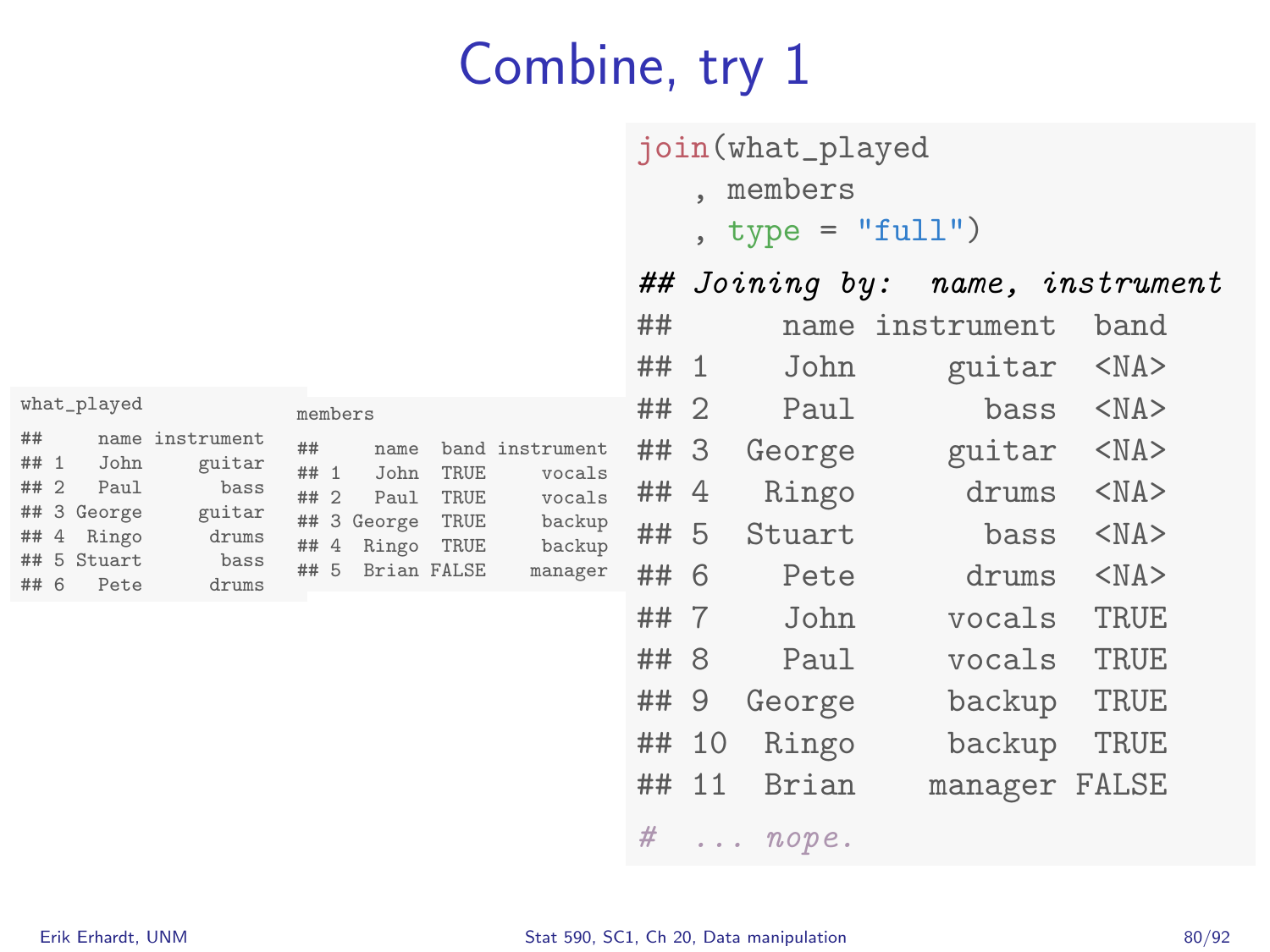# Combine, try 2

|                                    | what_played                                                 |                                                                       |                                    | members                                                     |                              |                                                                    |
|------------------------------------|-------------------------------------------------------------|-----------------------------------------------------------------------|------------------------------------|-------------------------------------------------------------|------------------------------|--------------------------------------------------------------------|
| ##<br>## 1<br>## 2<br>## 4<br>## 6 | John<br>Paul<br>## 3 George<br>Ringo<br>## 5 Stuart<br>Pete | name instrument<br>guitar<br>bass<br>guitar<br>drums<br>bass<br>drums | ##<br>## 1<br>## 2<br>## 4<br>## 5 | name<br>John<br>Paul<br>## 3 George<br>Ringo<br>Brian FALSE | TRUE<br>TRUE<br>TRUE<br>TRUE | band instrument<br>vocals<br>vocals<br>backup<br>backup<br>manager |
|                                    |                                                             |                                                                       |                                    |                                                             |                              |                                                                    |

|         | join(what_played |
|---------|------------------|
| members |                  |
|         | $by = "name"$    |

$$
, type = "full")
$$

| ## |             | name instrument | band           |
|----|-------------|-----------------|----------------|
|    | ## 1 John   | guitar          | <b>TRUE</b>    |
|    | ## 2 Paul   | bass            | <b>TRUE</b>    |
|    | ## 3 George | guitar          | <b>TRUE</b>    |
|    | ## 4 Ringo  | drums           | TRUE           |
|    | ## 5 Stuart |                 | bass <na></na> |
|    | ## 6 Pete   | drums <na></na> |                |
|    | ## 7 Brian  | manager FALSE   |                |
|    | $#$ nope.   |                 |                |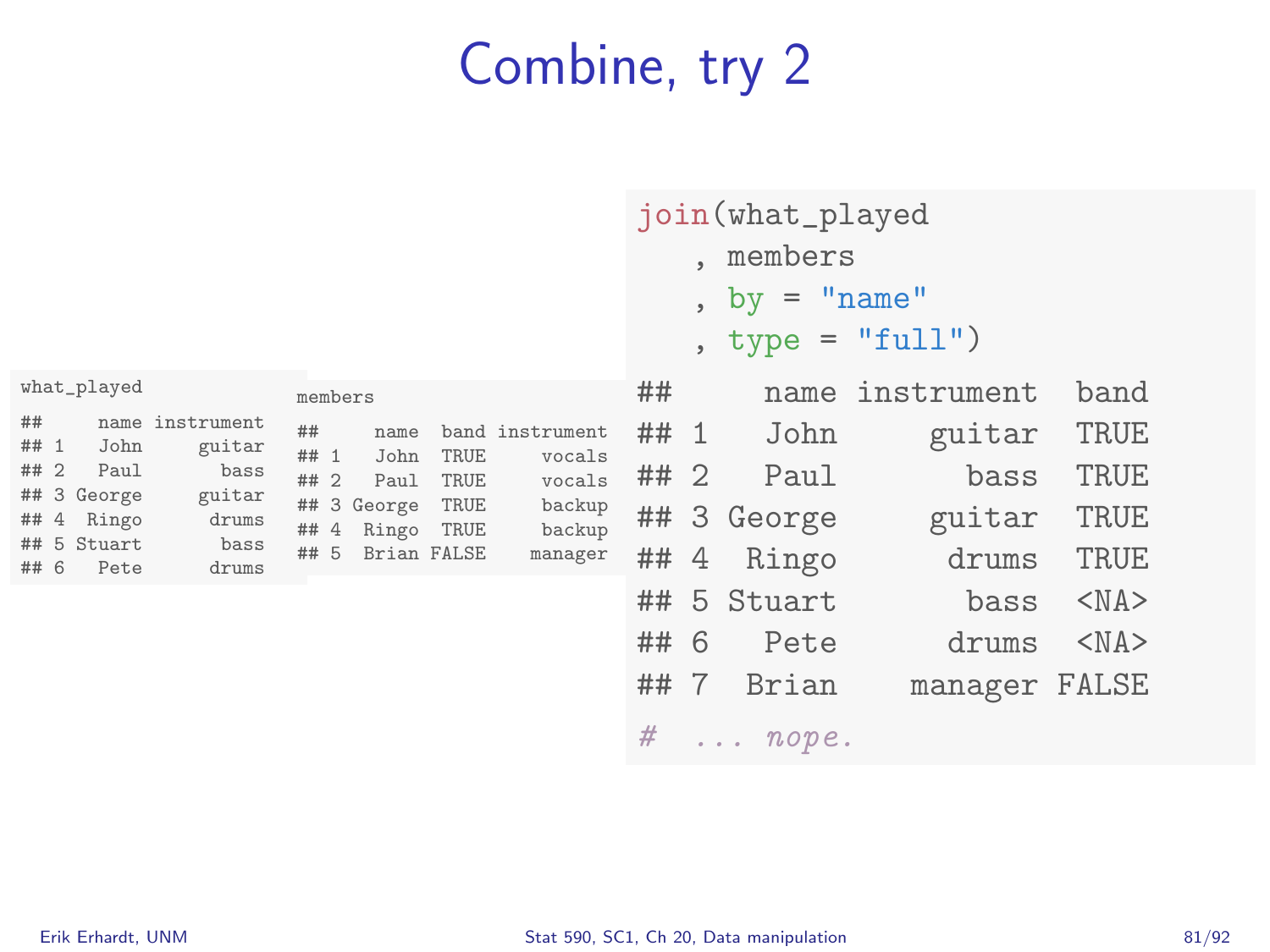# Combine, try 3

|                                                                |                                                                                                                     |                      |                                                                    |                                                                              |        | colnames (members) [3]                                                                               |  |                                                     |                               |                                                |
|----------------------------------------------------------------|---------------------------------------------------------------------------------------------------------------------|----------------------|--------------------------------------------------------------------|------------------------------------------------------------------------------|--------|------------------------------------------------------------------------------------------------------|--|-----------------------------------------------------|-------------------------------|------------------------------------------------|
|                                                                |                                                                                                                     |                      |                                                                    | ## [1] "instrument"                                                          |        |                                                                                                      |  |                                                     |                               |                                                |
|                                                                |                                                                                                                     |                      |                                                                    | names (members) $\lceil 3 \rceil$ <- "instrument2"<br>colnames (members) [3] |        |                                                                                                      |  |                                                     |                               |                                                |
|                                                                |                                                                                                                     |                      |                                                                    |                                                                              |        | ## [1] "instrument2"                                                                                 |  |                                                     |                               |                                                |
| strument<br>guitar<br>bass<br>guitar<br>drums<br>bass<br>drums | members<br>##<br>name<br>## 1<br>John<br>## 2<br>Paul<br>## 3 George<br>## $4$<br>Ringo TRUE<br>## 5<br>Brian FALSE | TRUE<br>TRUE<br>TRUE | band instrument<br>vocals<br>vocals<br>backup<br>backup<br>manager | ##<br>## 1<br>##2                                                            |        | join(what_played<br>. members<br>, type = $"full")$<br>## Joining by:<br>John<br>Paul<br>## 3 George |  | name<br>name instrument<br>guitar<br>bass<br>guitar | TRUE<br>TRUE<br>TRUE          | band instrument2<br>vocals<br>vocals<br>backup |
|                                                                |                                                                                                                     |                      |                                                                    | ##<br>##                                                                     | 4<br>5 | Ringo<br>Stuart                                                                                      |  | drums<br>bass                                       | TRUE<br>$<$ NA $>$            | backup<br>$<$ NA $>$                           |
|                                                                |                                                                                                                     |                      |                                                                    | ## 6<br>##7                                                                  |        | Pete<br>Brian                                                                                        |  | drums                                               | $<$ NA $>$<br><na> FALSE</na> | $<$ NA $>$<br>manager                          |
|                                                                |                                                                                                                     |                      |                                                                    | #                                                                            |        | $\ldots$ yes!                                                                                        |  |                                                     |                               |                                                |

what\_played  $##$  name in  $\begin{array}{cc}\n# \# & 1 & \text{John} \\
# \# & 2 & \text{Paul}\n\end{array}$ Paul ## 3 George ## 4 Ringo ## 5 Stuart  $## 6$  Pete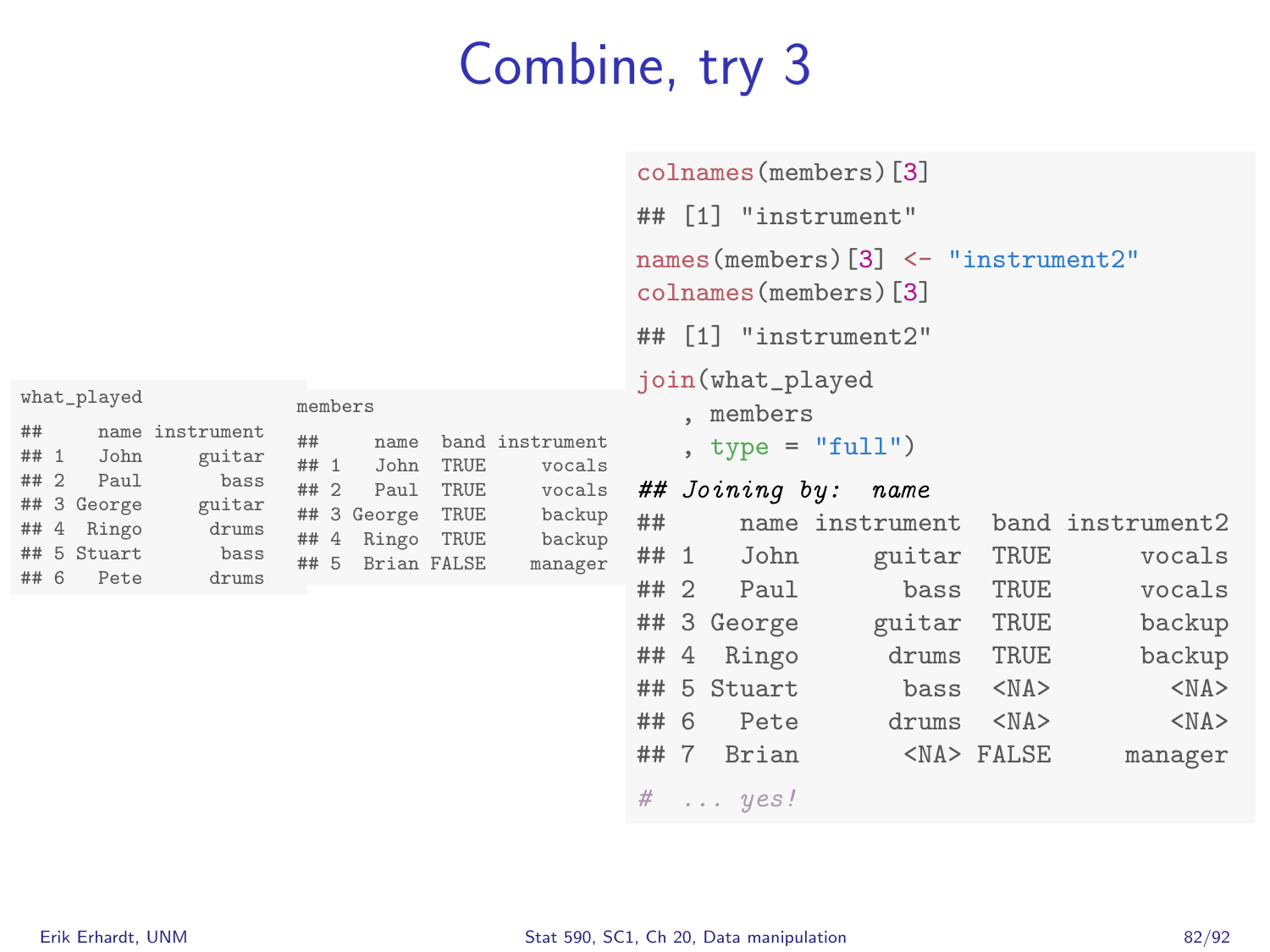# Groupwise operations: Split, Apply, Combine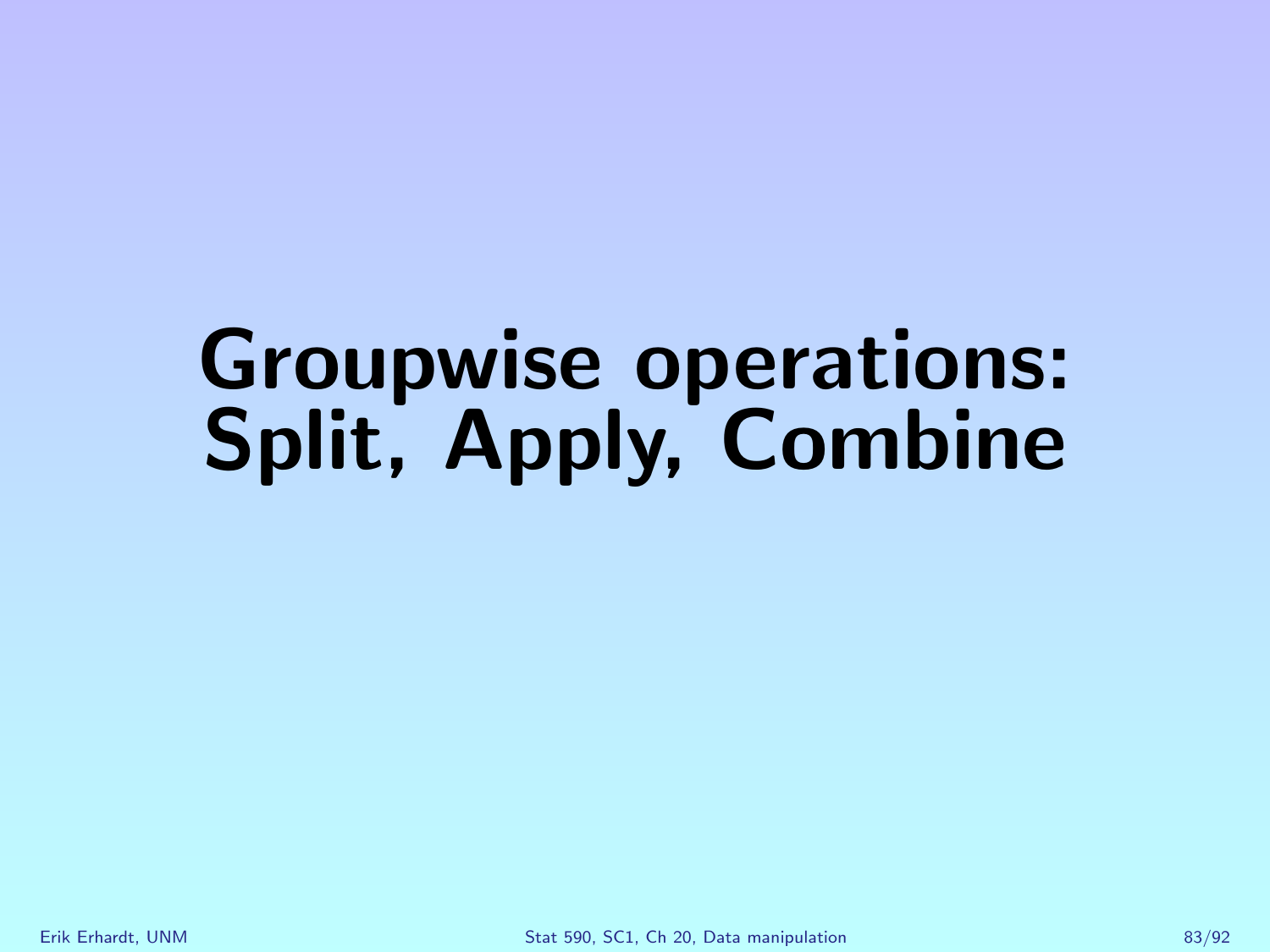## Number of people

- How do we compute the number of people with each name over all years?
- It's pretty easy if you have a single name.
- (For example, how many people with your name were born over the entire 128 years?)
- How would you do it?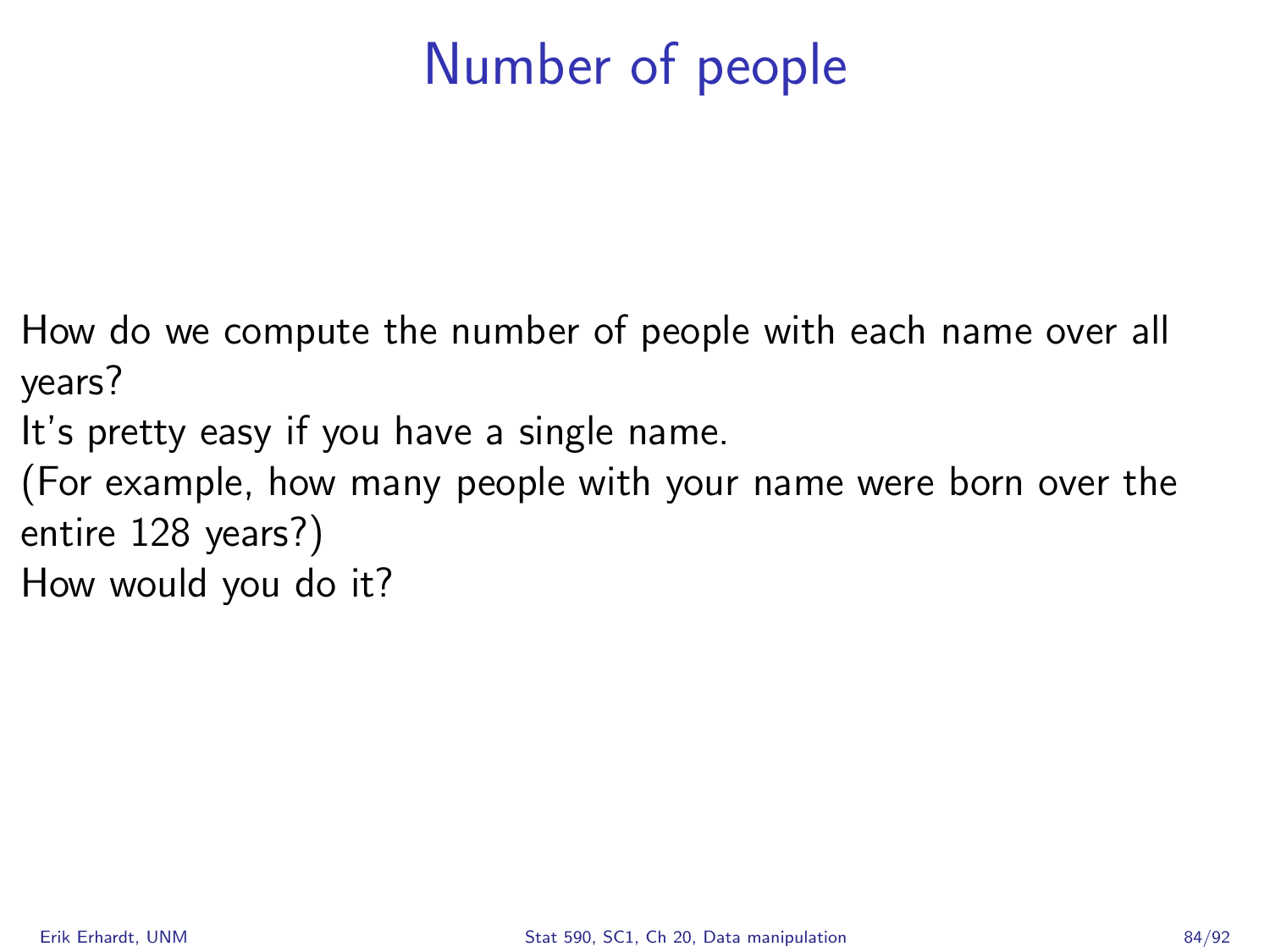#### One name

```
dat.erik <- subset(bnames2, name == "Erik")
sum(dat.erik$n)
## [1] 140877
# \nightharpoonup rsummarise(data.erik, n = sum(n))## n
## 1 140877
```
But how could we do this for every name?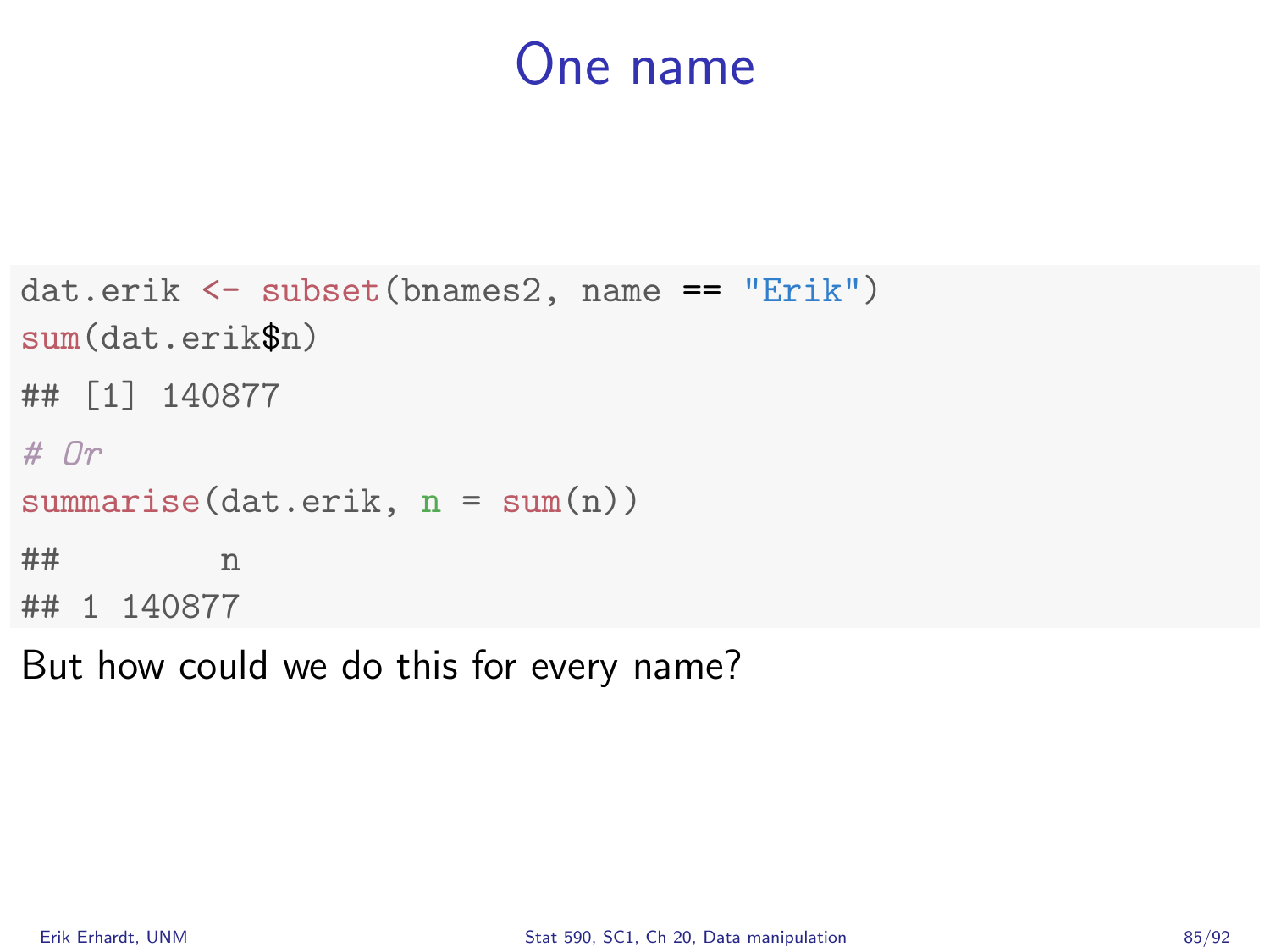# Manually: Split, Apply, Combine

```
# Split
pieces <- split(bnames2, list(bnames$name))
  # pieces is a list of lists
# Apply
results <- vector("list", length(pieces))
  # results is an empy list of lists
for(i in seq_along(pieces)) {
piece <- pieces[[i]]
 results \lceil i \rceil \rceil \leq summarise (piece, name = name \lceil 1 \rceil, n = sum (n))
}
  # results now has two elements in each list, name and n
# Combine
result <- do.call("rbind", results)
str(result)
## 'data.frame': 6782 obs. of 2 variables:
## $ name: chr "Aaden" "Aaliyah" "Aarav" "Aaron" ...
## $ n : num 959 39665 219 509464 25 ...
                            Erik Erhardt, UNM Stat 590, SC1, Ch 20, Data manipulation 86/92
```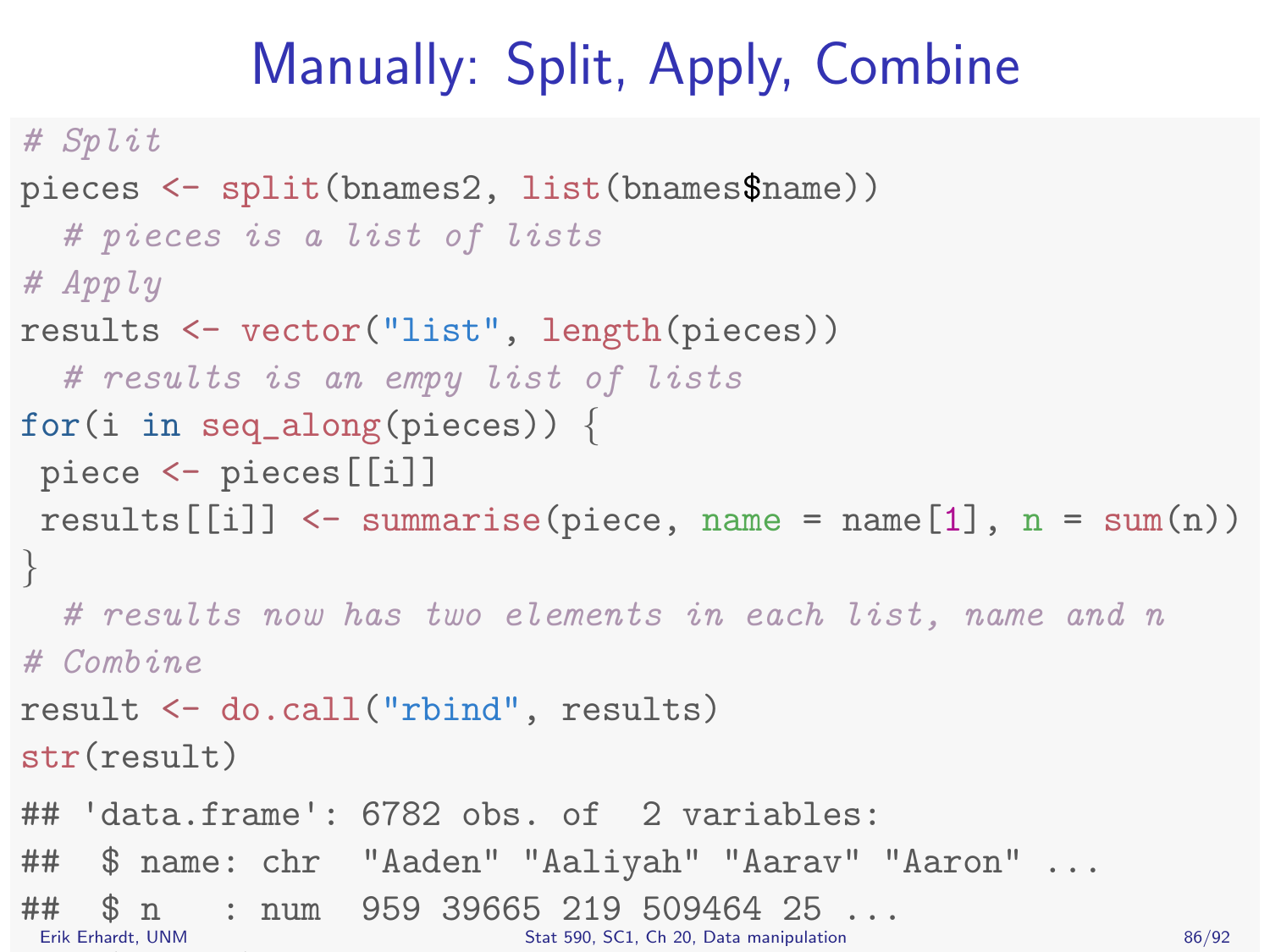# Equivalently, with ddply (from plyr)

```
# Or equivalently
library(plyr)
counts \leq ddply(bnames2, "name", summarise, n = sum(n))
str(counts)
## 'data.frame': 6782 obs. of 2 variables:
## $ name: chr "Aaden" "Aaliyah" "Aarav" "Aaron" ...
## $ n : num 959 39665 219 509464 25 ...
```
- $\blacktriangleright$  input data: bnames2
- $\triangleright$  way to split up input: "name"
- $\blacktriangleright$  function to apply to each piece: "summarise"
- $\triangleright$  additional arguments to function:  $n = sum(n)$
- $\triangleright$  (custom functions can be written in place of summarise)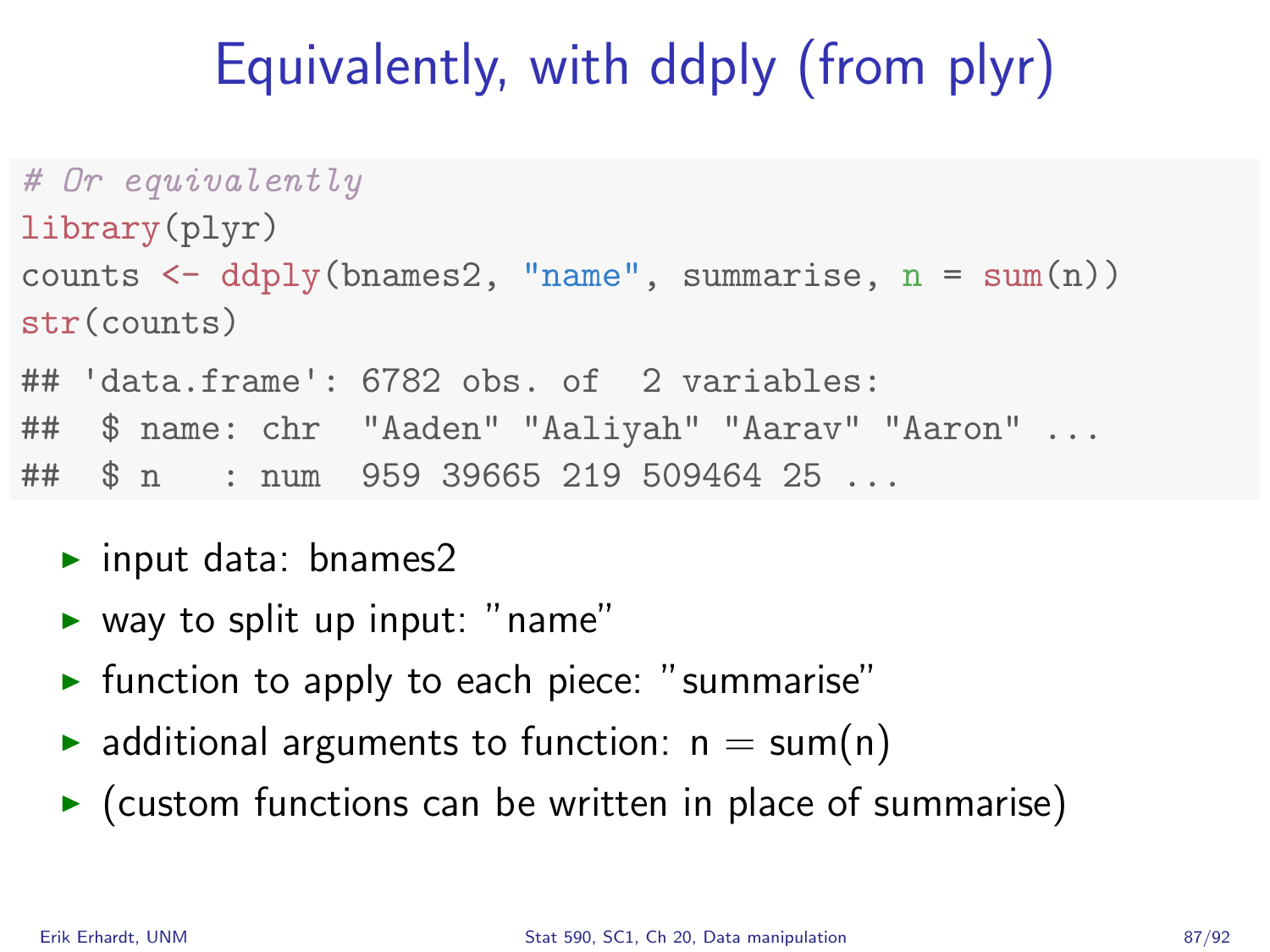#### ddply, visual example 1

```
df \leq data.frame(x = c("a", "a", "b", "a", "b", "c", "c")
               , y = c(3, 5, 4, 7, 8, 7, 12)df
## x y
## 1 a 3## 2 a 5
## 3 b 4
## 4 a 7
## 5 b 8
## 6 c 7
## 7 c 12
library(plyr)
sum.df \leq ddply(df, "x", summarise, m = mean(y))
sum.df
## x m
\# 1 a 5.0
## 2 b 6.0
## 3 c 9.5
```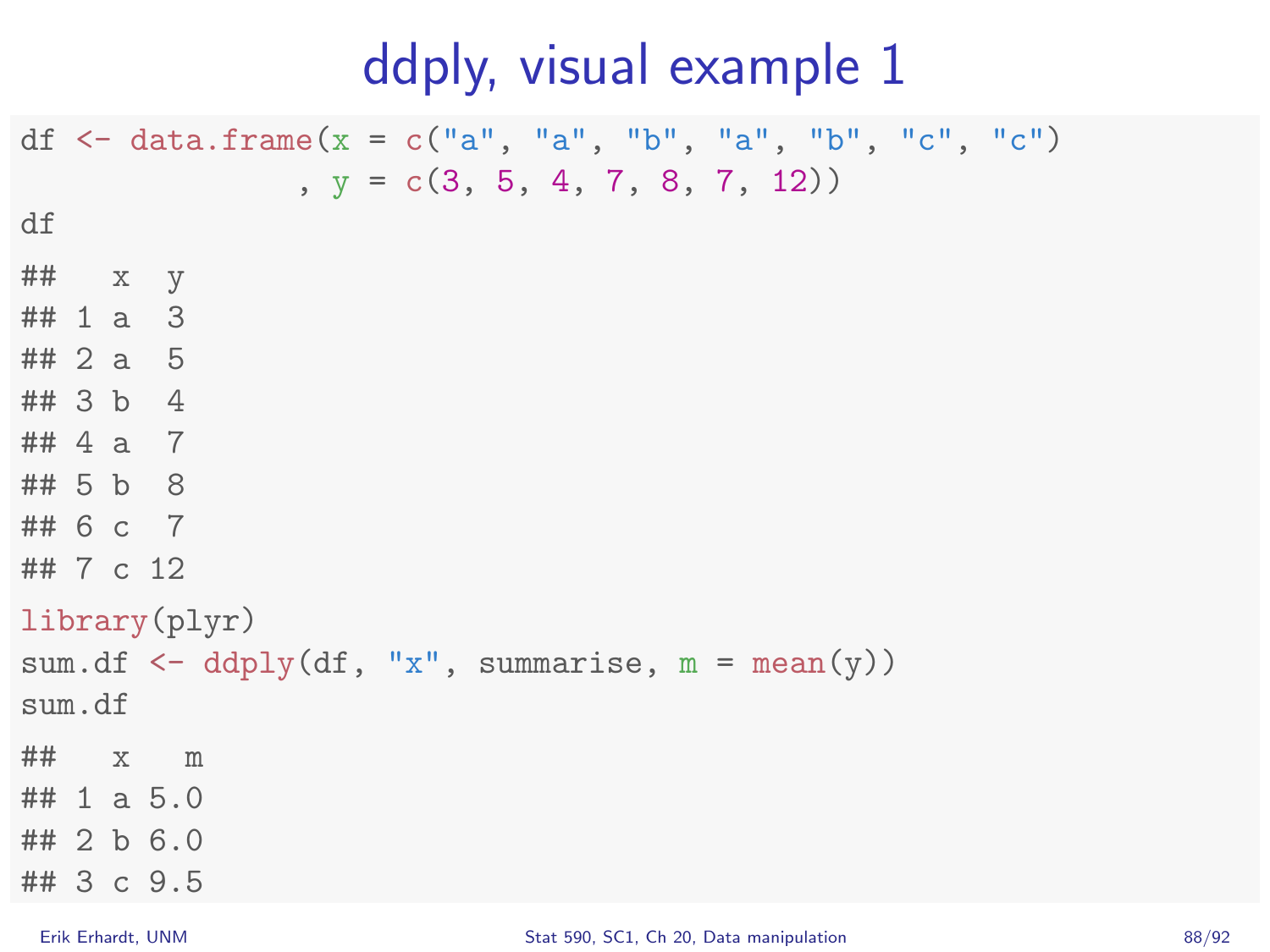

sum.df  $\leq$  ddply(df, "x", summarise, m = mean(y))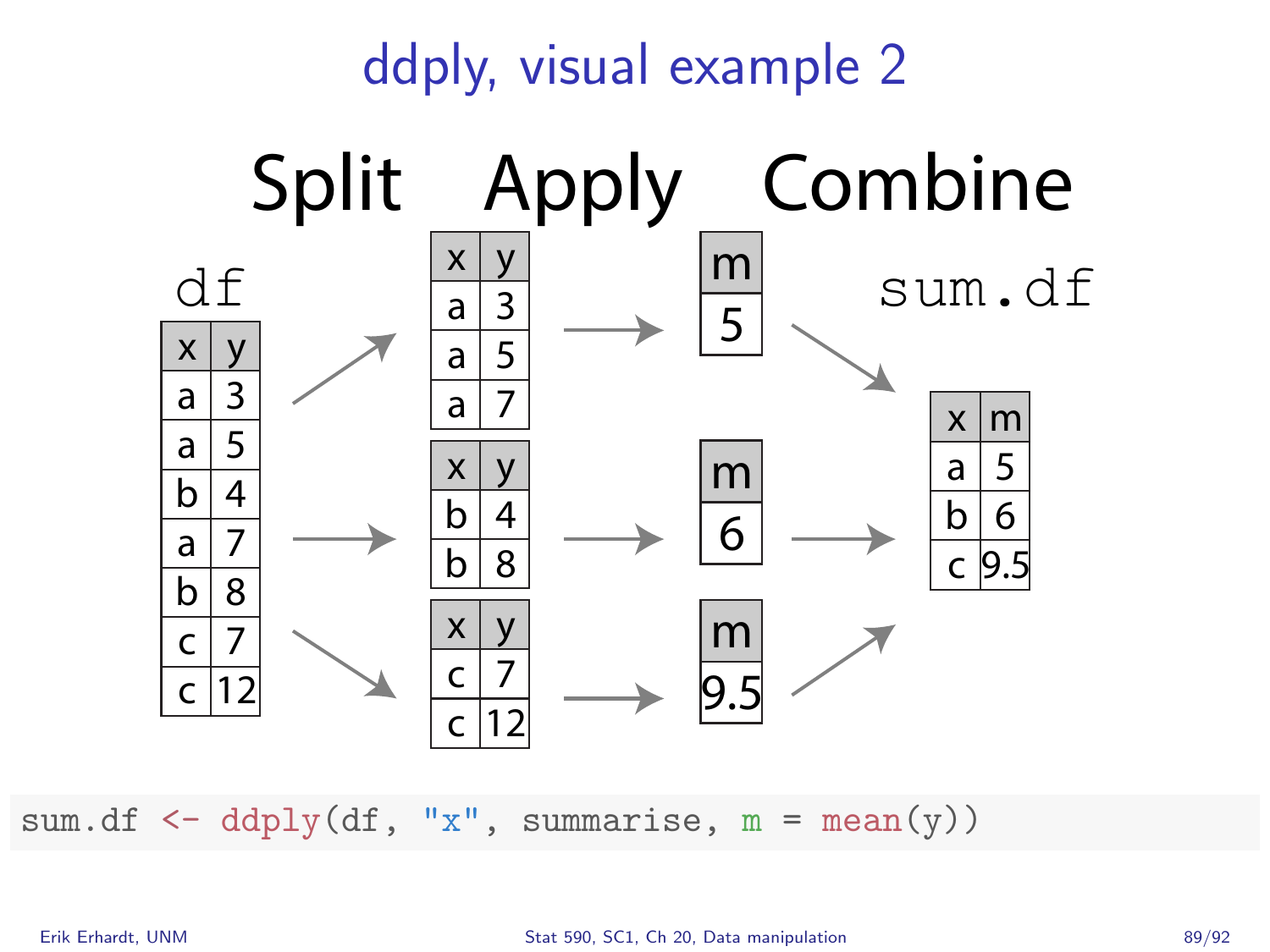#### Your turn

Soundex

Repeat the same operation, but use soundex instead of name. What is the most common sound? What name does it correspond to? (Hint: use join)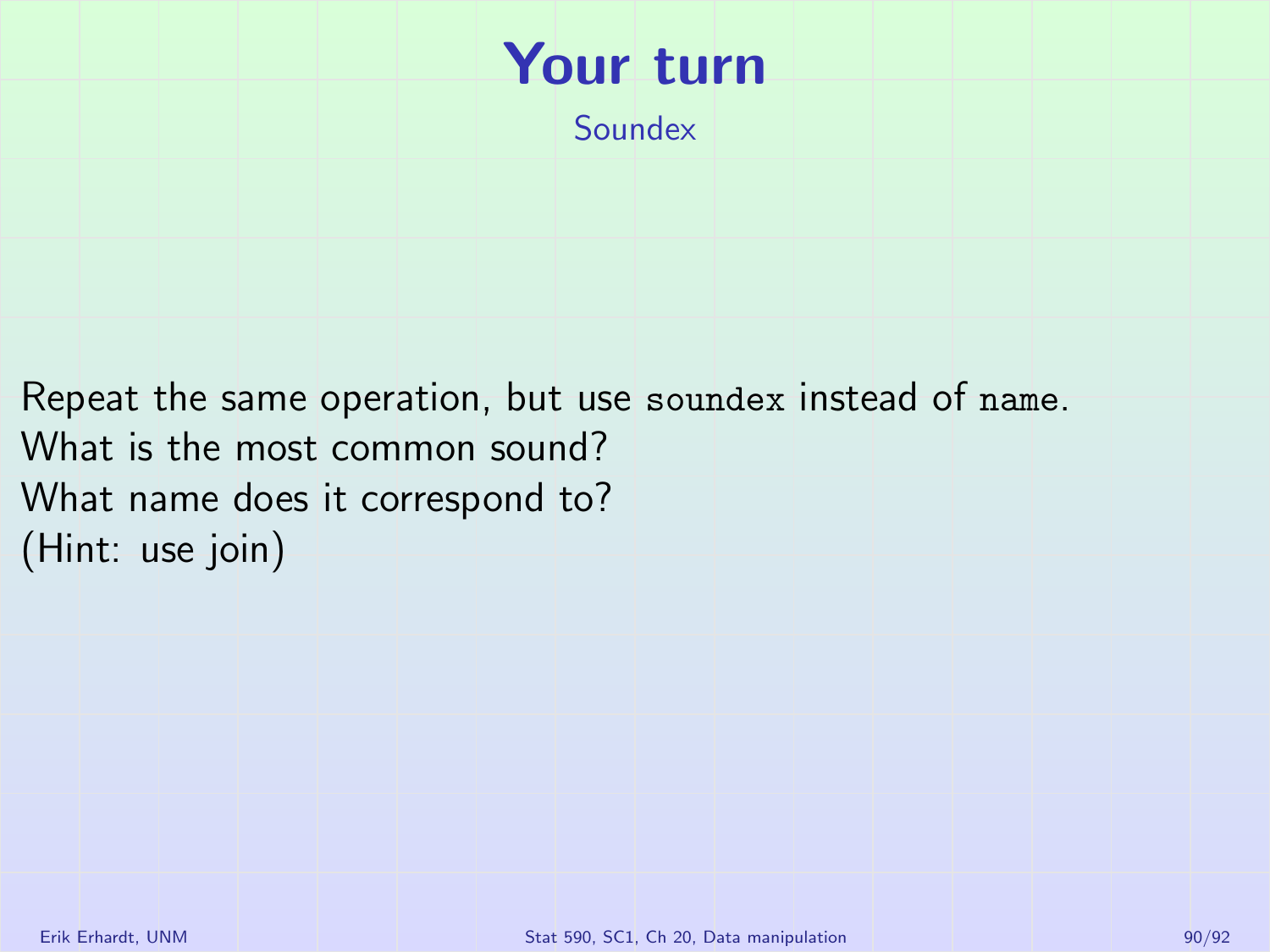#### Most popular name sound

```
# count by soundex
scounts \leftarrow ddply(bnames2, "soundex", summarise, n = sum(n))
# sort descending
scounts \leq arrange(scounts, desc(n))
# Combine with names. When there are multiple
# possible matches, picks first match.
scounts <- join(scounts, bnames2[, c("soundex", "name")]
              , by = "soundex", match = "first")
```